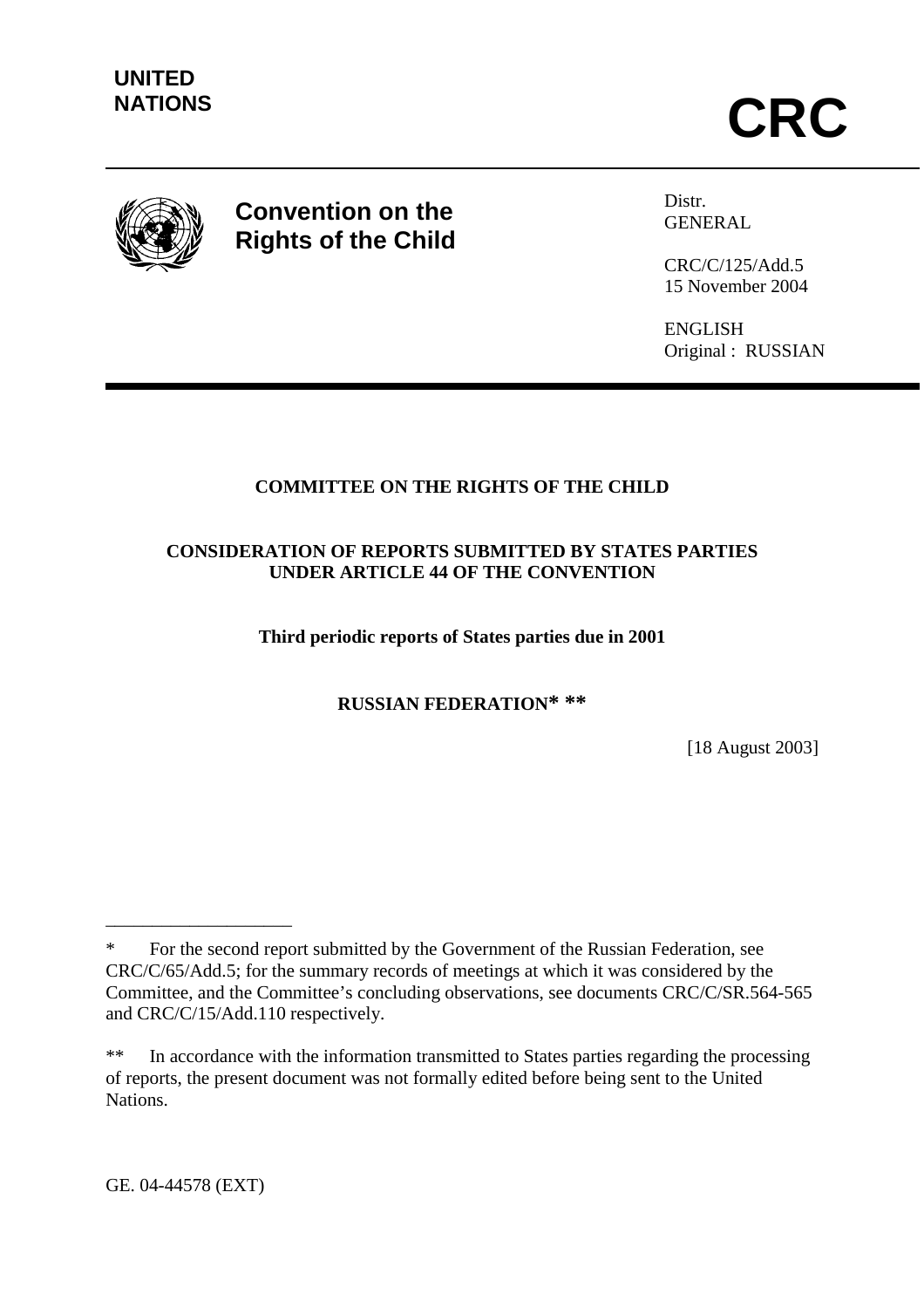# **CONTENTS**

|      |                                                                                                  | Paragraphs  | Page |
|------|--------------------------------------------------------------------------------------------------|-------------|------|
|      |                                                                                                  | $1 - 5$     | 5    |
| I.   | <b>GENERAL INFORMATION CONCERNING</b>                                                            | $6 - 16$    | 5    |
| II.  | <b>GENERAL MEASURES OF IMPLEMENTATION</b>                                                        | $17 - 60$   | 7    |
| III. |                                                                                                  | $61 - 62$   | 15   |
| IV.  |                                                                                                  | $63 - 92$   | 16   |
|      |                                                                                                  | $63 - 72$   | 16   |
|      |                                                                                                  | $73 - 77$   | 17   |
|      | The right to life, survival and development<br>C.                                                | $78 - 83$   | 18   |
|      | D. Respect for the views of the child (art. 12)                                                  | $84 - 92$   | 19   |
| V.   |                                                                                                  | $93 - 119$  | 20   |
|      |                                                                                                  | $94 - 97$   | 20   |
|      |                                                                                                  | 98          | 21   |
|      | $C_{\cdot}$                                                                                      | 99          | 21   |
|      | D. Freedom of thought, conscience and religion<br>$(art. 14)$                                    | $100 - 101$ | 21   |
|      | Freedom of association and of peaceful<br>Е.                                                     | $102 - 104$ | 22   |
|      | F.                                                                                               | 105         | 22   |
|      | G.                                                                                               | $106 - 116$ | 22   |
|      | The right not to be subjected to torture or<br>Н.<br>other cruel, inhuman or degrading treatment | $117 - 119$ | 24   |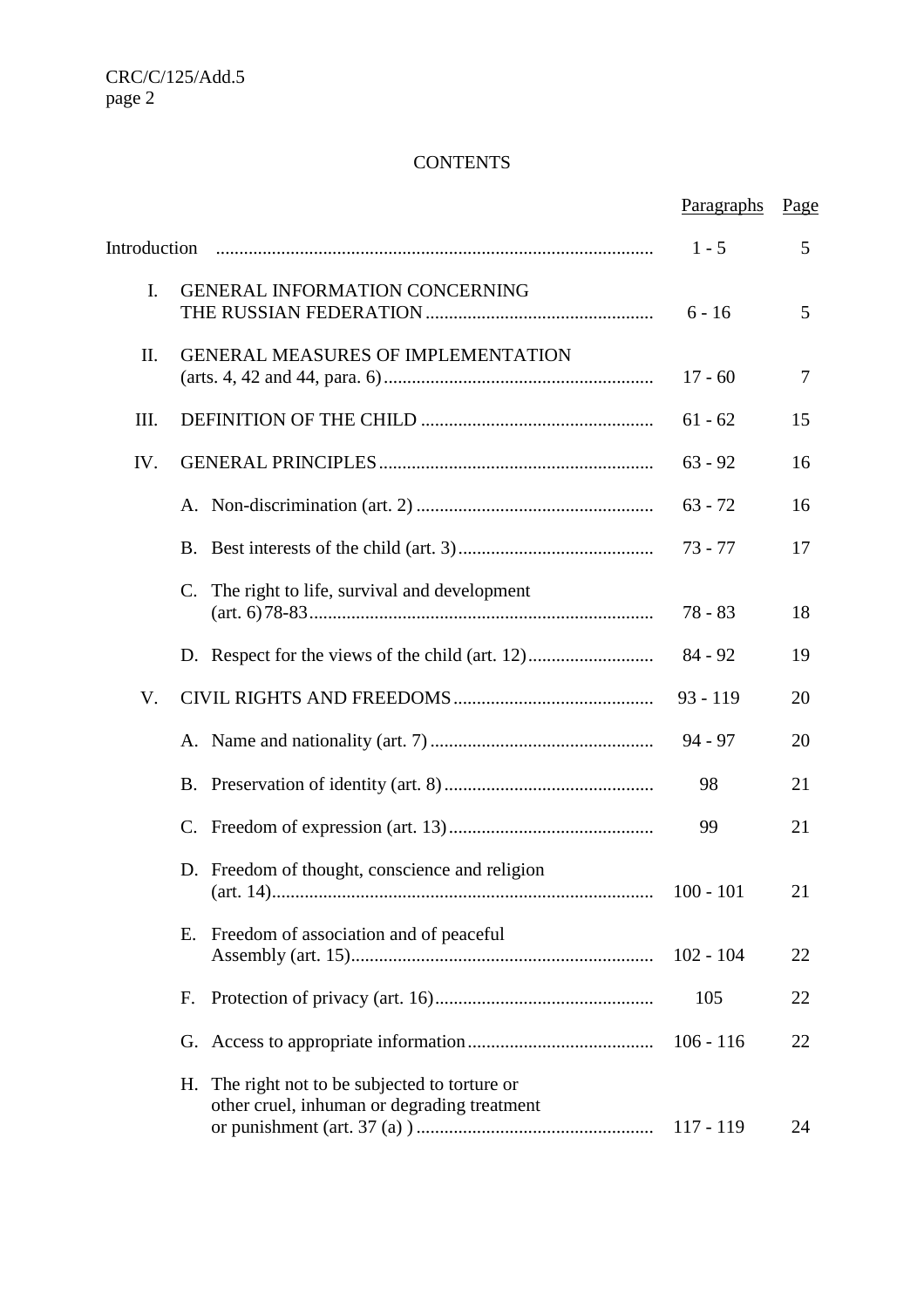# CONTENTS *(continued)*

|       |                                                                  | Paragraphs  | Page |
|-------|------------------------------------------------------------------|-------------|------|
| VI.   | FAMILY ENVIRONMENT AND                                           | $120 - 185$ | 25   |
|       |                                                                  | $120 - 123$ | 25   |
|       | B. Parental responsibility (art. 18, paras. 1-2)                 | $124 - 129$ | 25   |
|       | C.                                                               | $130 - 135$ | 26   |
|       | D.                                                               | $136 - 137$ | 27   |
|       | Ε.                                                               | $138 - 139$ | 27   |
|       | F.                                                               | $140 - 143$ | 28   |
|       | G. Children deprived of a family environment (art. 20)           | 144 - 151   | 28   |
|       | Н.                                                               | $152 - 161$ | 30   |
|       | I.                                                               | $162 - 164$ | 31   |
|       | Abuse and neglect (article 19), physical and psychological<br>J. | $165 - 185$ | 31   |
| VII.  |                                                                  | 184 - 243   | 35   |
|       |                                                                  | 184 - 197   | 35   |
|       |                                                                  | $198 - 219$ | 37   |
|       | C. Social security and child-care services and                   | $220 - 235$ | 42   |
|       |                                                                  | $236 - 243$ | 45   |
| VIII. | EDUCATION, LEISURE AND CULTURAL ACTIVITIES                       | 244 - 270   | 47   |
|       | A. Education, including vocational training and                  | $244 - 257$ | 47   |
|       | B.                                                               | $258 - 262$ | 50   |
|       | C. Leisure, recreation and cultural activities                   | $263 - 270$ | 51   |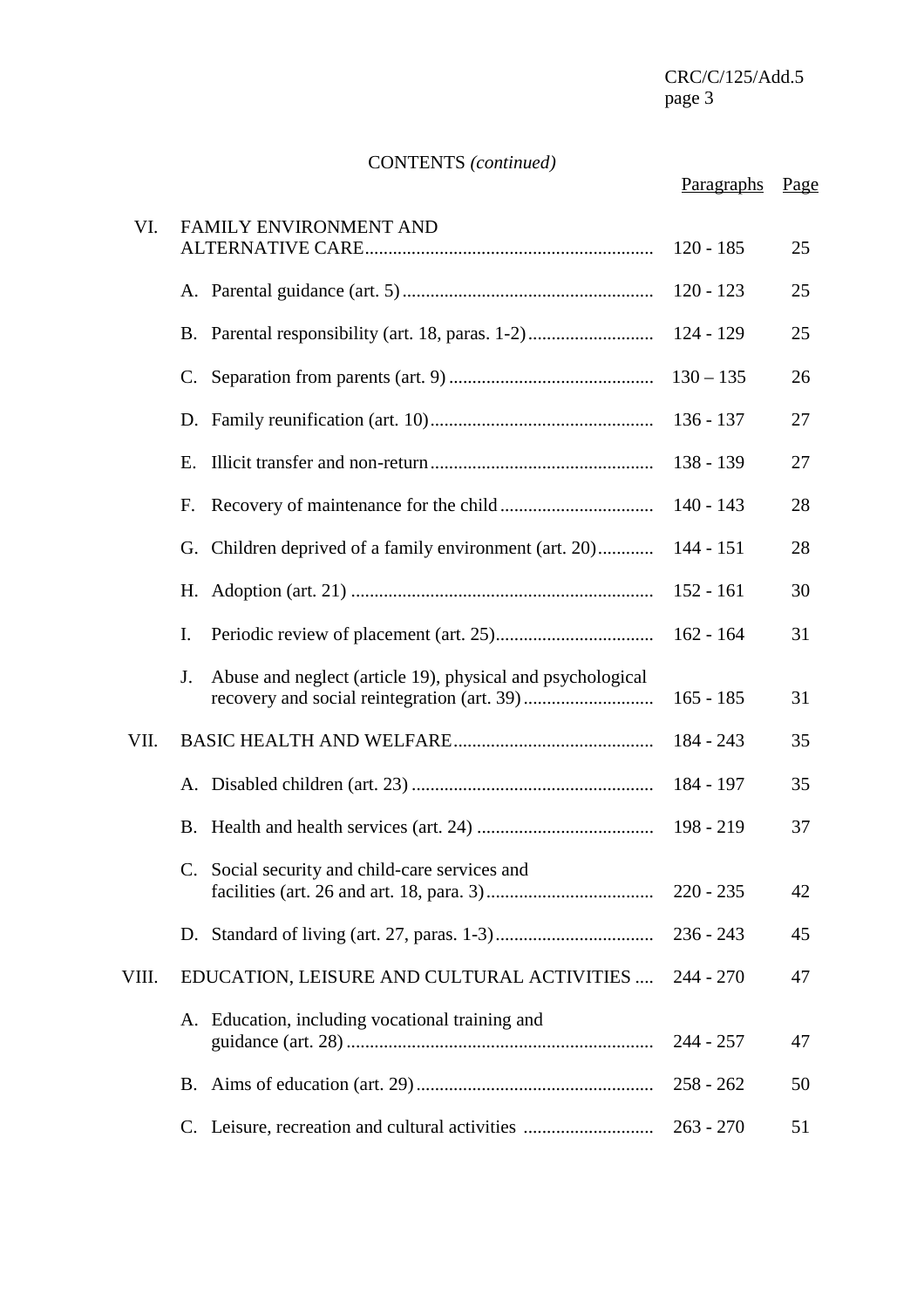#### CONTENTS *(continued)*

|     | CONTENTS ( <i>communed</i> )                                                                                        | Paragraphs  | Page |
|-----|---------------------------------------------------------------------------------------------------------------------|-------------|------|
| IX. |                                                                                                                     | 271 - 374   | 52   |
|     |                                                                                                                     |             | 52   |
|     |                                                                                                                     | $271 - 281$ | 52   |
|     | 2. Children in armed conflicts (art.38), including physical<br>and psychological recovery and social integration    | $282 - 289$ | 54   |
|     | B. Children in the system for the administration of justice                                                         | $290 - 337$ | 55   |
|     | 1. Administration of justice in cases involving                                                                     |             | 56   |
|     | 2. Children deprived of their liberty, including any<br>form of detention, imprisonment or confinement              | 321 - 327   | 63   |
|     | 3. Sentencing of children, including in particular<br>the prohibition of capital punishment and life                | $328 - 329$ | 64   |
|     | 4. Physical and psychological recovery and                                                                          | $330 - 337$ | 64   |
|     | C. Child victims of exploitation, including physical and<br>psychological recovery and social integration (art. 39) | $338 - 366$ | 67   |
|     | 1. Economic exploitation of children, including                                                                     | $338 - 347$ | 67   |
|     |                                                                                                                     | $348 - 355$ | 68   |
|     | 3. Sexual exploitation and sexual abuse (art. 34)                                                                   | $356 - 363$ | 70   |
|     | 4.                                                                                                                  | $364 - 365$ | 71   |
|     |                                                                                                                     | 366         | 71   |
|     | D. Children belonging to minorities or                                                                              | $367 - 374$ | 71   |

# ANNEXES

- 1. Principal regulatory instruments adopted in the period 1997 November 2002, implementing the principles of the Convention on the Rights of the Child in the Russian Federation
- 2. Statistical data reflecting the situation of children in the Russian Federation as of November 2002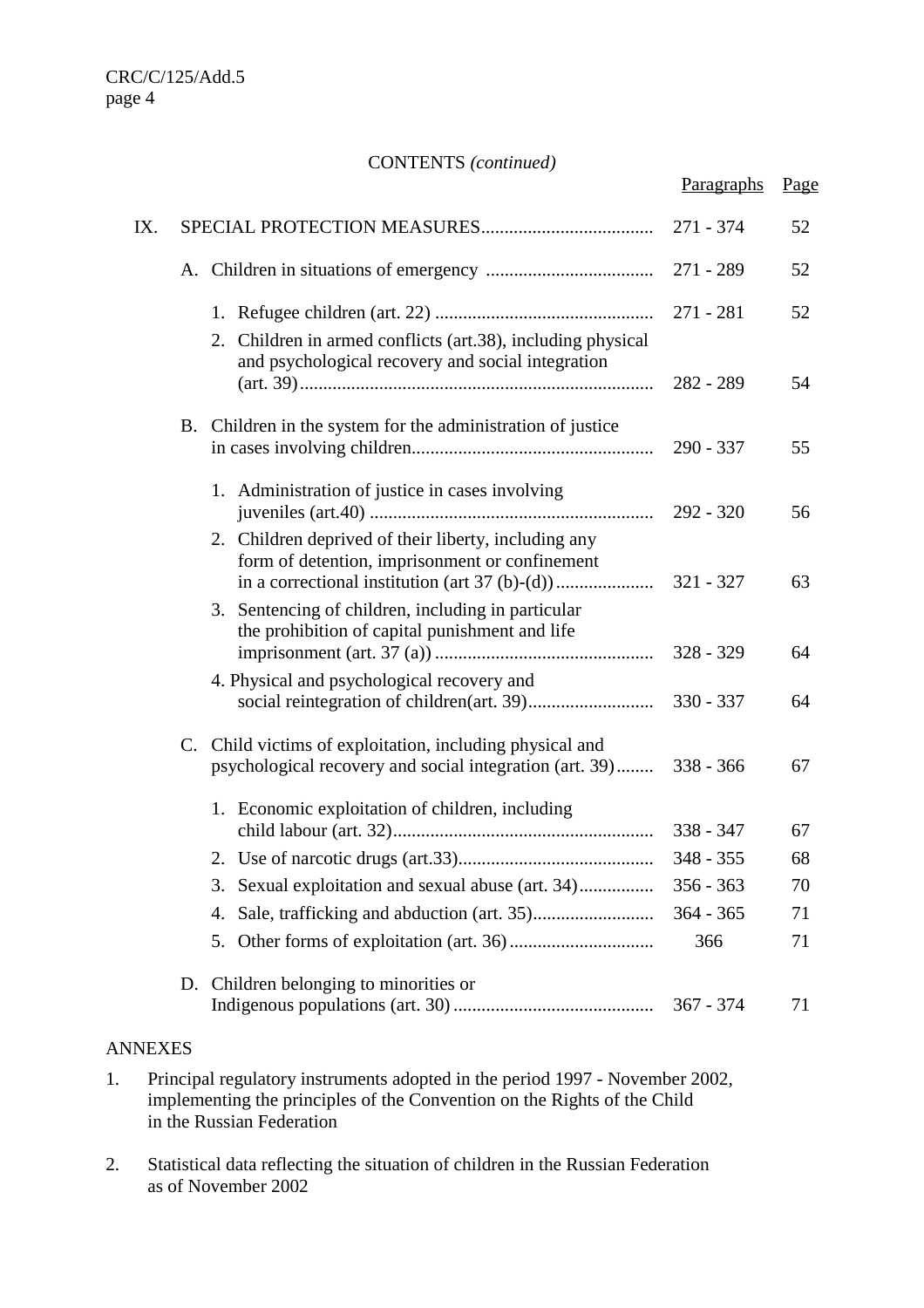CRC/C/125/Add.5 page 5

## **INTRODUCTION**

1. The Russian Federation's second periodic report on the implementation of the Convention on the Rights of the Child in the period 1993-1997 was considered on 23 September 1999 at the twenty-second session of the Committee on the Rights of the Child.

2. This report has been prepared pursuant to article 44, paragraph 1 (b), of the Convention in accordance with the general guidelines regarding the form and contents of the periodic reports to be submitted by States parties (CRC/C/58) on the basis of material supplied by federal ministries and departments whose remit includes the situation of children and ensuring and implementing their rights, information from the authorities of members of the Russian Federation, official statistics, special studies and information from organizations concerned with children's problems.

3. Part I contains general information on the country and its population, the political system and the main trends of changes in the situation of children during the period 1998-2002. The main part of the analytical material consists of eight sections and includes information on the measures adopted by the Russian Federation in implementation of the Convention on the Rights of the Child during the period under review in accordance with the international obligations that it has accepted, on the progress achieved, difficulties encountered and further steps planned for future application of the provisions of the Convention.

4. In accordance with the provisions of paragraph 8 of the General Guidelines regarding the Form and Content of Periodic Reports to be submitted by States Parties under article 44, paragraph 1 (b) of the Convention, information submitted in the Russian Federation's second periodic report is not repeated in this report, but references are made to paragraphs of that report where necessary.

5. The annexes contain a list of laws and other regulatory instruments adopted in implementation of the principles of the Convention on the Rights of the Child since submission of the second periodic report, reflecting changes in the situation of children, and statistical data on this subject for the period under review.

# **I. GENERAL INFORMATION CONCERNING THE RUSSIAN FEDERATION**

6. Data on administrative division and political structure are provided in paragraphs 5, 14 and 15 of the second periodic report.

7. The fall in Russia's population that started in 1992 is continuing. At the beginning of 2002, the permanent population of the Russian Federation amounted to 144 million, a reduction of 2.8 million, or 1.9 %, since 1998, and it is continuing to decline in 2002. It is estimated that the permanent population on 1 September 2002 was 143.3 million. The decline in the population is due to natural decrease, amounting to 6.5 persons per thousand in 2001.

8. Because of the low birth rate, the number of children is declining all the time: in the period 1998-2001 the number of children under 18 fell by 4.2 million to a total of 31.6 million, or 22 % of the population, by the beginning of 2002 (compared with 24.4 % at the beginning of 1998).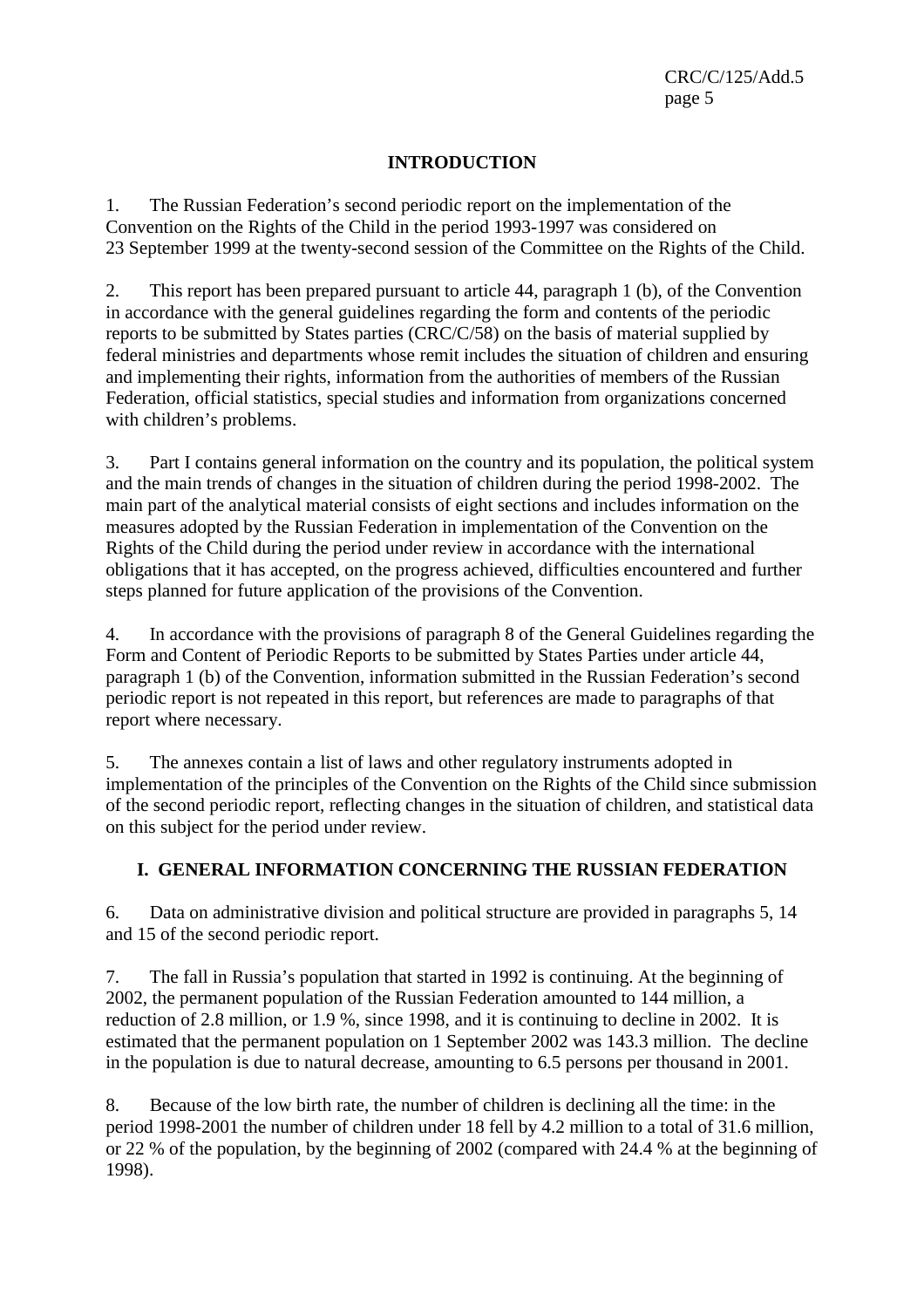9. A regular all-Russian population census was carried out, after a long interval, in October 2002, but its results, including data on family structure in the Russian Federation, will be processed only in the period 2003-2004. Until processing of the population census data is completed, the national and family structure of the population, and the level of education, can be assessed only through data of the 1989 census and the microcensus of 1994 (see paras. 7-10 of the second periodic report).

10. The building of a market economy in the period under review was marked by contradictory trends. Whereas in 1997 signs of macroeconomic stability with slower inflation rates were emerging in the economy of the Russian Federation, the country was drawn from the beginning of 1997 into a deep and prolonged financial and economic crisis, the acute phase of which started in August 1998. This led to sharp price increases, a fall in budgetary income at all levels and in currency receipts, a significant decline in commodity resources and a fall in real incomes and living standards.

11. Up to 1999, the manifestations of crisis in the economy and the limited financial possibilities prevented the full financing of social and cultural needs. The Government's main efforts during these years were directed at maintaining the essential network of social and cultural institutions, and financing federal budgetary expenditure on payment of wages, grants, pensions and allowances. The following areas were regarded as being priorities and were secured: stabilization of the financing of the social sphere and social programmes already adopted, overcoming distortions in the structure of budgetary expenditure on requirements in education, health, culture and social security, increasing this expenditure, and ensuring a realistic level of wages for workers in the budgetary sphere and of grants, pensions and allowances.

12. The measures adopted, including the pursuit of a carefully thought-out monetary and credit policy, resulted in qualitatively new conditions and prerequisites for resolving the fundamental problems of Russia's economic and social development. The trend in basic macroeconomic indicators became positive. For example, real GDP rose by 14.5 % as against 1999. At the same time, starting in 2000, the structure of GDP use showed a trend of faster growth rates of end-use by domestic households, which rose by 18.8 % in the period 2000- 2001.

13. On average, federal budget expenditure on the wages of workers in the social and cultural sector has more than tripled since 1999. So far as investment in the social sector is concerned, fixed-capital investment in health rose by 43.3 %, and in education by 20.6 %, in the period 1999-2001. In terms of the population's welfare, the effects of the 1998 crisis have been practically overcome. For example, the level of real wages in 2001 was 98 % of the 1997 level, and wages continued to rise in 2002. At the same time, wage arrears were substantially reduced, from 52.6 billion roubles on 1 January 1998 to 35.4 billion roubles on 1 October 2002. The number of unemployed, calculated according to the ILO methodology, fell from 8.9 million, or 12.3 of the economically active population, in 1998 to 6.3 million, or 8.9 % of the economically active population, in 2001 and is continuing to decline (at the end of November 2002 it amounted to 5.1 million, or 7.1 % of the economically active population).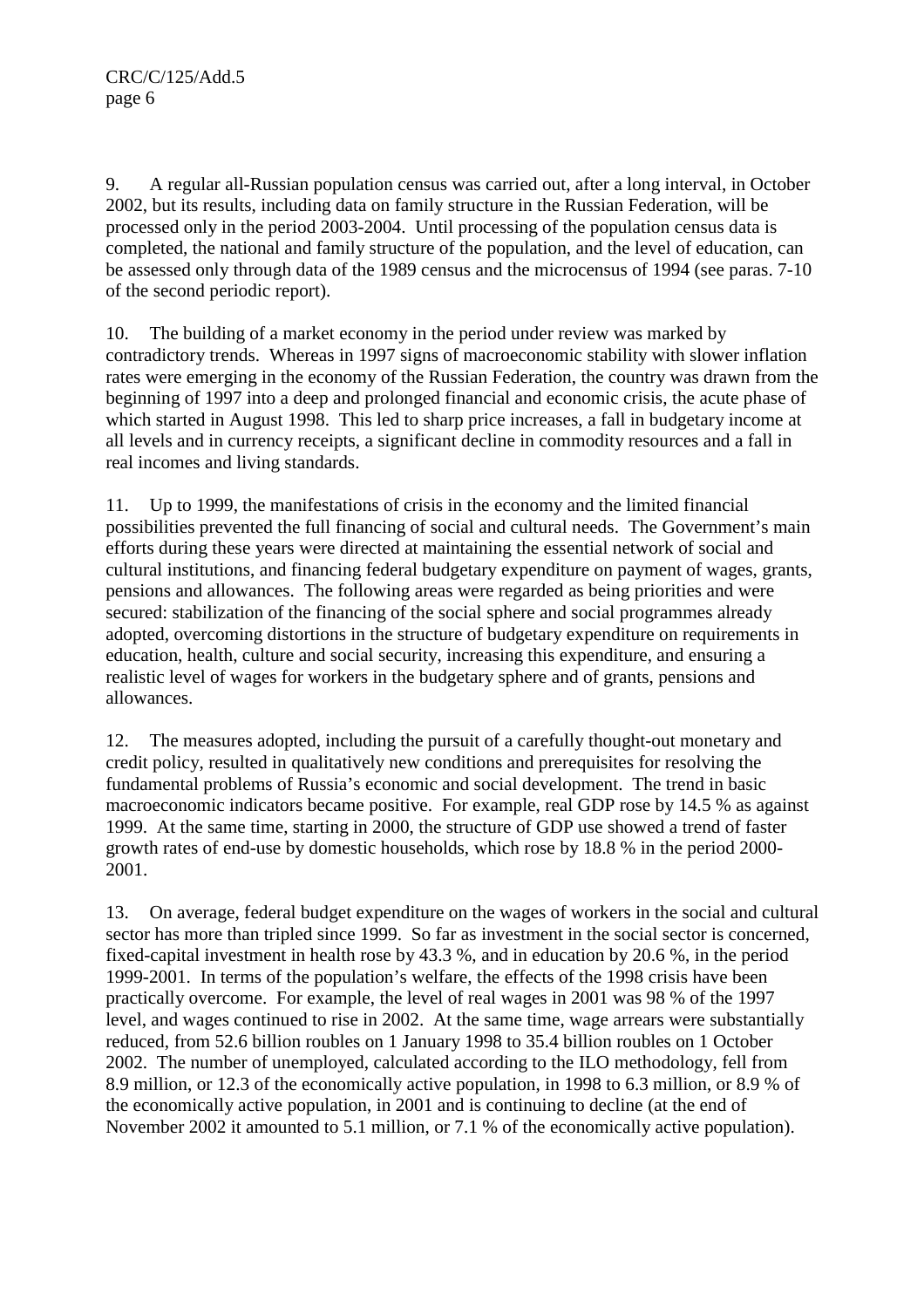CRC/C/125/Add.5 page 7

14. The efforts undertaken resulted in a further reduction in infant mortality (from 17.2 per thousand births in 1997 to 14.6 in 2001 and 13.8 for January-September 2002), and in child mortality (including mortality of children under 5, from 21.1 in 1997 to 18.4 in 2001). Vaccination of children against diphtheria, whooping-cough, poliomyelitis, measles, tuberculosis and other diseases is proceeding smoothly. Access is being maintained for children to children's pre-school establishments and free general secondary education and to children's health services. Social services for the family and children are continuing to be developed and are playing an increasingly important role in preventing family tribulation, with increased attention being devoted to the quality of services provided; the process of reforming the network of establishments for disabled children has been started; children's educational reform continues; and legislation is being developed on ensuring the rights and interests of children, with increasing efforts being devoted to its implementation, both through allocation of the necessary resources and through the creation of appropriate mechanisms for implementing legislative standards.

15. At the same time, the depth and scale of the social and economic changes that have taken place, their rapidity and consequent lack of resources, the complexity for a substantial part of the population of adapting to the new conditions, the historically short period of time available to strengthen institutions that have been and are being newly created and meet the requirements of the market economy and the democratization of social life – all these mean that problems remain in the major spheres of children's activity. They continue to include the dysfunction of some families, often accompanied by violence, including violence towards children, leading to neglect and child delinquency and to the rise of social orphanhood. An acute problem is the use by minors of alcohol and drugs and the deterioration in children's state of health. A long-term problem is poverty among families with children which, despite all the measures adopted, has so far not been reduced.

16. The Russian Federation, recognizing the need to move steadily towards fuller implementation of the provisions of the Convention and, on that basis, to improve the situation of children, has largely developed the machinery for practical measures in defence of the rights of children and is carrying them out on the basis of the National Action Plan for Children for 1995-2000, the Government's Action Plan in the area of social policy and modernization of the economy for 2000-2001, and the Medium-term Programme of Social and Economic Development of the Russian Federation for 2002–2004.

#### **II. GENERAL MEASURES OF IMPLEMENTATION (arts. 4, 42 and 44, para. 6)**

17. Information on national legislation adopted up to 1997 to implement the Convention is contained in paragraphs 30-35 and 37-41 of the second periodic report and its annex. During this period, the full legal basis for securing the rights of children in the new social and economic conditions was established. In 1998-2000 the legislation on securing the rights and interests of children was further developed with a view to making it correspond more fully to the principles and provisions of the Convention and to creating the legal conditions for preventing social misfortune among children. To this end, the federal laws on immunoprevention of infectious diseases (1998), narcotic drugs and psychotropic substances (1998), the sanitary and epidemiological welfare of the population (1999), ratification of the Convention concerning Equal Opportunities and Equal Treatment for Men and Women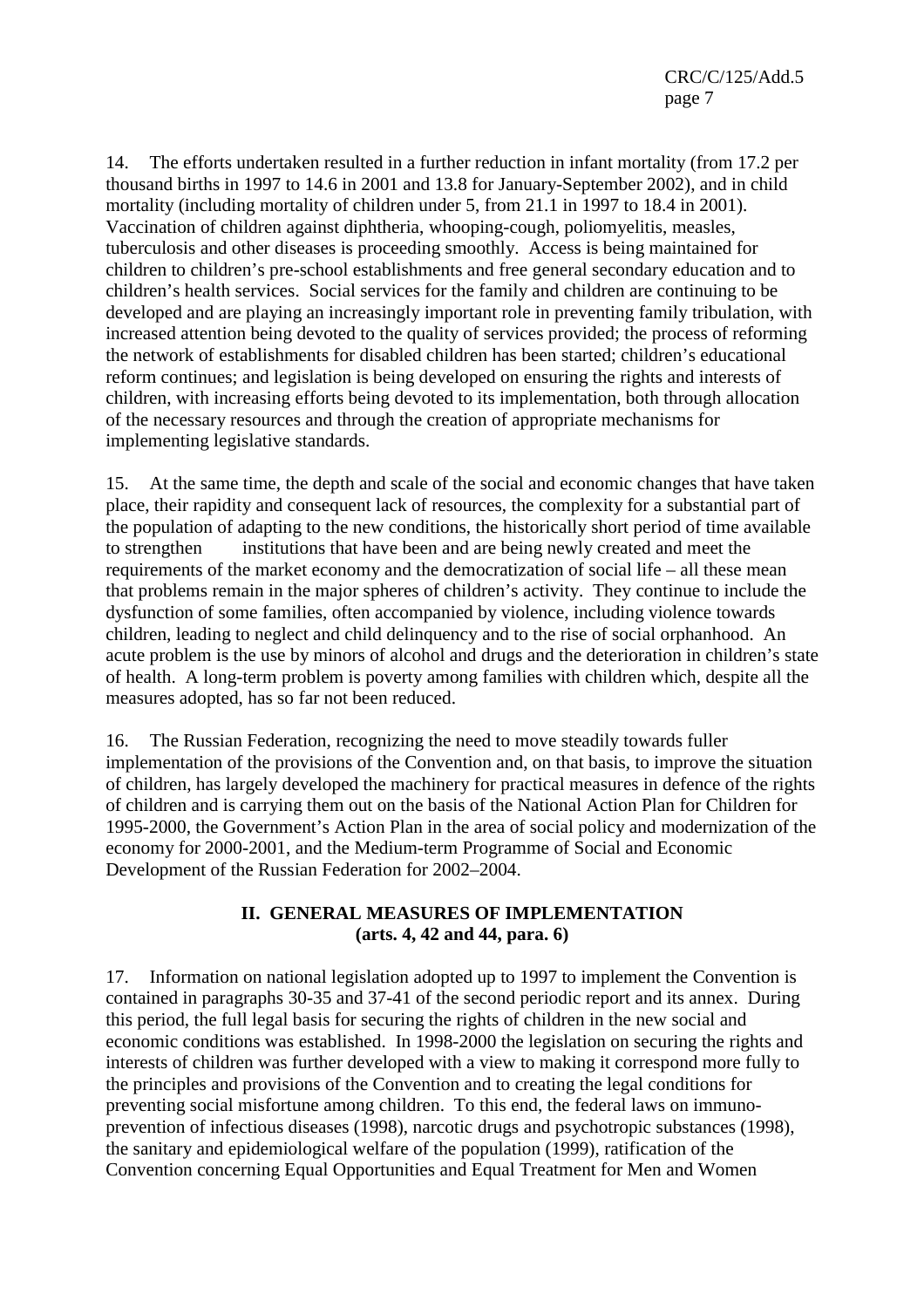Workers: Workers with Family Responsibilities (1999) and the laws on amendments and additions to the Labour Code of the Russian Federation (1999), principles of compulsory social insurance (1999) and approval of the federal programme of educational development adopted in application of that ILO Convention, etc., were adopted.

18. Measures to protect the rights of children in a difficult situation in life with a view to better guaranteeing the interests of the child are being carried out on the basis of the amendments and additions adopted during the period under review to the Family Code (in the section relating to protection of the interests of children in international adoption and the introduction of an additional form of bringing up orphaned children in a family environment – 1998), the Labour Code (relating to the social and economic support of adoptive parents – 1999), the federal law on social protection of the disabled in the Russian Federation (relating to raising the upper age of disabled children to 18 – 1999), and a number of amendments and additions to laws on allowances for families with children, including provisions to increase allowances. New federal laws were adopted on concessionary interurban travel for children needing treatment in sanatoria and spas (1998), fundamentals of the system for preventing child neglect and juvenile crime (1999) and a national databank concerning homeless children (2001).

19. The federal law on basic guarantees of the rights of the child in the Russian Federation, adopted in 1998, is of strategic importance in the establishment of the theory and practice of protecting the rights of children. In particular, it provides that the aims of national policy in the interests of the child are realization of the rights of children provided for in the Russian constitution, the inadmissibility of discrimination against them, and the restoration of their rights when they are violated. The law stipulates that national policy in the interests of the child is a priority area in the activities of Russian State authorities.

20. Implementation of the Convention on the Rights of the Child is one of the priorities in the current review of national legislation. For instance, guarantees protecting the rights of children, in particular against economic exploitation, in accordance with the standards of international law are contained in the new Labour Code of the Russian Federation (adopted in 2001, entered into force on 1 February 2002); as part of the reform of the tax laws, a standard has been included relating to social tax deductions (part of income made tax-free) for parents in connection with children's upbringing, medical treatment and education; children's rights to social services have also been taken into account in the reform of pension laws. Standards guaranteeing the inheritance rights of children, including those born out of wedlock, have been retained in Part III of the Civil Code (adopted in 2001).

21. The special needs of children were taken into account in the adoption of a set of legal instruments (laws, Russian Government orders, methodological documents) relating to the social support of poor families (federal laws on minimum living standards in the Russian Federation – 1997, overall consumption basket for the Russian Federation – 1999, and State social assistance – 1999).

22. As required by the concluding observations of the Committee on the Rights of the Child, special attention has been given to reforming legislation on the administration of justice in cases involving juveniles and the protection of children against any form of violence and abuse. Progress in this area was helped by the adoption in March 2001 of the federal law on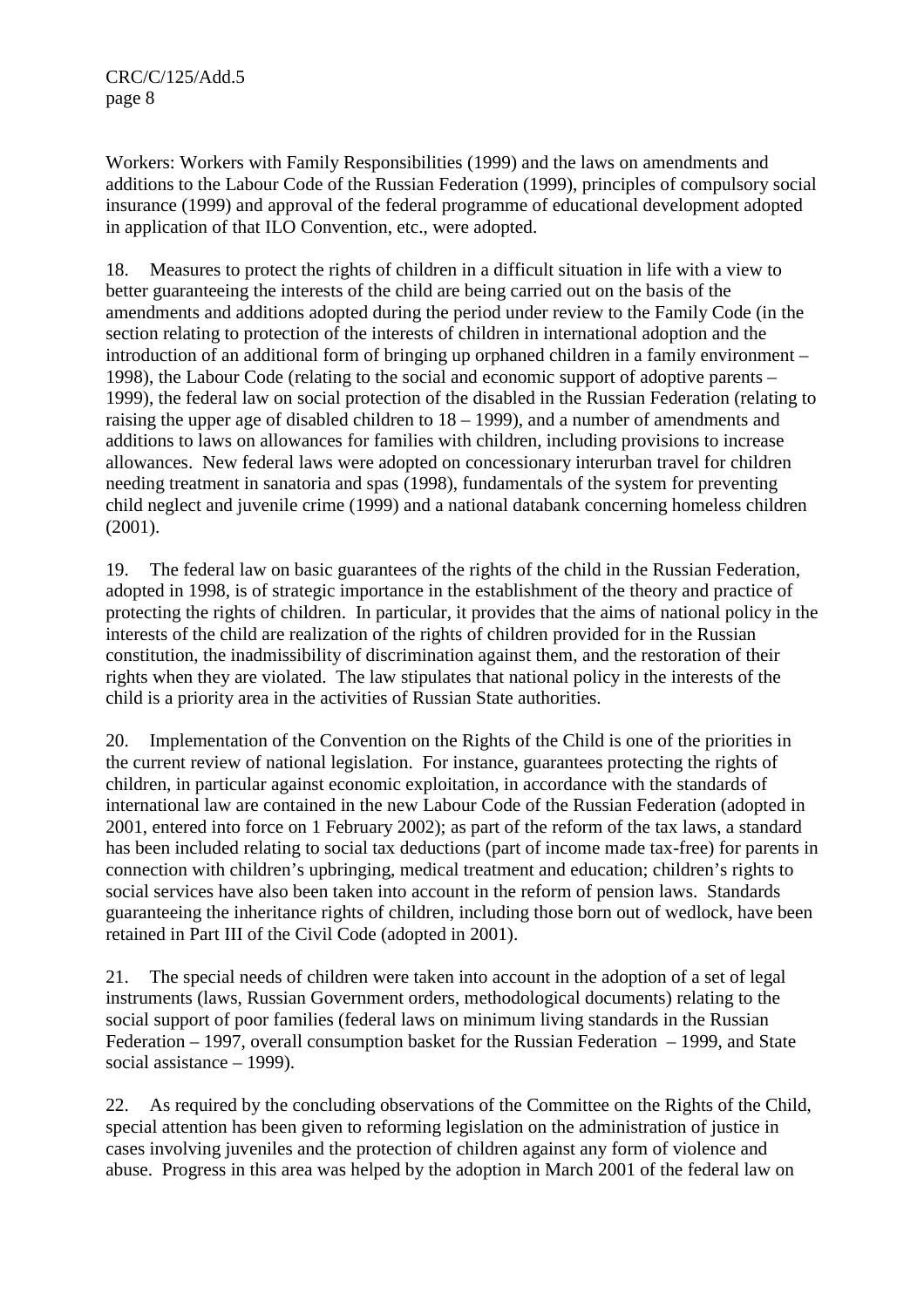amendments and additions to the Criminal Code, the Code of Criminal Procedure, the Punishment Code and other legislative instruments of the Russian Federation. The new Code of Criminal Procedure, adopted in 2001 (entered into force from July 2002) establishes a large number of procedural guarantees for juveniles in the light of United Nations international standards and norms concerning justice relating to juveniles.

23. With the adoption of the new Administrative Offences Code (2001, entered into force from July 2002), sanctions on parents for non-fulfilment or improper fulfilment of their obligations regarding the maintenance and upbringing of juveniles were strengthened. In addition, a standard was introduced for the first time in national legislation establishing responsibility for obtaining income from prostitution, if such income arises from the activity of another person involved in the prostitution, that is, from pimping. This is a further element in combating the involvement of juveniles in prostitution.

24. The system of legal resources protecting the interests of children was further developed in the period under review. As well as the Commissioner for Human Rights in the Russian Federation, the institution of commissioners for children's rights is being expanded at the regional level. As at September 2002, the functions of commissioners for children's rights had been established in 15 members of the Russian Federation, including the Chechen Republic. All regional commissioners have the right to monitor observance of children's rights in children's establishments, and they do in fact perform these functions.

25. In accordance with the concluding observations regarding the need to establish an independent Ombudsman for children's rights at the federal level, large-scale research was carried out in Russia, with UNICEF support, to study this matter. The results showed that as a first step, in a federal State with extensive territory, it is advisable to develop the institution of commissioners for children's rights at the level of the members of the Russian Federation. This approach ensures that the commissioner is accessible to children according to their place of residence and allows for a more operational reaction to any violation of children's rights, as well as the establishment of truly independent monitoring of children's establishments in the region. The necessary level of independence of these commissioners can be achieved on the basis of regional laws, as is indeed happening in practice. Although the first commissioners were appointed by decision of heads of administration, they have recently been appointed through legislative instruments.

26. The main lines of State social policy for improving the situation of children in the Russian Federation to the year 2000 (National Action Plan for Children), approved by Presidential Decree (see para. 42 of the second periodic report) have been implemented throughout the country. A plan containing specific measures for the gradual implementation of the National Plan has twice been approved by the Russian Government (in 1996 and 1998).

27. In accordance with the provisions of the final document of the twenty-seventh special session of the General Assembly, on the situation of children, entitled "A world fit for children", preparation of a new action plan for children up to 2010 is being completed. Pending its adoption, a short-term Action Plan to improve the situation of children in the Russian Federation in 2001-2002, approved by a Government regulation, has been implemented in Russia since 2001. The plan includes specific measures for assistance to families for children's maintenance and upbringing; protection of children's health; assistance for children requiring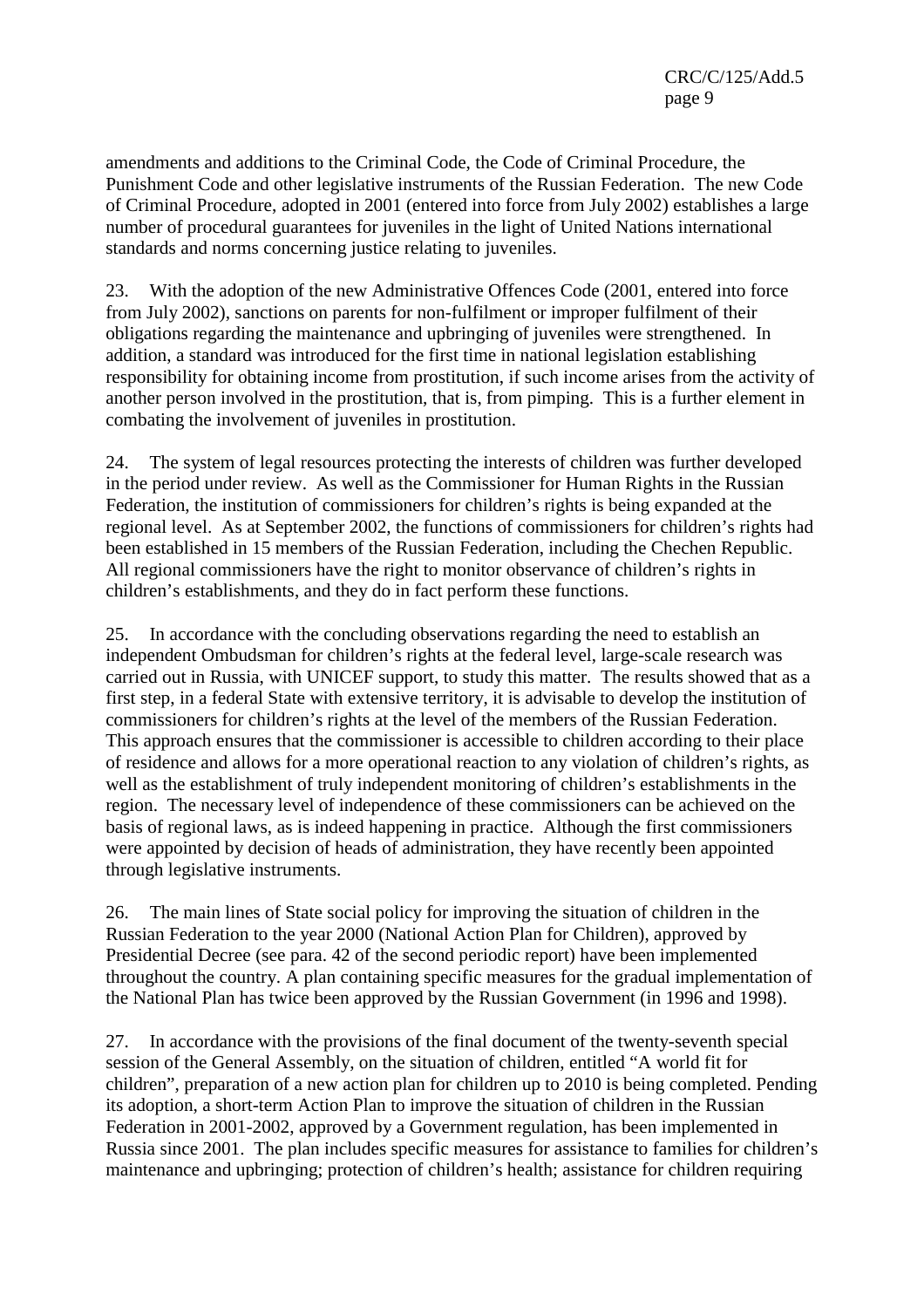special State care; legal child protection; and international cooperation to strengthen protection of the rights of children.

28. The coordination machinery established at the federal level in previous years (para. 43 of the second periodic report) has proved its viability.

29. At the same time, in accordance with the concluding recommendations, the responsibilities of the federal and regional levels of administration are being defined so as to provide for the best possible protection of children's rights. This work is being done as part of the improvement of inter-budgetary relations and reform of the division of powers between federal and regional authorities and municipal bodies in the application of social and economic policy. The principal aim is fully to meet national obligations, including the obligation to improve the situation of children.

30. A great deal of attention was devoted in the period under review to the mobilization of resources to achieve greater implementation of the standards of the Convention. The new opportunities offered by the economic growth that has been recorded are being used for priority funding of national policy in the interests of children in the areas of upbringing, education, protection of health, culture, physical culture and sport, social services and social protection of the family and children. The share of federal-budget expenditure on education, health and culture has steadily increased in the period since the 1998 financial crisis. Compared with the previous year, expenditure on the social and cultural sector rose by 56 % in 2000, 61.6 % in 2001 and 39.2 % in 2002. The increase is occurring not only in absolute terms but also in terms of the share of total expenditure in the federal budget and proportion of GDP. Thus, whereas the share of such expenditure in total federal-budget expenditure was 10.3 % in 1999, it amounted to 10.4 % in 2000 and 13.0 % in 2001. It is expected to account for 2.2 % of GDP in 2002, as against 1.4 % in 1999.

Expenditure on education rose substantially, outpacing all other sectors in the social sphere and the economy as a whole. The Government's Action Plan in the area of social policy and modernization of the economy for 2000-2001 and the Medium-term Programme of Social and Economic Development of the Russian Federation for 2002–2004 declare that the modernization of education, aimed at the creation of conditions enabling citizens to exercise their right to an education whose structure and quality meet the requirements of the economy and civil society, is one of the most important national development priorities. Budgetary funding of education in 2000 was 50 % higher in 2000 than in 1999, and the increase over the previous year was 52 % in 2001 and 49 % in 2002. Expenditure in the consolidated budget on education exceed that on defence for the first time in 2002.

32. One of the most important areas of implementation of the provisions of the Convention in the period under review was work on combating neglect and abandonment, including stronger measures at all levels to prevent family tribulation, organization of productive activities for children, looking after their studies, creativity, physical culture and sport, and resocialization of neglected and homeless children and their families.

33. In the period under review, an important tool for carrying out national social policy to improve the situation of children was the presidential programme "Children of Russia", which made it possible to combine the work of a number of federal executive agencies and regional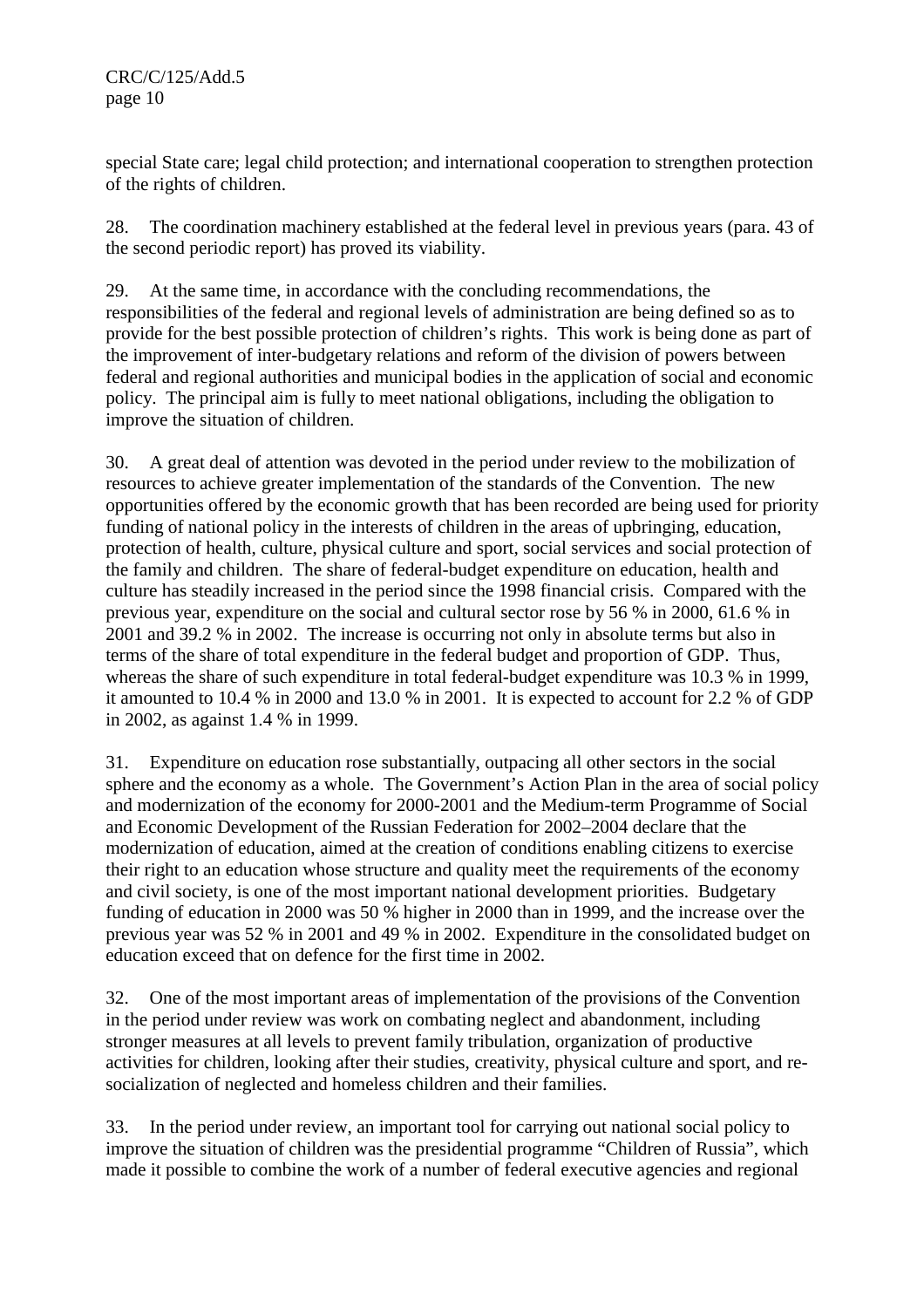legislative and executive bodies to attain a single aim – the establishment of favourable conditions for children's overall development and for ensuring their vital activities.

34. Federal targeted programmes to improve the situation of children in the Russian Federation were approved by Government order No. 1207 of 19 September 1997. They include: "Disabled children", "Development of social services for families and children", "Prevention of neglect and juvenile delinquency", "Orphaned children", "Gifted children", "Development of all-Russian 'Orlenok' and 'Okean' centres", "Children of the North", "Children of families of refugees and displaced persons", "Children of Chernobyl", "Safe motherhood" and "Development of the baby food industry". By Presidential Decree No. 290 of 15 January 1998 on the presidential programme "Children of Russia", these programmes were combined in the "Children of Russia" programme, which was accorded presidential status.

35. The priority attached to resolving children's problems is evidenced by the increase in programme funding and full funding. In 1998, only the programme "Gifted children" was 100 % funded, but the 1999 figures showed that virtually all the federal targeted programmes were fully financed. Total funding increased by almost 2.2 % in 2000 compared with 1998 (1492.68 million roubles against 694.7 million roubles).

36. When the "Children of Russia" programme expired, a Government ordinance of 25 August 2000 approved 10 federal targeted programmes to improve the situation of children in 2001-2002. Four of them ("Disabled children", "Orphaned children", "Gifted children" and "Prevention of neglect and juvenile delinquency") were accorded presidential status by Presidential Decree No. 1328 of 16 November 2001. Substantially increased funding was provided for the programmes approved for 2001-2002. Under the 2001 budget, total expenditure on implementing programmes of the "Children of Russia" programme was increased by 23.4 % compared with 2000, including increases of 41.6 % for the "Development of social services for families and children", 40.3 % for "Safe motherhood", 28.8 % for "Disabled children", 26 % for "Prevention of neglect and juvenile delinquency" and 20.2 % for "Orphaned children". The programmes were fully funded in 2001, and funds additional to those planned were allocated to implementation of the programmes from supplementary budgetary income. As a result, funding of the "Disabled children" programme was 3 times higher, and that of the "Prevention of neglect and juvenile delinquency" programme 2.2 times higher, in 2001 than in 2000. These programmes were also fully funded in the first nine months of 2002.

37. To ensure consistent targeted financing to resolve the most pressing problems of children through targeted programmes, Government ordinance No. 732 of 3 October 2002 approved the federal targeted programme "Children of Russia" for the period 2003-2006, consisting of the "Healthy child", "Gifted children", "Prevention of neglect and juvenile delinquency", "Orphaned children" and "Disabled children" programmes. Despite the change in the programme's content, the resources allocated to its implementation in the 2003 budget were maintained at virtually the 2002 level.

38. Funding of educational and health programmes was increased. The total funding of federal targeted programmes in the educational sphere in 2002 was more than twice as high as in 2001 and totalled 4.5 billion roubles (against 2.1 billion roubles in 2001).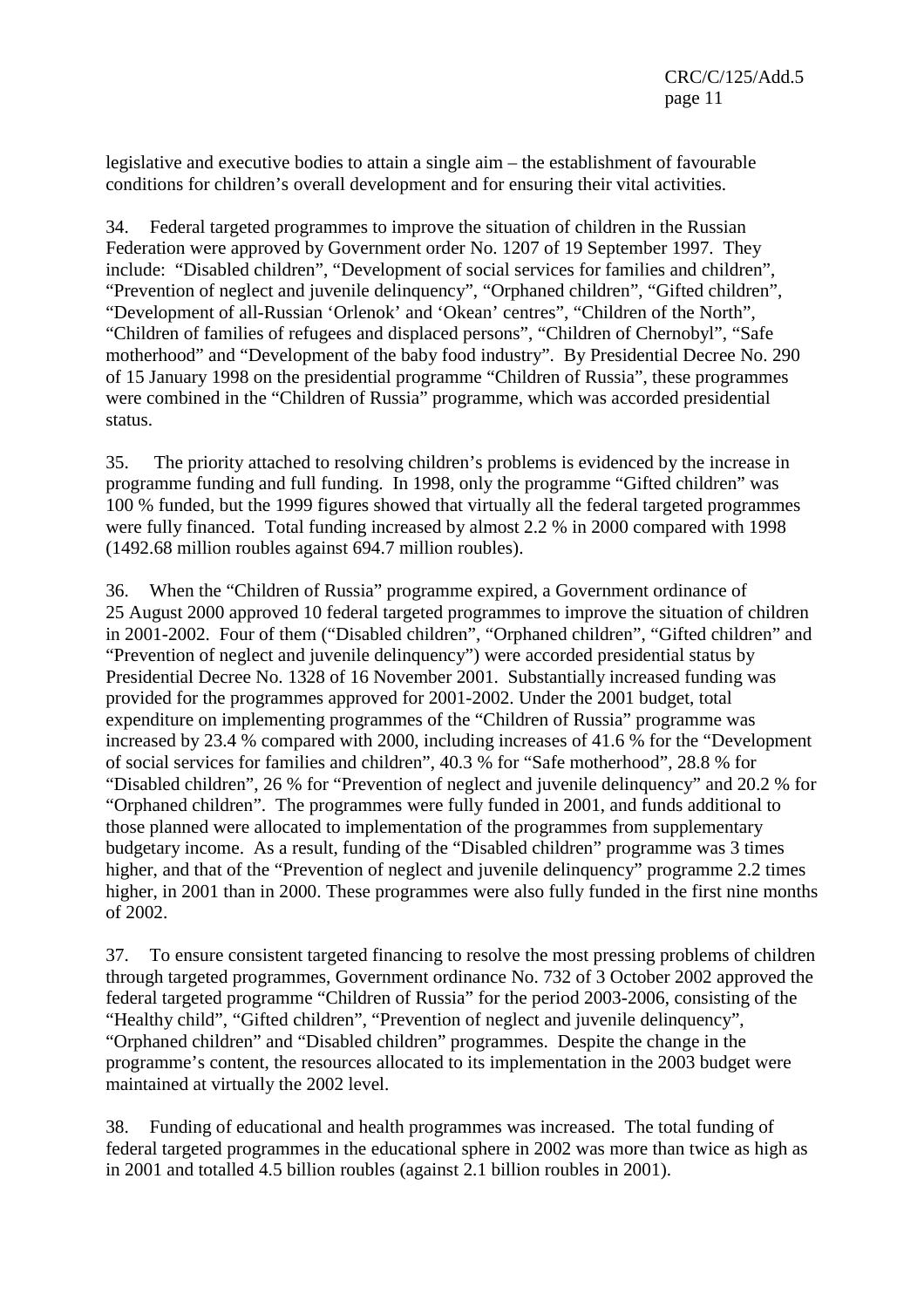39. The amount of resources allocated from the federal budget to children's leisure and health is steadily increasing (110.6 million roubles in 1998, 321.2 million roubles in 1999, 532 million roubles in 2000 and 1,151.2 million roubles in 2001).

40. Resources in the federal budget for pursuing a policy in the interests of children are supplemented by resources from the budgets of the members of the Russian Federation and extra-budgetary funds. For example, the Social Insurance Fund of the Russian Federation participates in funding restoration of the health of children of working citizens and children requiring special State care, increasing expenditure from compulsory social insurance for these purposes every year: it amounted to 2.2 billion roubles in 1998, 4.2 billion roubles in 1999, 7.16 billion roubles in 2000 and 9.68 billion roubles in 2001. This included expenditure on children requiring special State care amounting to 52.9 million roubles in 1998, 242.8 million roubles in 1999, 672.7 million roubles in 2000 and 787 million roubles in 2001 (see also para. 62 of the second periodic report).

41. In accordance with the concluding observations of the Committee on the Rights of the Child on the second periodic report, the Government has taken measures to seek new solutions to budgetary problems so as to ensure the payment of children's allowances, debt repayment and protection of the most vulnerable groups.

42. The introduction of direct payment of the monthly children's allowance in 1999 and the establishment of federal funding of the allowance in 2001 ensured the timely payment of allowances to the socially most vulnerable families with children, as well as the steady liquidation of debt related to the payment of the allowance. As a result, by November 2002 the debt had been reduced to 11.7 billion roubles, from 30.3 billion roubles in 1999. It is planned to extinguish the debt fully by the end of 2003.

43. The increase in resources allocated to policies in the interest of the child is being accompanied by greater monitoring of their purposeful and effective use on the basis of competitive programme implementation and strict financial monitoring in the State treasury system.

44. Designating 2001 as the Year of the Child helped to attract public attention to the problem of improving the situation of children and securing their rights and interests. The President and Government of the Russian Federation devote constant attention to improving the situation of children and especially to the most urgent problems in this area. The impetus to intensify the campaign against child neglect came directly from the President.

45. The attention given by the President to measures to help children is evidenced by the State awards granted to parents and teachers in family children's homes and to mothers and fathers with many children, and the allocation from the President's reserve fund of resources to help orphanages, children's homes and rehabilitation centres for disabled children, and specialized institutions for juveniles needing social rehabilitation.

46. The President's Security Council regularly reviews problems relating to the campaign against drugs and neglect and to reducing the level of poverty among families with children. During the period 1999-2002 the Russian Government twice considered such problems as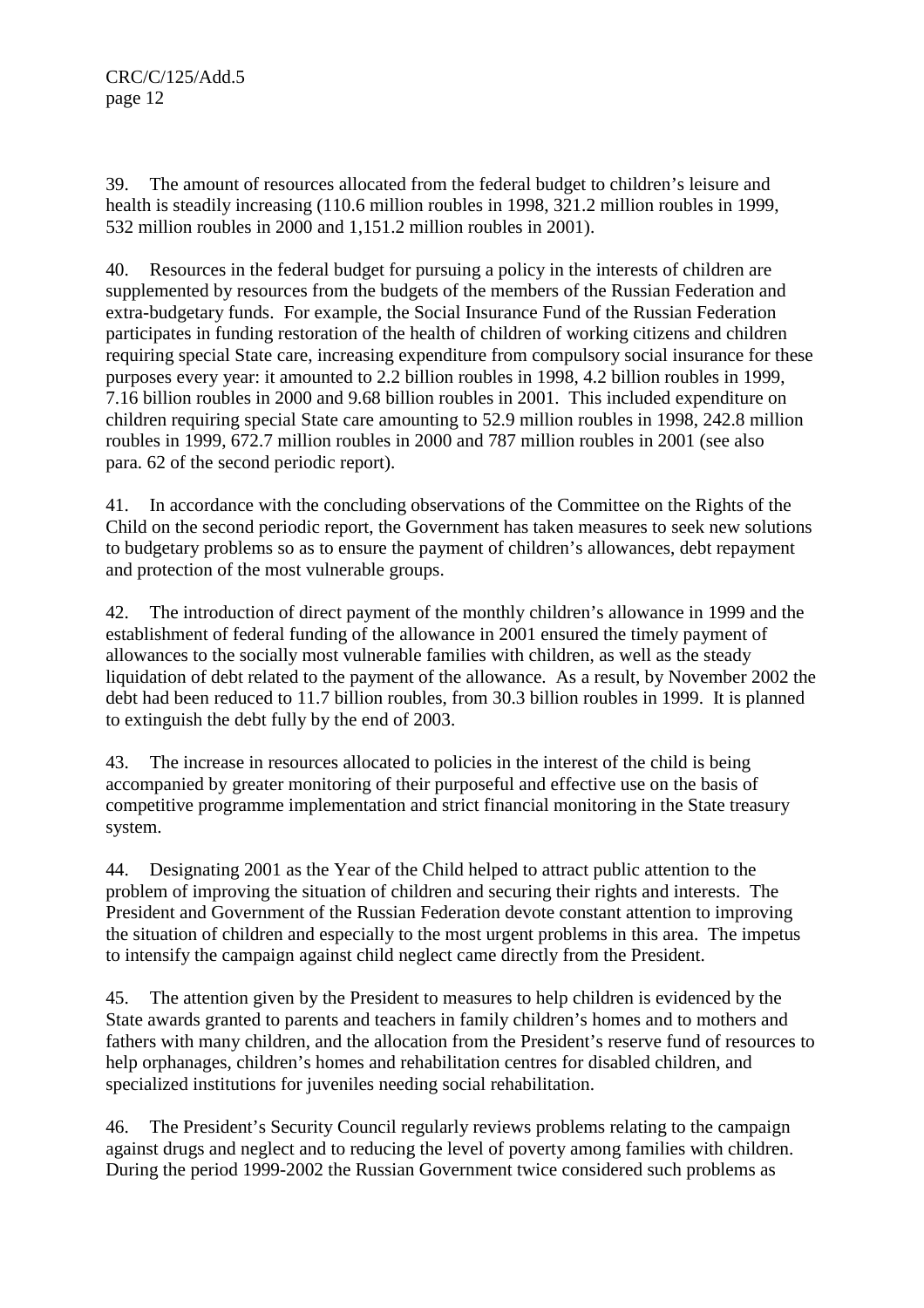combating child abandonment, the situation of orphans, the effectiveness and extension of federal targeted programmes to improve the situation of children, and combating the worst forms of child labour and ratification of the relevant convention.

47. The practice of holding parliamentary hearings on problems relating to the situation of children, attended by various representatives of civil society, is being developed. For example, in the period 1998-2002 combating drug use among children and young people, sexual exploitation of children, payment of allowances to families with children, implementation of the "Children of Russia" programme and other questions were considered at parliamentary hearings.

48. Discussion of the situation of children and measures to improve it is growing in international, national, regional and professional conferences and various seminars, with the broad participation of State and non-governmental organizations of the Russian Federation and of its members, international experts and children themselves. To mark the tenth anniversary of the adoption of the Convention on the Rights of the Child, such conferences were held everywhere. The regular All-Russian Congress of Paediatricians was held in 2001. Seminars on various aspects of the institution of commissioner for children's rights have been held annually since 1998 in order to develop a model work description for commissioners. The Second Russian Congress "World of the family", which was attended by 800 representatives of more than 40 regions of Russia, was held in 2001 on the initiative of public organizations. In accordance with the results of the conference held in Moscow in April 2002 on cooperation between State and social structures in implementing a national strategy to combat HIV infection in the Russian Federation, it was decided to establish a public council on problems of HIV/AIDS as a coordinating and advisory body consisting of representatives of State structures and funds and public organizations. Active involvement is growing among children and young people: on the initiative of the all-Russian public organization "Youth unity", the Congress of Young Citizens of Russia was held in 2002 under the slogan "Russia needs me". The holding of the congress resulted in active work by the participants to create a databank of children's social initiatives that children and young people can pursue in their own regions.

49. Cooperation between State authorities and public associations and non-governmental organizations, which occurs at the federal, regional and local levels, is becoming increasingly important in implementing policies in the interests of the child on the basis of the Convention on the Rights of the Child. As of December 2002, 120 public associations (against 38 in 1997) with international or all-Russian status whose basic work is related to children's problems were registered at the Russian Ministry of Justice.

50. Everywhere in the regions and locally, public organizations are carrying out programmes – independently or with the support of State authorities or local self-administration – aimed at developing protection of children and providing them with the necessary assistance and support, including work to prevent drug abuse, material help for poor families, the campaign against child abandonment and work with disabled children. It is important that their activities are concentrated mainly at the place of residence of families with children, as a result of which they are effective and timely.

51. The past five years have seen the emerging development of the volunteer movement, whose members work on the streets without pay among homeless children and child drug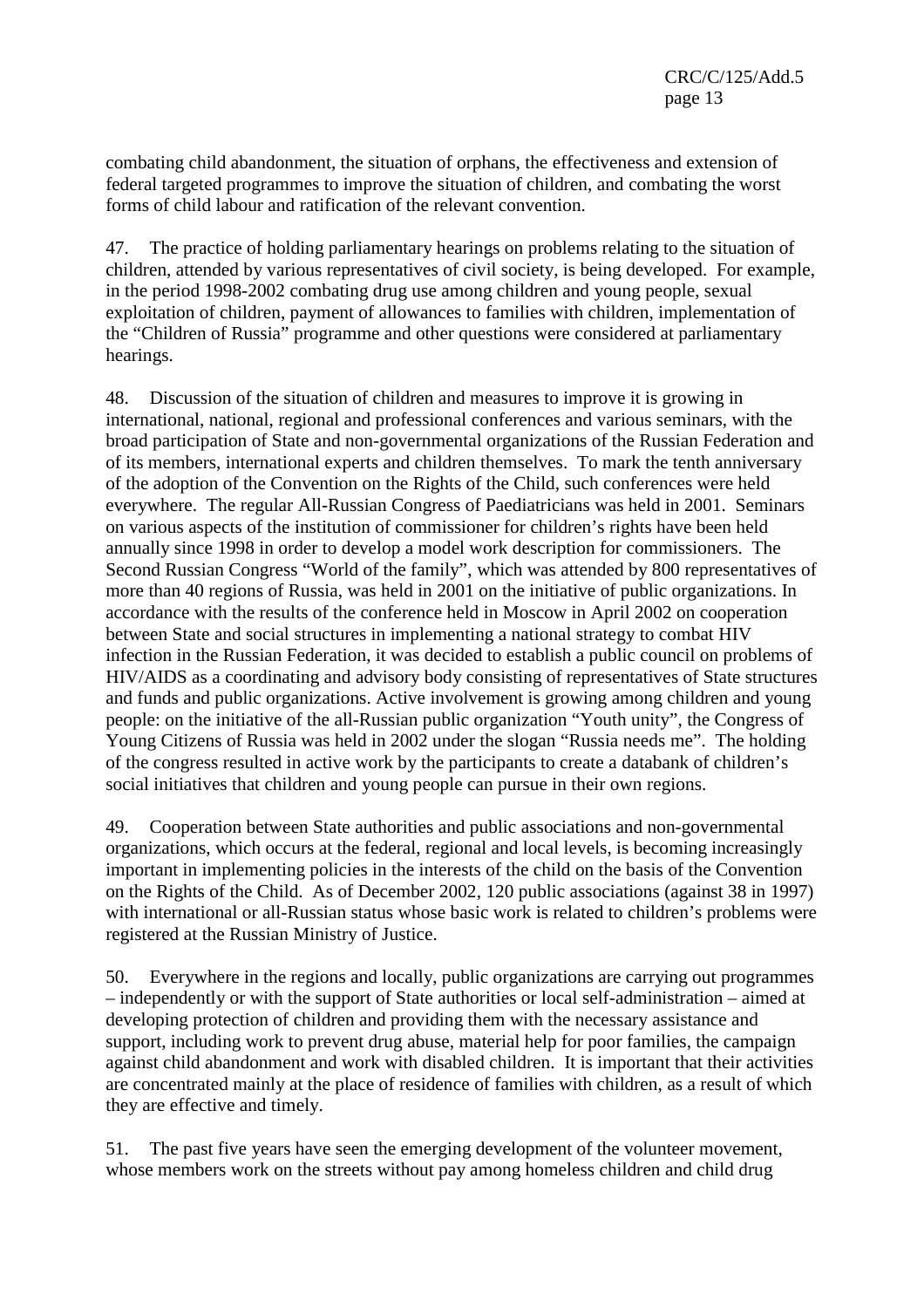abusers, advise children and their parents on various matters and assist in the care and rehabilitation of disabled children in residential homes.

52. The traditional close cooperation between State bodies and trade unions, the Russian Children's Fund, the Russian Red Cross and the Federation of Children's Organizations is continuing.

53. A broad coalition of non-commercial non-governmental organizations working in the interests of children is forming in society, as was confirmed at the First All-Russian Conference of Non-Governmental Organizations "Civil society for the children of Russia", held in March 2001, which was attended by the representatives of more than 1,000 public associations from all parts of the Russian Federation. The authorities need the potential and experience of non-governmental organizations. In 2001 NGOs participated as equal partners together with representatives of federal agencies in the Civic Forum, at which the most urgent problems of Russia's current stage of development were discussed, including establishment of the juvenile justice system, the development of education and the forms and methods of social protection of children. As a result of the Forum NGOs became members of advisory bodies and working groups on various children's problems in the Russian Government and federal ministries.

54. During the period under review the targeted-programme approach became one of the chief methods of resolving the most important social problems, including problems of improving the situation of children. In addition to the "Children of Russia" programme, federal targeted programmes carried out in the period under review included the following: "Anti HIV/AIDS", "Vaccination prophylaxis", "Urgent measures to combat tuberculosis" and "Comprehensive measures against drug abuse and illegal drug dealing for the period 2002- 2004". The "Youth of Russia" programme included the subprogrammes "Physical upbringing and health care of children, adolescents and young people in the Russian Federation" and "Young family". The federal targeted programme "Prevention of and combating social diseases (2002-2006)", including, inter alia, the subprogrammes "Measures to prevent sexually transmitted diseases", "Vaccination prophylaxis", "Urgent measures to prevent the spread in the Russian Federation of illness caused by the human immunodeficiency virus (anti-HIV/AIDS)" was approved and is being implemented in 2002. This shows the consistency and continuity of the policy in the interests of children, to the extent that the existing problems can be resolved through long-term efforts. The practice of preparing targeted programmes on the problems of childhood is widely followed in the members of the Russian Federation.

55. Russia's international cooperation aimed at promoting implementation of the aims of the Convention continued in the period 1998-2002. Cooperation with UNICEF, WHO, ILO, UNESCO, UNHCR, UNDP, the World Bank, the Council of Europe and other international organizations was strengthened and in most cases carried out on a programmed basis.

56. Work has continued on making children and adults aware of the provisions of the Convention on the Rights of the Child. A compilation of material, including the second periodic report and all associated material, replies to the supplementary questions and the concluding recommendations, was published and widely disseminated. The compilation also contained the text of the Convention and the General Guidelines regarding the Form and Contents of Periodic Reports. A second revised and expanded edition of the compilation of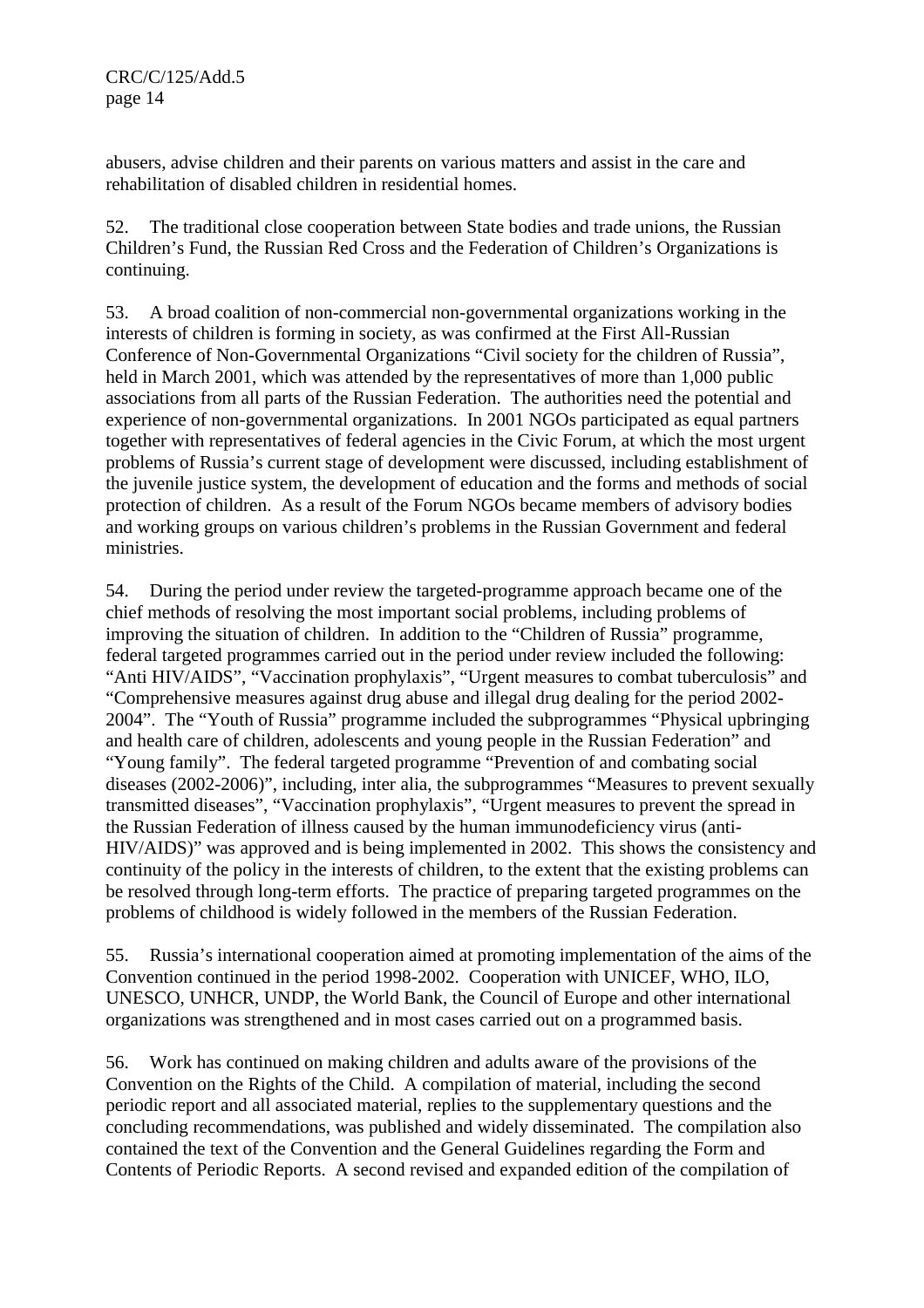Russian laws implementing the Convention and the national report of the Russian Federation to the special session of the General Assembly on the situation of children was issued in 2001.

57. The national report on the situation of children continues to be issued annually, and is now based on the law on basic guarantees of the rights of the child in the Russian Federation. At the same time, annual regional reports on the situation of children are prepared and issued in the members of the Russian Federation.

58. During the period under review, the provisions of the Convention were increasingly publicized at the level of the members of the Russian Federation, and publicity was especially active in regions that have established the post of commissioner for children's rights. The provisions of the Convention are published in a version adapted for children and there are television programmes with games and discussions for children of various ages, including children being brought up in various institutions.

This report has been prepared by an Interdepartmental Coordinating Committee on implementation by the Russian Federation of the Convention on the Rights of the Child and the World Declaration on the Survival, Development and Protection of Children. A broad range of specialists from the Ministries of Labour and Social Development, Education, Internal Affairs, Justice, the Economy, Foreign Affairs, Statistics and other ministries, and scientific and social organizations took part in the work. Independent experts on the rights of the child, juvenile justice and health care contributed to the preparation of the report. The draft report was considered in the Interdepartmental Committee and in a round table attended by representatives of scientific and social organizations. Official statistics, information documents and analyses from federal ministries and departments and from the executive authorities of members of the Russian Federation, and special studies were used in the preparation of the report.

60. As was the case for the two previous reports, it is planned to issue a separate edition of this report with the aim of informing the general public about the problems of implementing the rights of the child. Further steps will be taken to publicize the report, including posting it on the Internet.

# **III. DEFINITION OF THE CHILD (art.1)**

61. Information concerning the definition of the child in accordance with article 1 of the Convention is given in paragraphs 71-73 of the periodic report on the implementation of the Convention on the Rights of the Child in the period 1993-1997.

62. During the period under review the minimum age for being hired for work was raised from 15 to 16 by the Labour Code (2001). A ban was introduced on the retail sale of tobacco products to persons under the age of 18 (federal law on restricting the smoking of tobacco, art. 1). Sexual intercourse between a person over the age of 18 and a person known to be under 14 is punishable as a crime (Criminal Code of the Russian Federation, art. 134). On 26 July 2002 the State Duma adopted on first reading the federal law on amendments and additions to the Criminal Code of the Russian Federation, under which the minimum age for sexual relations is to be raised from 14 to 16.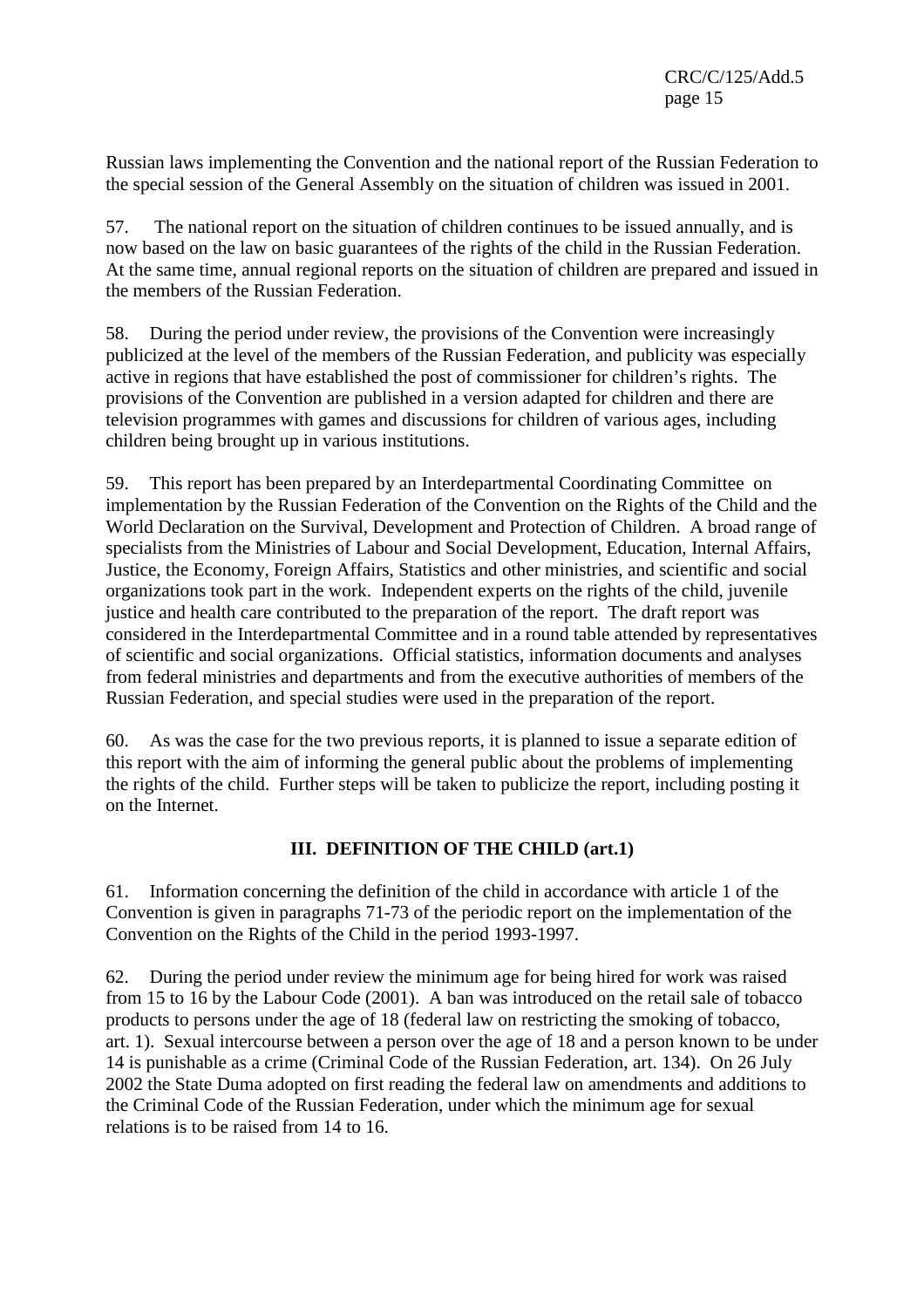## **IV. GENERAL PRINCIPLES**

## **A. Non-discrimination (art. 2)**

63. The legislation of the Russian Federation contains no provisions that are discriminatory on grounds of sex, race, nationality, language, origin, property status, place of residence, attitude to religion, beliefs, membership of public associations or other circumstances (see also paras. 74-87 of the second periodic report).

64. The Russian Federation is a signatory to the International Convention on the Elimination of All Forms of Racial Discrimination of 7 March 1966, which was ratified in 1969. On 18 June 1998 Russia ratified the Council of Europe's Framework Convention on the Protection of National Minorities, and on 4 November 2000 it signed Protocol No. 12 (nondiscrimination) to the European Convention on the Protection of Human Rights and Fundamental Freedoms. On 8 May 2001 Russia signed the Optional Protocol to the Convention on the Elimination of All Forms of Discrimination against Women.

65. Regulatory legal instruments have been adopted on matters relating to the prevention of intolerance and discrimination. The law on mass media (art. 4) prohibits the use of mass media to arouse national hatred and intolerance. The federal law on public associations (art. 16) prohibits the creation and activities of public associations whose aims and actions are directed at arousing social, racial, national or religious hatred.

66. A federal law on guarantees of the rights of indigenous peoples whose numbers are small in the Russian Federation has been adopted. The President of the Russian Federation has approved the Concept of State Policy for Ethnic Groups (1996). In 2001, the Russian Government approved the federal targeted programme "Establishment of tolerant awareness and prevention of extremism in Russian society (2001-2005)", which provides for measures to nurture tolerance and rejection of manifestations of nationalism and chauvinism.

67. The Labour Code of 2001 contains a number of articles aimed at the eradication of discrimination in the workplace. For example, article 3 provides that no one may be restricted in his labour rights and freedoms, irrespective of sex, race, skin colour, nationality, language, origin, property or social status, age, place of residence, attitude to religion, political beliefs or other circumstances unrelated to the working qualities of the employee.

68. Under the federal law on the legal status of aliens in the Russian Federation of 2002, foreign citizens and stateless persons enjoy the same rights as citizens of the Russian Federation irrespective of the purpose of their sojourn in the Russian Federation, except in the cases provided for in Russian law.

69. In accordance with the observations of the Committee on the Rights of the Child on the second periodic report (para. 25), special attention was devoted during the period under review to work intended to reduce economic and social disparities and prevent any discrimination against children or in their treatment, including disabled children.

70. The aims of ensuring universal access to, and the socially acceptable quality of, the major social benefits (principally medical and social services and general education), including those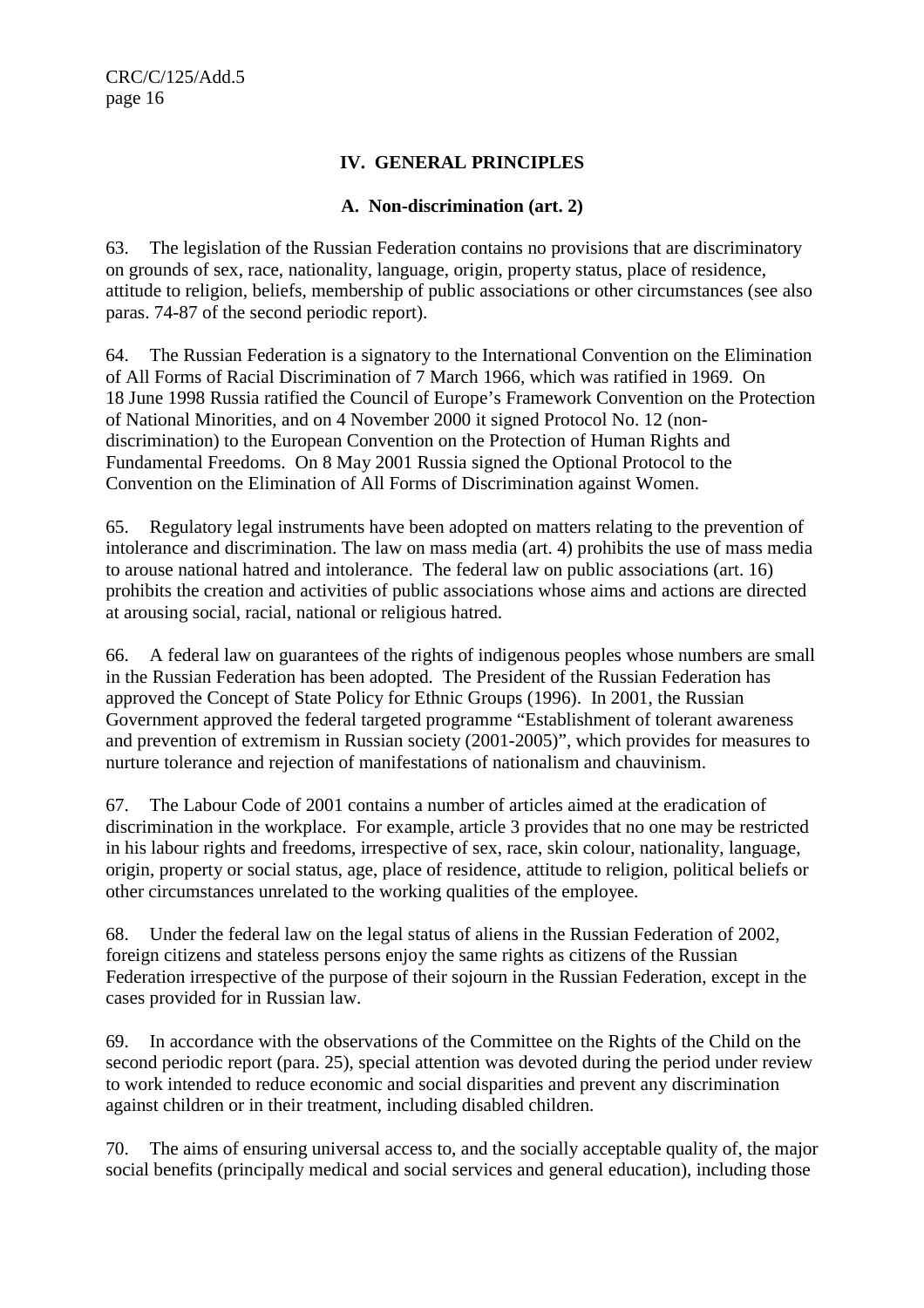for children, are set out in the programme of social and economic development of the Russian Federation in the medium term (2002-2004). Similar aims were set out in the Government's Action Plan for social policy and modernization of the economy in 2000-2001. Increasing protection of socially vulnerable households, including those with children, was identified as one of the tasks of transformation in the social sphere.

71. Because of continuing substantial differences in the level of material security of families with minor children, and in order to support low-income families whose per capita income is below the poverty line, the federal law on State social assistance of 1999 sets out the right of this category of families to additional material assistance. This makes it possible to provide low-income families with the minimum acceptable living standard to maintain and bring up their children.

72. During the period under review, steps were taken to provide effective rehabilitation for disabled children and reintegrate them properly into society. The network of social and rehabilitation establishments for disabled children, which constitute a real alternative to placing disabled children in residential homes, is being actively expanded. Particular attention has been devoted to reform of children's boarding homes within the social protection system, the introduction of new methods of treatment and rehabilitation of children, social and environmental adaptation and preparation for independent life.

# **B. Best interests of the child (art. 3)**

73. The principle of ensuring the best interests of the child and the need to take priority account of it in measures affecting children is enshrined in codified and other federal laws (see para. 88 of the periodic report for 1993-1997). The federal law on basic guarantees of the rights of the child in the Russian Federation, in which State policy in the interests of children is recognized as a priority area in the work of State authorities, was adopted in 1998. The State recognizes childhood as an important stage in human development and proceeds from principles of the priority to be accorded to preparing children for a full life. The standards contained in the earlier Labour Code (KZoT) relating to observance of the best interests of minors in the workplace have been retained in the 2001 Labour Code.

74. The principle of the best interests of the child is given priority when the parents divorce, in making arrangements for abandoned children, in the allocation of budgetary appropriations, in following procedures for refugees and displaced persons, in the social security system, and in placing children in various child-care establishments (see also paras. 90-91 and 93-97 of the second periodic report).

75. During the period under review, as part of the reform of legislation on criminal procedure and enforcement of criminal punishment, standards have been adopted to humanize the system of the administration of justice for juveniles. For example, the new Code of Criminal Procedure of 2001 contains a special procedure for passing sentence without a court hearing (art. 40), which may be used to preserve the health of a juvenile with a fragile nervous system. A juvenile can be taken into preventive custody only if he is suspected of or being charged with a serious or extremely serious offence. In other cases this restrictive measure can be applied only in exceptional cases. Educational colonies are to be divided into those with strict and those with general discipline.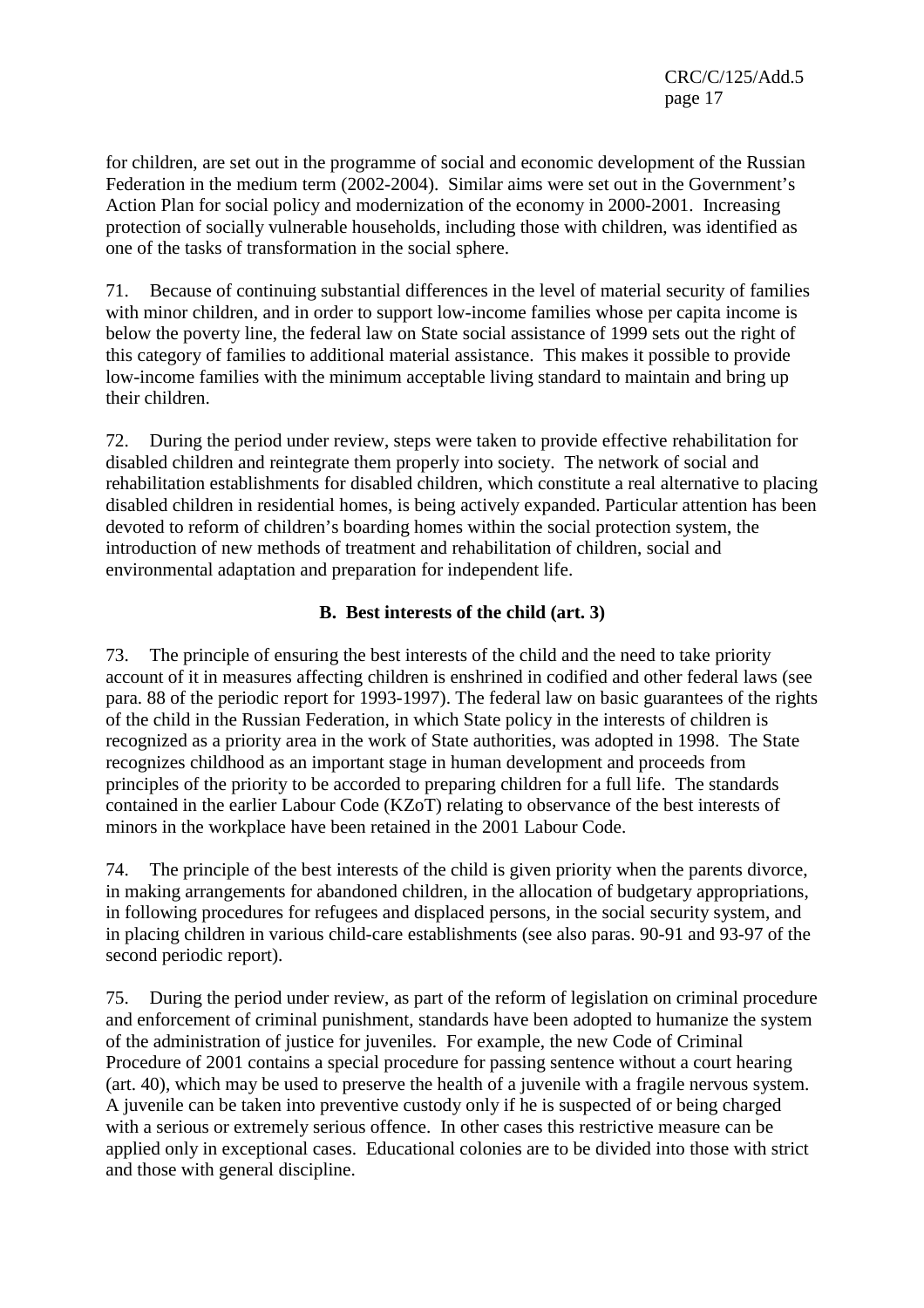76. The paediatric health-care system is being maintained and improved in order better to serve the best interest of the child in health matters. The strategic aim in improving mother and child services is consistently to strengthen establishments and polyclinics, to pursue specialization of in-patient establishments and to provide maximum in-patient services for children requiring them.

77. Russia has a highly developed network of specialized higher and secondary educational establishments to train specialists in childcare, among them senior medical workers, including paediatricians, various kinds of educators, psychologist teachers and branch officials of the Ministry of Internal Affairs. Social work, a relatively new speciality in Russia, continues to be developed. Specialists studying in medical, teacher-training and other higher and secondary educational establishments receive special training for work with children. The overall level of theoretical and practical training of social service specialists is being raised. A great deal of experience of working with children has been accumulated in various areas. Relevant world experience is being used to improve the quality of specialist training. Social work is being developed as a science, with family and children's problems as its subject matter.

# **C. The right to life, survival and development (art. 6)**

78. A system aimed at implementing guarantees of children's right to life and ensuring their survival and development to the maximum extent possible has been established in the Russian Federation. Special measures have been adopted to ensure the life and development of children affected by radiation disasters.

79. An important condition for achieving positive results in the organization of medical assistance for children is the implementation of the Programme of State guarantees of free medical care for citizens of the Russian Federation. The Programme has been approved annually since 1998 by a resolution of the Russian Government. It establishes the types and scale of medical care provided for children from the budget (first aid, medical care in socially significant types of disease, costly forms of assistance) and from resources of compulsory medical insurance. Preventive medicine was included in the Programme for the first time in 2001 (see also paras. 109-113 of the second periodic report).

80. Russia has a procedure for recording deaths and a practice of compulsory post-mortems on dead children. The procedure for recording deaths of children, including the indication of the cause of death, was based up to 1999 on Ministry of Health order No. 1300 of 19 November 1984 on further improvements to the keeping of medical records certifying births and deaths. With a view to further improving the recording of natural population movements, the Ministry of Health issued order No. 241 of 7 August 1998 on improvement of medical records certifying births and deaths following the changeover to MKB-X, which approved the statistical report forms "Medical death certificate" (No. 103/u-98), "Medical birth certificate" (No. 106/u-98) and "Medical certificate of perinatal death" (No. 106-2/u-98). On the basis of medical death certificates, registry offices prepare death records, copies of which are sent together with the medical certificates to bodies of the Russian State Statistical Committee, where they are processed and statistical reports are prepared in accordance with the concise list of causes of death based on the tenth revision of the International Classification of Diseases, Injuries and Causes of Death. All cases of children's death in hospital are analysed at medical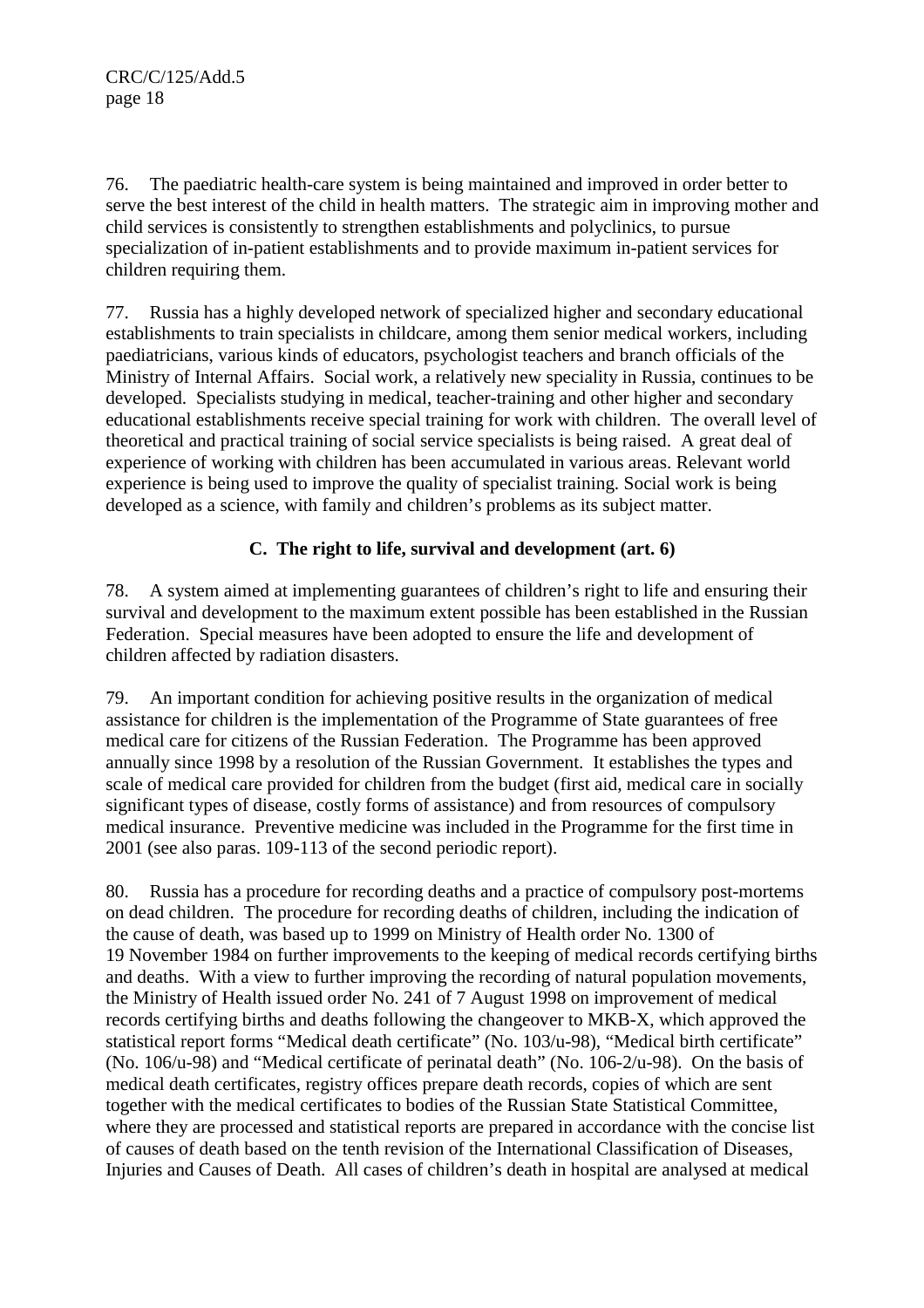conferences, while deaths elsewhere are assessed through an expert judicial and medical appraisal.

81. In accordance with the concluding observations of the Committee on the Rights of the Child on the periodic report of the Russian Federation for the period 1993-1997 (paras. 26 and 27), measures have been taken to prevent child killings and suicides. An important role in achieving these aims is played by establishments providing social services to families and children (social assistance centres for families and children, psychological and educational assistance helplines, social rehabilitation centres for juveniles, abandoned children's help centres, social shelters for children and adolescents), whose activities include work with "at risk" families and children, operational intervention in crisis situations, and provision of advisory services to help children, adolescents and families. In the period from 1997 to 2001, the total number of these establishments rose from 979 to 1,409, while the number of children and adolescents receiving various kinds of assistance from them increased from 950,000 to 1,770,000.

82. With a view to the further development and improvement of specialized assistance for persons in crisis situations, a suicide service has been established within the health-care system, including " telephone confidential", social and psychological help centres and a department of crisis situations. The service is being expanded to medical establishments.

83. The number of registered killings by mothers of newborn babies has fallen, from 216 in 1998 to 204 in 2002). Juvenile death rates from premeditated self-harm remain high. Reasons for child and adolescent suicide include family tribulation, reduction in the family's educational function, and problems at school in relations with peers.

#### **D. Respect for the views of the child (art. 12)**

84. In the legislation in force in the Russian Federation, respect for the views of the child is reflected in the Constitution, the Family Code and a number of other laws. As part of the basic human rights and freedoms belonging to the individual from birth, everyone is guaranteed freedom of thought and of speech (see para. 66 of the initial report).

85. Under the Family Code a child has the right to express an opinion when any matter affecting his interests is decided in the family, as well as the right to be heard during legal proceedings (see also para. 119 of the second report).

86. Russian legislation provides for measures aimed at ensuring the right of juveniles to express their views when brought before a court, and also when being sent to a child-care establishment and during time spent there.

87. In a number of cases the wish of a child who has attained the age of 10 years has legal force (see also para. 120 of the second periodic report).

88. Under the federal law on education, children and adolescents have the right to take part in the administration of education. The federal law on basic guarantees of the rights of the child in the Russian Federation stipulates that, from the fifth class, pupils have the right, directly or through their elected representatives, to petition the administration of educational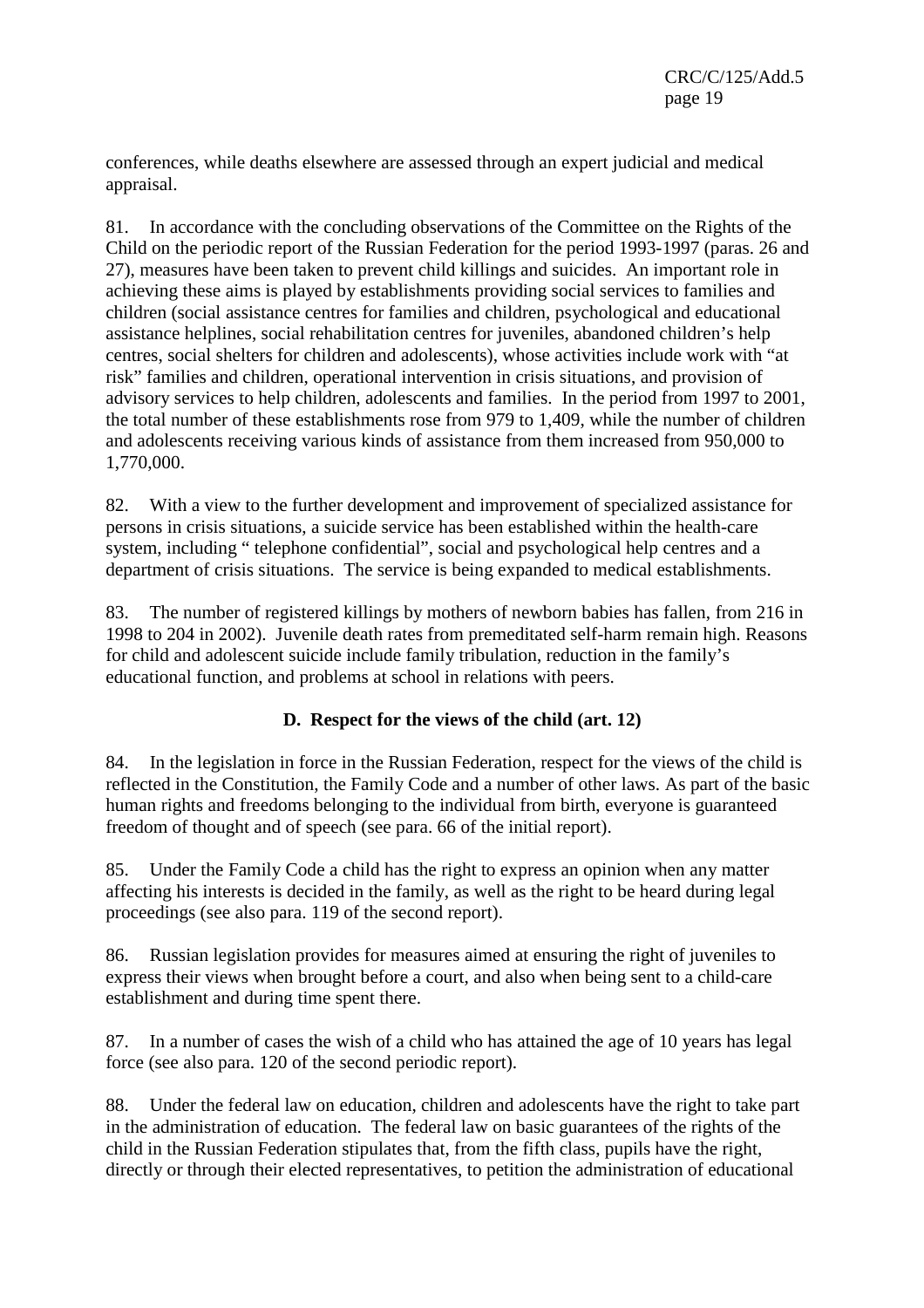establishments to conduct, together with the elected representatives of the students, a disciplinary investigation into the work of employees of the educational establishment. If the students are not in agreement with the administration's decision, they have the right, through their elected representatives, to seek the support and help of State authorities (see also para. 123 of the second report).

89. The vocational training of specialists working with children (teachers, branch officials of the Ministry of Internal Affairs, and social and medical workers) includes a study of the provisions of the Convention on the Rights of the Child, and of the provisions of Russian legislation enshrining the rights of the child. In recent years, social organizations have been included in the educational process; they organize special courses, training and seminars to teach specialists the fundamental aspects of the defence of children's rights.

90. Special sections encouraging professionalism in the observance and monitoring of children's rights have been introduced in teaching programmes for the training of senior teachers; the relevant sections have been introduced in teacher-training curricula and special courses on children's and human rights have been established in higher educational establishments; and teaching programmes on the Convention on Human Rights have been prepared. Special programmes are offered for teachers of history and social sciences. The Ministry of Education has approved scientific and methodological aids for teachers providing instruction on the Convention on the Rights of the Child.

91. School pupils learn about the Convention on the Rights of the Child as part of the "Civics" course.

92. Children's opinions, needs and interests are taken into consideration in identifying additional educational disciplines, in the organization of activity outside school and in the children's social movement. Children and adolescents have an opportunity to express their views in children's and young people's television broadcasts and through children's and young people's public associations.

# **V. CIVIL RIGHTS AND FREEDOMS**

93. Basic human rights and freedoms, including the right of every individual to citizenship, free expression of opinion, inviolability of the home and private life, personal and family privacy, confidentiality of correspondence, access to information, the right not to be subjected to torture, violence or other inhuman or degrading treatment or punishment, freedom of thought, conscience and religious belief, and freedom of association and peaceful assembly are enshrined in the Constitution of the Russian Federation. Constitutional standards are given concrete expression in relation to children in the Family Code, the Criminal Code, the Code of Criminal Procedure, the Punishment Code and federal laws on basic guarantees of the rights of the child in the Russian Federation, on public associations and on State support for youth organizations and children's associations, and in other instruments.

# **A. Name and nationality (art. 7)**

94. The procedure for registering the birth of a child and establishing his given name, patronymic and family name, including adopted children and children of refugees and asylum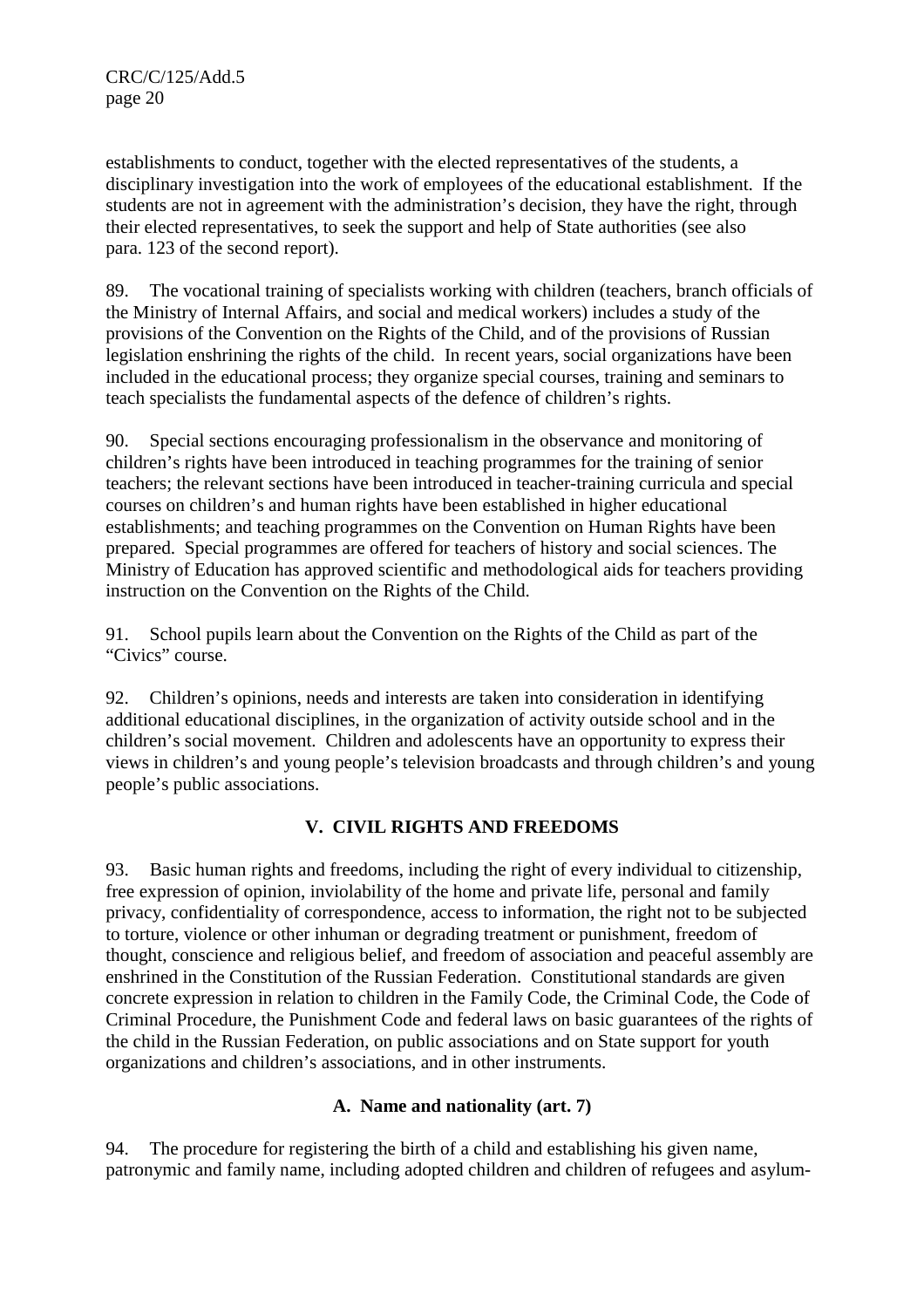seekers, the right of a child, as far as possible, to know his parents and the right to parental care are enshrined in family laws (see also paras. 132-137 of the second periodic report).

95. Procedures for registering the birth of a child are specified in the federal law on civil status instruments of 1997, including registration of births in remote areas and of foundlings.

96. The new federal law on citizenship of the Russian Federation of 2002 contains standards of the law previously in force relating to ensuring the right of children to acquire citizenship, particularly if the child would be stateless otherwise. The basic criteria for a child to acquire citizenship are the nationality of the parents and the child's place of birth. One of the fundamental principles of citizenship of the Russian Federation is to encourage its acquisition by stateless persons living in the Russian Federation. The legal provisions are intended to ensure that no child should be left stateless. A child may acquire the nationality of both parents.

97. A child in the territory of the Russian Federation whose parents are unknown becomes a Russian citizen if the parents do not declare themselves within six months of his being found. Where the parents change their nationality, or if the child is adopted, the citizenship of the child is established in such a way that the child is not left stateless. The consent of a child older than 14 is required for him to acquire or renounce citizenship of the Russian Federation.

# **B. Preservation of identity (art.8)**

98. The Russian Family and Criminal Codes stipulate liability for child substitution, unlawful adoption and infringement of adoption privacy. The number of cases of infringement of adoption privacy registered in the Russian Federation was 42 in 1998, 38 in 1999, 28 in 2000, 26 in 2001 and 23 in 2002 (see also paras. 90-99, 143-146, 152-156 and 184-187 of the second periodic report).

#### **C. Freedom of expression (art.13)**

99. A child's right to freedom of expression is governed by general civil legislation (see para. 142 of the second periodic report).

#### **D. Freedom of thought, conscience and religion (art. 14)**

100. The Constitution guarantees to every citizen freedom of thought, conscience and religious worship, including the right to practise any religion individually or with others, or not to profess any faith, to choose, hold and disseminate religious and other beliefs and to act in accordance with them (see paras. 144-148 of the second report).

101. At the beginning of 2001 there were 20,441 religious organizations covering almost 60 faiths in the Russian Federation, of which 405 were centrally administered and 19,420 local, 136 were religious educational establishments and 385 were monasteries.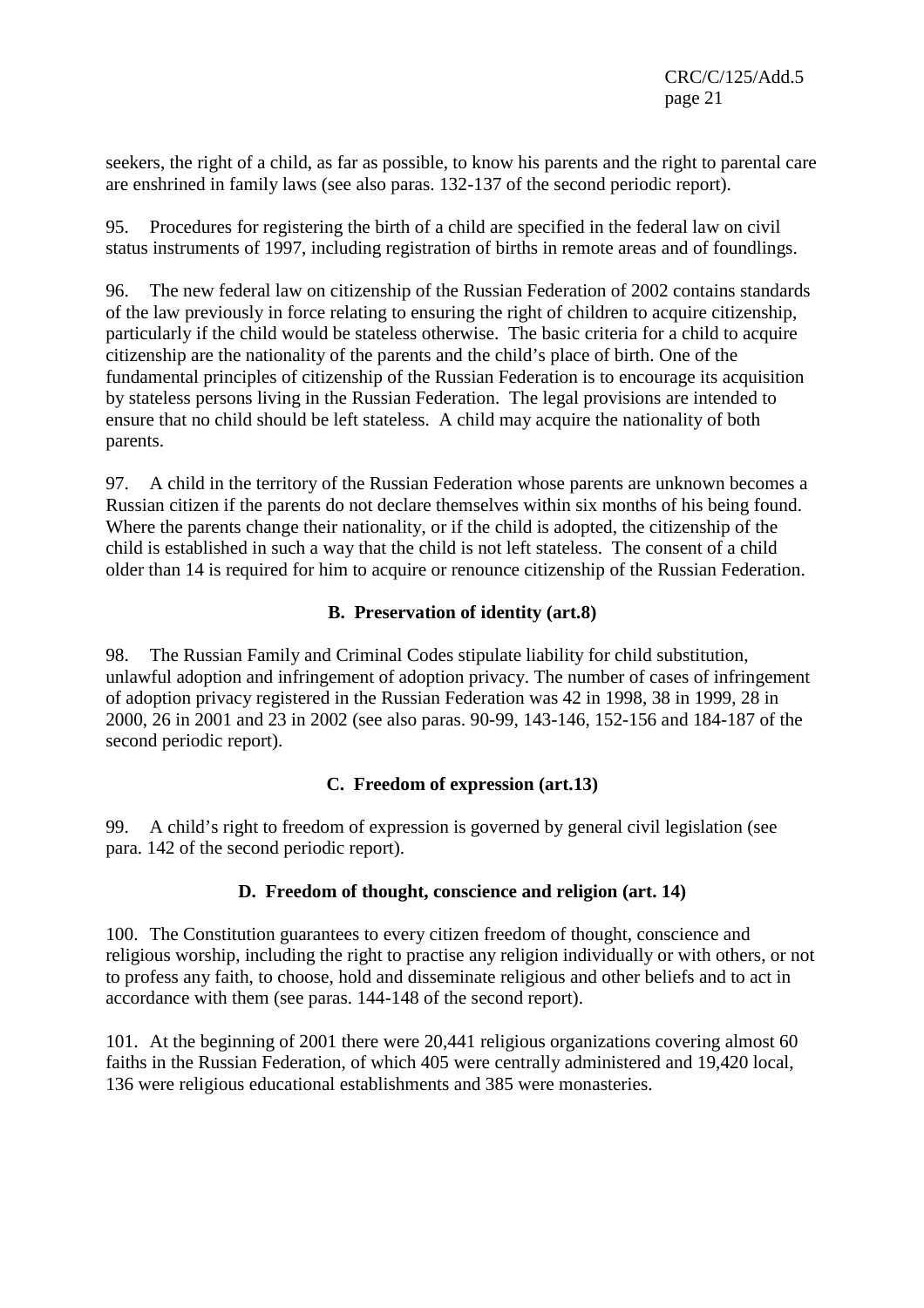## **E. Freedom of association and of peaceful assembly (art. 15)**

102. Citizens of the Russian Federation are guaranteed the possibility of exercising their right to associate and to establish, operate, reorganize and dissolve public associations. Freedom is guaranteed for the activities of public associations. No one may be forced to join or remain in any association (see para. 150 of the second periodic report).

103. The rights of children to freedom of association and peaceful assembly are enshrined in the federal law on basic guarantees of the rights of the child. Article 9 of this law stipulates that the administrations of educational establishments are not entitled to place any obstacle in the way of the establishment of pupil's associations, on the initiative of pupils over 8 years of age, except for children's associations that are founded or established by political parties and children's religious organizations. In their free time pupils may, from the fifth class, hold assemblies and meetings on issues relating to the defence of their rights that may have been infringed. The administrations of educational establishments are not entitled to place any obstacle in the way of such assemblies and meetings, including those held on the premises of the establishment.

104. At the beginning of 2002 five youth and children's associations with international and nationwide status were registered with the Ministry of Justice.

# **F. Protection of privacy (art. 16)**

105. Under the Family Code children have the right to protection of their rights and legitimate interests. These rights and legitimate interests are protected by the parents (or persons acting in loco parentis), the child-care authorities, the Procurator's Office and the courts. The federal law on basic guarantees of the rights of the child in the Russian Federation contains specific guarantees protecting the rights of the child in the Russian Federation (see articles 153-154 of the second periodic report).

#### **G. Access to appropriate information (art. 17)**

106. The access of children to appropriate information is governed in the legislation currently in force in the Russian Federation by the federal law on mass media, the RFSFR law on languages of peoples of the RSFSR, and the federal law on participation in the international exchange of information.

107. General trends in the development of children's publications are an increase in the number of titles together with lower circulation, an improvement in the print quality of publications, and differentiation according to age groups and readers' interests and requirements. The range of handbooks and popular scientific, practical and educational publications for children of all ages is being expanded, and there has been renewed activity in children's religious literature. Educational material predominates in literature published for children, while literary tales and folklore are the main categories in artistic works. The number of books for very young children has increased in recent years. Private publishing houses account for 94 % of children's books by number of titles and 98 % by print run.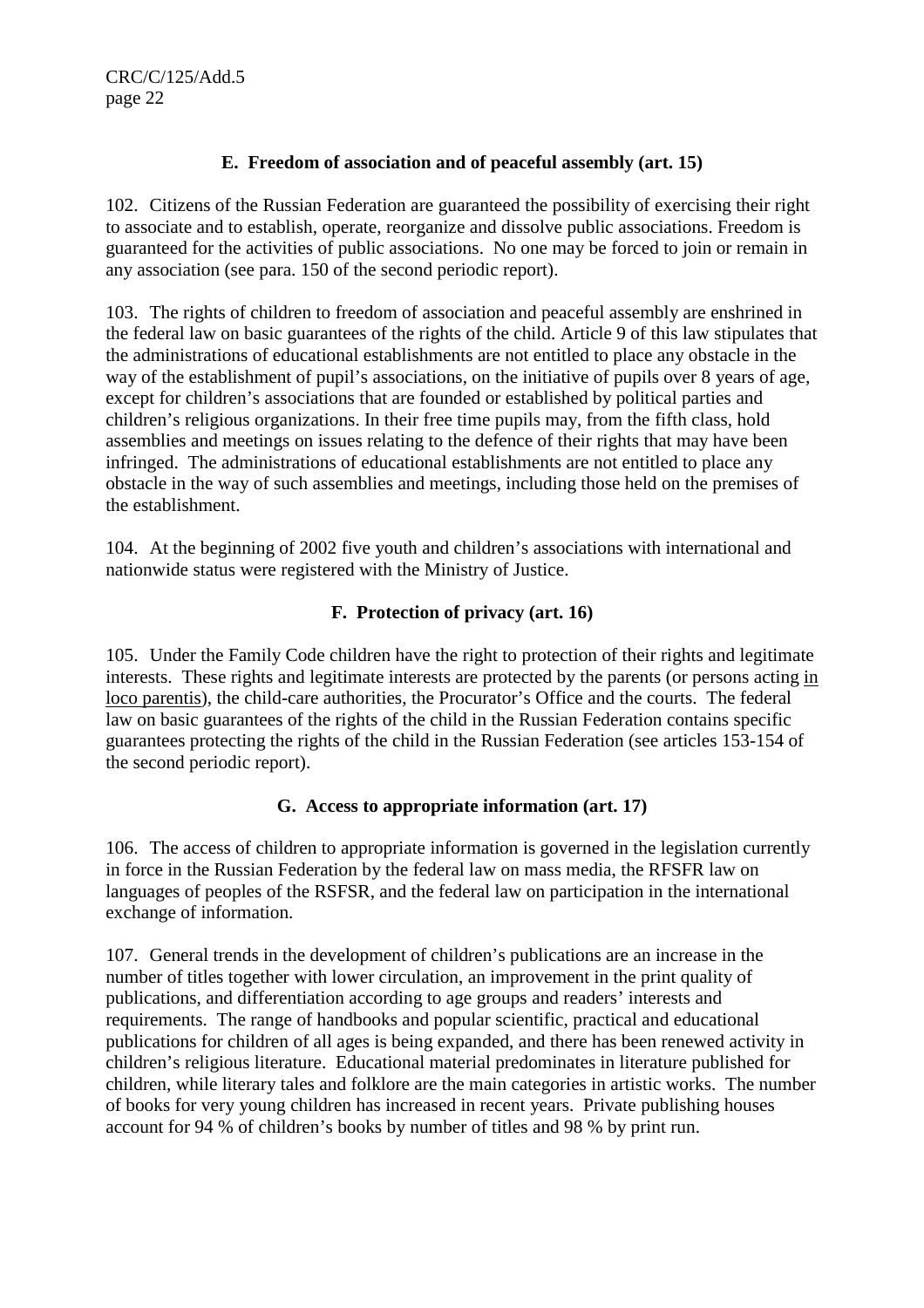CRC/C/125/Add.5 page 23

108. Positive changes in the publication of books for children are promoted by the federal law on State support for the mass media and publishing in the Russian Federation and the implementation of the federal programme of support for Russian publishing in 1996-2001, under which the State supports the publication of books for children. A total of 162 children's publishing houses received subsidies in the period 1996-2001. One of the priorities of the programme was to publish literature both for specialists working in correctional educational establishments and to help families bringing up children with developmental abnormalities. The large-scale charity events "Books in children's homes and colonies" and "Books for rural libraries" were held under the programme.

109. The subprogramme "Support for Russian printing and publishing in 2002-2005" of the federal targeted programme "Russian culture (2002-2005)" supports children's publishing. Books for children and young people that encourage high moral and patriotic qualities, humanism, behavioural culture and human dignity and a healthy lifestyle are regarded as socially significant literature. It is planned to publish books for disabled children, correctional books and books for children with mental or physical handicaps.

110. As of 2000, 86 newspapers and 36 magazines for young people and 77 newspapers and 129 magazines for children were registered in the Russian Federation. The circulation of the largest children's newspapers exceeds 100,000 copies, average circulation being between 1,000 and 5,000 copies. The subject matter of publications has been expanded substantially, there are various children's and young persons' periodicals depending on sex and age, and newspapers and magazines have appeared for girls, for the very young, for family reading, etc. A completely new aspect of periodicals for children has emerged – issues prepared by children and adolescents themselves. The main problems of the children's press are still its lack of accessibility for many young Russians and the paucity of nationwide publications.

111. To ensure access to information for children belonging to ethnic minorities or the indigenous population, State support has been given to publications issued in the languages of indigenous nationalities or ethnic minorities living in members of the Russian Federation. In the period September 1999 to January 2002 alone, support was given to 76 publications.

112. With the commercialisation of television, the unprofitable nature of broadcasts for children has led television networks to minimize the number of children's programmes. The proportion of children's programmes shown on the television channels rose slightly in the period under review, amounting in 2001 to 5.8 % on ORT, 3 % on RTR, 3.9 % on TVT, 0.8 % on NTV and 10.4 on the Culture Channel. Children's television is becoming more dynamic and varied. Children's programmes have been broadcast on satellite and cable channels.

113. In accordance with the federal law on the federal budget, financial support for electronic mass media has since 2000 been organized on a competitive basis, in the form of the allocation of financial resources for the establishment and/or dissemination of socially significant and national programmes. More than 40 projects for children and adolescents received support in 2000-2001.

114. The system of free libraries continues in the Russian Federation. Russia has more than 62,000 school libraries, 4,500 specialized children's libraries and about 50,000 municipal libraries whose readers include children and young people as well as adults.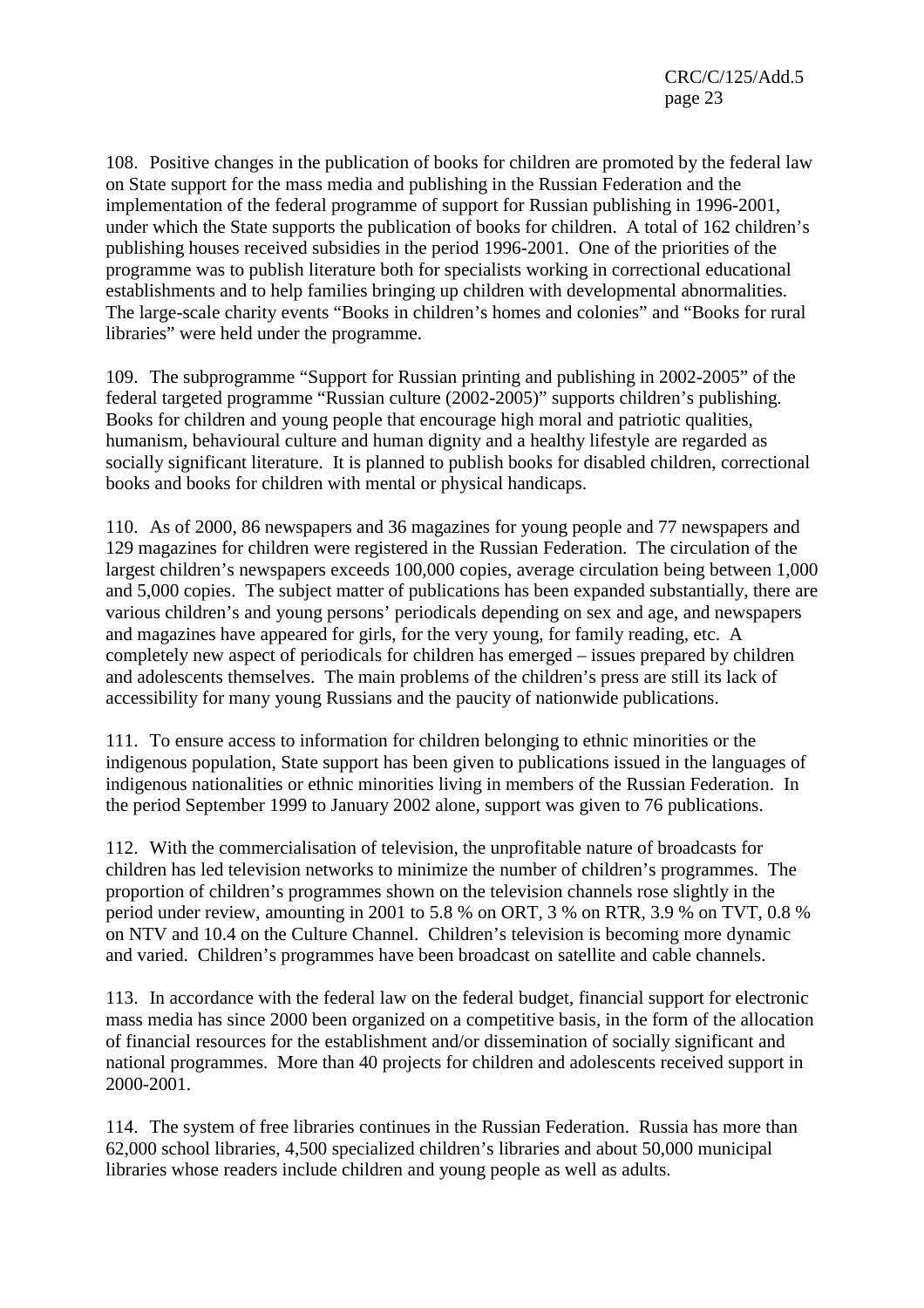115. Matters relating to protection of the child against information and material that harm his welfare and from the harmful effects of mass media are governed by the federal laws on advertising, mass media, and basic guarantees of the rights of the child in the Russian Federation. For example, article 14 of the federal law on basic guarantees of the rights of the child in the Russian Federation provides for protection of the child against information that harms his health or moral and spiritual development and stipulates that disseminating printed and audio-visual material that inflicts such harm is an offence.

116. With a view to improving legislation governing the activities of the mass media in relation to protection of the child against information that harms his health or moral and spiritual development, amendments to article 41 of the federal law on mass media were adopted in 2000 prohibiting publishers from disclosing, in the material disseminated by them, any information directly or indirectly referring to the character of a juvenile having committed or being suspected of an offence or having committed an administrative infringement or antisocial act, without the consent of the juvenile himself or his legal representative. The law also stipulates that publishers may not disclose in their material any information directly or indirectly referring to the character of a juvenile declared to be an injured party, without the consent of the juvenile himself or his legal representative.

## **H. The right not to be subjected to torture or other cruel, inhuman or degrading treatment or punishment (art. 37 (a))**

117. The Constitution of the Russian Federation states that no one shall be subjected to torture or other cruel, inhuman or degrading treatment or punishment. Russian criminal legislation guarantees security of the person (see articles 162 and 419 of the second periodic report).

118. The Russian Federation is a signatory to the United Nations Convention against Torture and Other Cruel, Inhuman or Degrading Treatment or Punishment of 10 December 1984 (ratified on 3 March 1987). Russia ratified the European Convention for the Prevention of Torture and Inhuman or Degrading Treatment or Punishment and acceded to Protocols No. 1 and 2 of that Convention on 28 March 1998. Experts from the European Committee for the Prevention of Torture have carried out more than 10 inspection visits to the Russian Federation, including the Northern Caucasus. The Committee's comments and recommendations are taken into account by the Russian judicial authorities and prison administrations.

119. The Russian Federation operates a system in which bodies of the Procurator's Office are called upon to supervise the observance of human rights of citizens, including those in prison, during a militia investigation and in children's homes and other establishments. Bodies of the Procurator's Office carry out systematic checks on the observance of legality in the work of children's homes and boarding establishments: as a result of these checks, steps are taken to restore any children's rights that have been infringed. The Commissioner for human rights in the Russian Federation also has the right to carry out monitoring functions. In 1998-2002 he visited a number of prisons and children's boarding establishments. In members of the Russian Federation where the post of commissioner for children's rights has been established, these officials also carry out the necessary monitoring of the observance of children's right not to be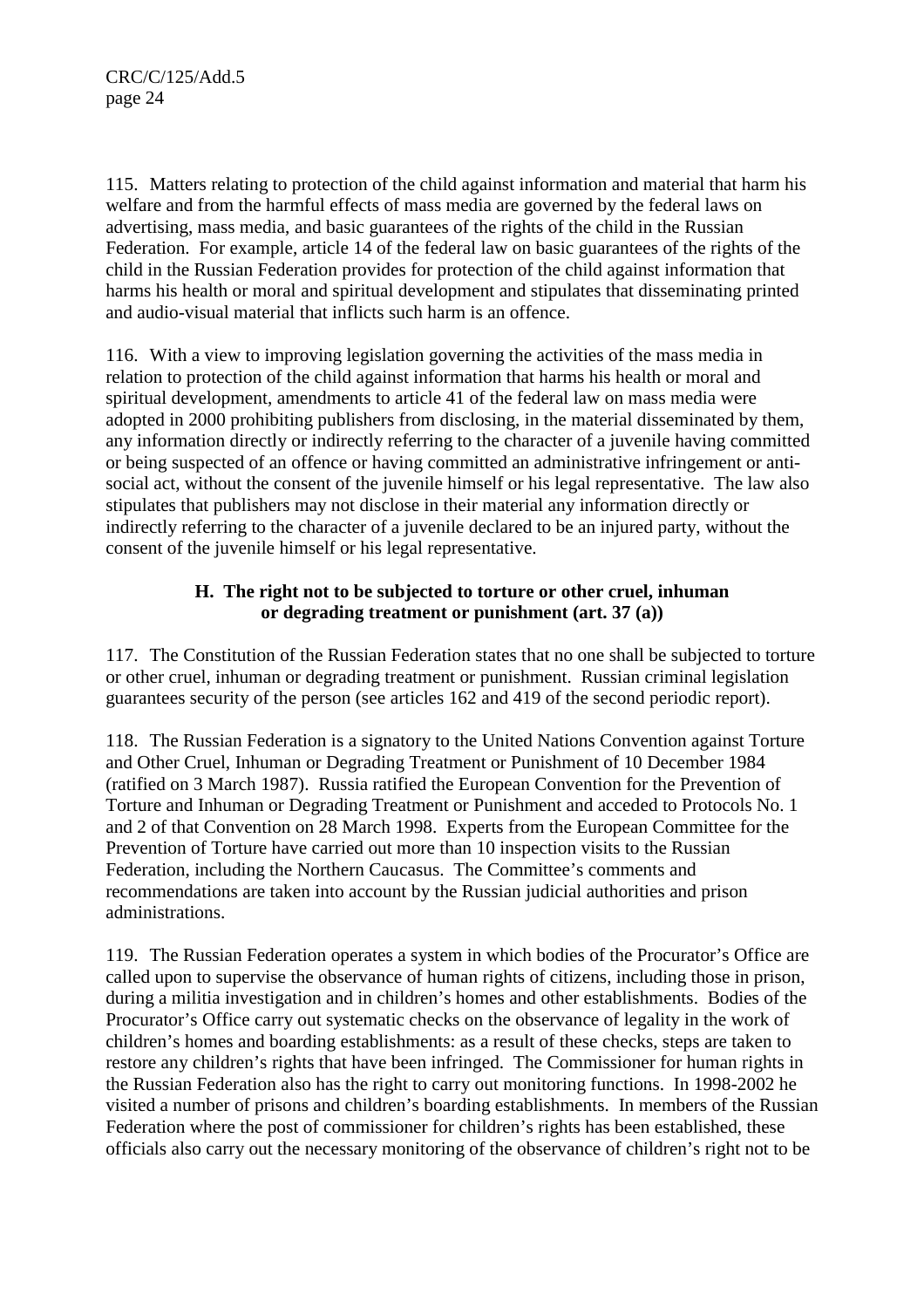CRC/C/125/Add.5 page 25

subjected to torture or other cruel, inhuman or degrading treatment or punishment, especially in relation to children in boarding and penitentiary establishments.

# **VI. FAMILY ENVIRONMENT AND ALTERNATIVE CARE**

#### **A. Parental guidance (art.5)**

120. The principal duty and right to bring up and protect children lies with the family and parents. In Russian legislation the parental right to exercise guidance in accordance with the developing capabilities of the child is enshrined in the Family Code (chapter 8, Rights and duties of parents regarding the upbringing of children), the federal law on education and the RSFSR law on languages of peoples of the RSFSR. Detailed information on this subject is contained in paragraphs 163-170 of the second periodic report.

121. Since the National Population Census was carried out only in October 2002, new data on family structure cannot be obtained before 2004. However, current population statistics suggest that the decline in the birth rate has led to a reduction in the number and proportion of large families. The number of single-parent families is rising. The number of children born to unmarried mothers expressed as a proportion of total births rose from 25.3 in 1997 to 28.8 in 2001. At the same time, the trend for fathers to acknowledge children born out of officially registered wedlock is continuing. In 2001, 48 % of children born out of wedlock were acknowledged by their fathers in the registration of the child. Another reason for the increase in the number of single-parent families is the increase in divorces, as well as the high mortality rate of males of working age.

122. One of the main tasks carried out by family counselling services is to ensure the free development of children's individual abilities and inclinations in cooperation with their adult teachers. Various forms of family and child counselling services have been developed and are now in widespread use in Russia.

123. At the end of 2002, 3,080 establishments of various kinds providing services to families and children were in operation, including 41 psychological and educational advice bureaux. Advice on bringing up a child can be given to the family or one of the parents at each establishment providing social services to families and children. Thus, more than 15 million counselling sessions took place on psychological and educational problems. More than 350 educational establishments for children needing psychological-educational and medicosocial care, at which counselling is also given to parents, were opened in the reporting period 1998-2000. The number of such establishments had reached 850 by the end of 2002.

#### **B. Parental responsibilities (art.18, paras. 1-2)**

124. Under Russian legislation, parents are responsible for the upbringing and development of their children. Detailed information on this subject is contained in paragraphs 171-176 of the second periodic report.

125. In 1997, Russia ratified ILO Convention No. 156 concerning Equal Opportunities and Equal Treatment for Men and Women Workers: Workers with Family Responsibilities. In implementation of its provisions, a number of amendments were made to the Code of Labour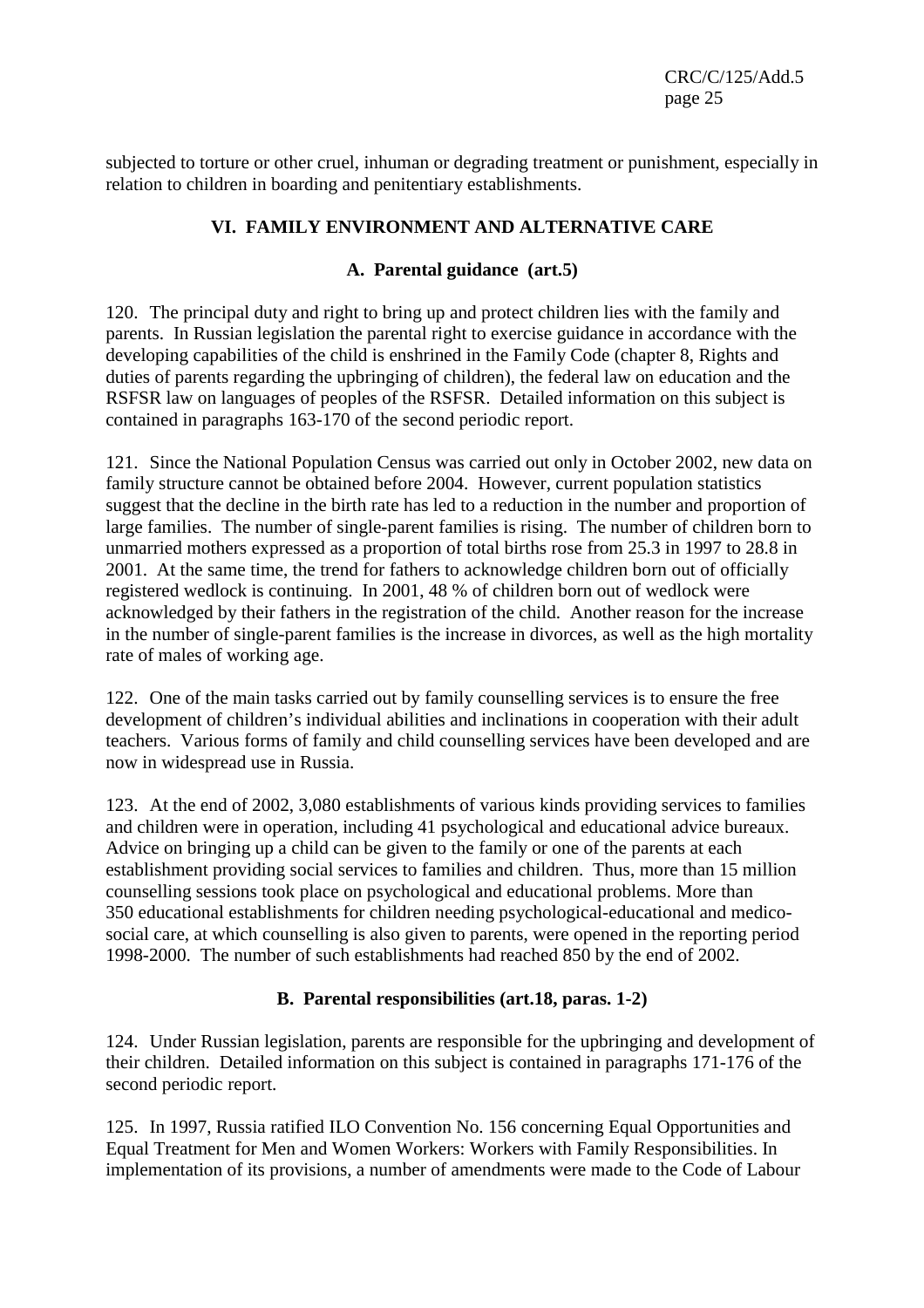CRC/C/125/Add.5 page 26

Laws, and in particular leave was introduced for adoption of a child or children, with payment of the average wage during this time from social insurance funds. Leave may be granted to one of the adoptive parents at their choice. This standard has been retained in the new Labour Code adopted in 2001, which contains a new chapter 41, Special factors governing the work of women and persons with family responsibilities. As was the case previously, the Labour Code prohibits the assignment of pregnant women to night and overtime work, work on holidays and business trips. At the same time, provision is made for a more flexible approach to the involvement of women with children under 3 years of age in these types of work: they may be sent on a trip only with their written consent and on condition that this is not contrary to medical recommendations. The same rights have been extended to workers with disabled children up to the age of 18. All privileges granted to women in relation to maternity also apply to men bringing up a child without the mother and to guardians (foster-parents) of minors. Full equality of workers as between the father and the mother is provided for in relation to leave granted in connection with the upbringing of a child. Measures to protect workers with children if they are dismissed have also been retained.

126. Starting in 2001, allowances to citizens with children have been raised: from 1 January 2001 they were increased on average by 20 %, while from 1 January 2002 allowances for the birth of a child and during leave to care for a child up to the age of 18 months were raised by 2.5-3 times.

127. Despite the economic crisis, access to children's pre-school establishments was maintained, and the proportion of children using their services increased during the period under review, from 54 to 57 % of children of the appropriate age.

128. Laws on assistance to poor families have been adopted and are being implemented, and this is of substantial importance to the most vulnerable groups of families with children (large families, single-parent families and those with disabled children).

129. At the same time, the limited availability of financial resources means that for the time being the needs of all families with children for the necessary support cannot be met. The principal recipients of regular material support in various forms are poverty-stricken families.

#### **C. Separation from parents (art. 9)**

130. Matters relating to separation from parents are dealt with in the Family Code, the Criminal Code, the Code of Criminal Procedure and the Punishment Code (see also paras. 177- 178 of the second periodic report).

131. Various measures to prevent family tribulation, aimed at minimizing the effects of family disruption, social rehabilitation of the family and retention of the child in his biological family, have been adopted. In addition to the work of establishments providing social services to families and children, in cases where parents or minors' legal representatives are not fulfilling their obligations regarding their upbringing, education and/or maintenance, and/or are having a negative impact on their behaviour or treating them cruelly, the task of carrying out preventive work is assigned to all bodies and institutions of the system for prevention of neglect and juvenile crime, under federal law No. 120-F3 of 24 June 1999 on fundamentals of the system of prevention of neglect and juvenile crime.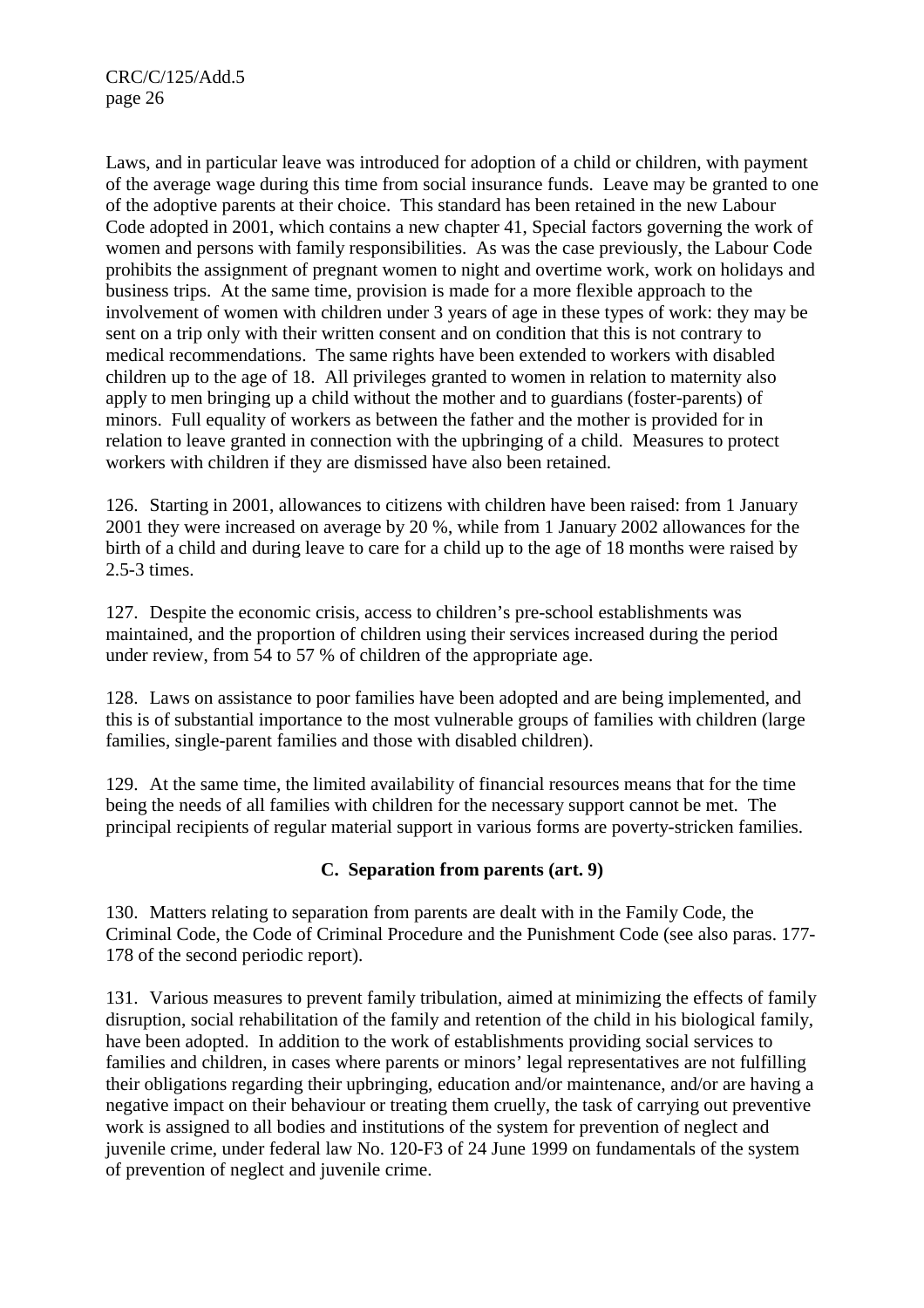132. These bodies and institutions are: commissions on juvenile affairs and protection of juveniles' rights; administrative bodies for the social protection of the population and establishments providing social services, including specialized establishments for minors needing social rehabilitation; educational administrative bodies and educational establishments, including open and closed special establishments for education and upbringing; youth affairs bodies and their institutions; administrative health bodies and health-care establishments; employment service bodies; and agencies of the Ministry of Internal Affairs, including departments for minors' affairs.

133. The new Administrative Offences Code contains heavier penalties for parents and guardians who do not fulfil their obligations to maintain and bring up minors, cause minors to drink spirits or use drugs, allow juveniles to appear in public places in a state of alcoholic intoxication, etc.

134. There were 489,200 successful civil actions for deprivation of parental rights in 2001, and the number of children removed from their parents (with deprivation of parental rights and without deprivation of parental rights in cases of threat of violence or cruelty, and also of improper care) was 59,800 in 2001.

135. Parents are given information about a child if he is detained by law-enforcement bodies. Under articles 46.2 and 96 of the Code of Criminal Procedure, which entered into force on 1 July 2002, the investigator must inform close relatives within 12 hours of the detention of a minor.

# **D. Family reunification (art. 110)**

136. A minor's leaving the country is governed by the federal law on procedure for leaving and entering the Russian Federation (see also paras. 189-195 of the second periodic report).

137. On 7 October 2002, with a view to achieving family reunification with children and preventing child neglect, Russia signed the Agreement on cooperation among States members of the Commonwealth of Independent States regarding the return of minors to the States of their permanent residence. This agreement will enter into force after ratification by three member States.

#### **E. Illicit transfer and non-return (art. 111)**

138. The illicit transfer and non-return of children is a criminal offence in current Russian legislation.

139. There are very few cases of one parent taking a child out of the country without the consent of the other. As a rule, each case is made the subject of court proceedings. Russia resolves disputes in this area with a number of countries bilaterally on the basis of existing intergovernmental agreements.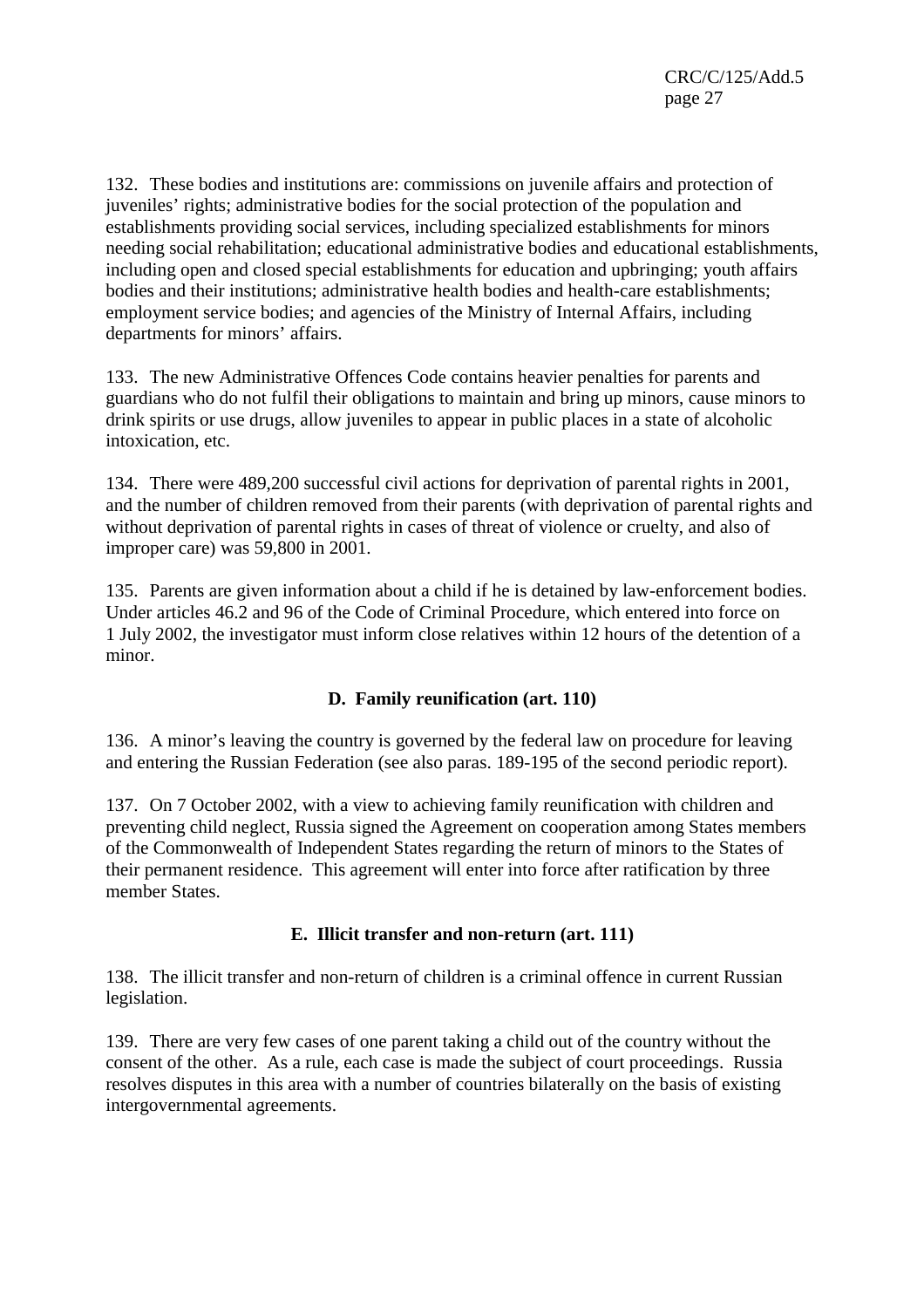# **F**. **Recovery of maintenance for the child (art. 27, para.4)**

140. Recovery of maintenance for a child is dealt with in the existing Russian legislation by the Family Code.

141. A child has the right to be maintained by his parents and by other members of the family. Parents are responsible for the upkeep of their minor children. Detailed information on this subject is given in paragraphs 198-201 of the second periodic report.

142. If parents do not provide resources for the upkeep of a child, recovery of maintenance payments is obligatory. Persistent refusal to pay maintenance is a criminal offence. Additional measures are available to help children who do not receive maintenance from their parents. The amount of the monthly children's allowance is increased by 50 % for children whose parents refuse to pay maintenance or in other cases provided for in Russian legislation where recovery of maintenance is impossible.

143. The process of concluding bilateral agreements with other countries on legal assistance in family affairs is continuing.

# **G. Children deprived of a family environment (art. 20)**

144. In the existing Russian legislation the rights of children deprived of a family environment and the responsibilities of institutions and organizations to protect those rights are set out in the Civil Code, the Family Code, the federal laws on additional guarantees for the social protection of orphans and children left without parental care and State databank on children left without parental care. To protect the rights of orphans and children left without parental care in the home, amendments to the Housing Code and the federal law on privatization of the housing stock in the Russian Federation have been adopted.

145. The following types of care for children left without parental care are set out in the Family Code: adoption, as the preferred form for arranging a child's upbringing in a family; care of the child by an individual (guardian, foster parent); foster family; home for children left without parental care. Detailed information on legislation and measures being adopted to implement the Convention as regards the rights of orphans is contained in paragraphs 202-210 of the second periodic report.

146. At the end of 2001 the number of children left without parental care was 685,100, an increase of 10 % over 1998. Under existing laws, as was the case previously, the preferred form of care for children left without parental care is to arrange for their upbringing in a family.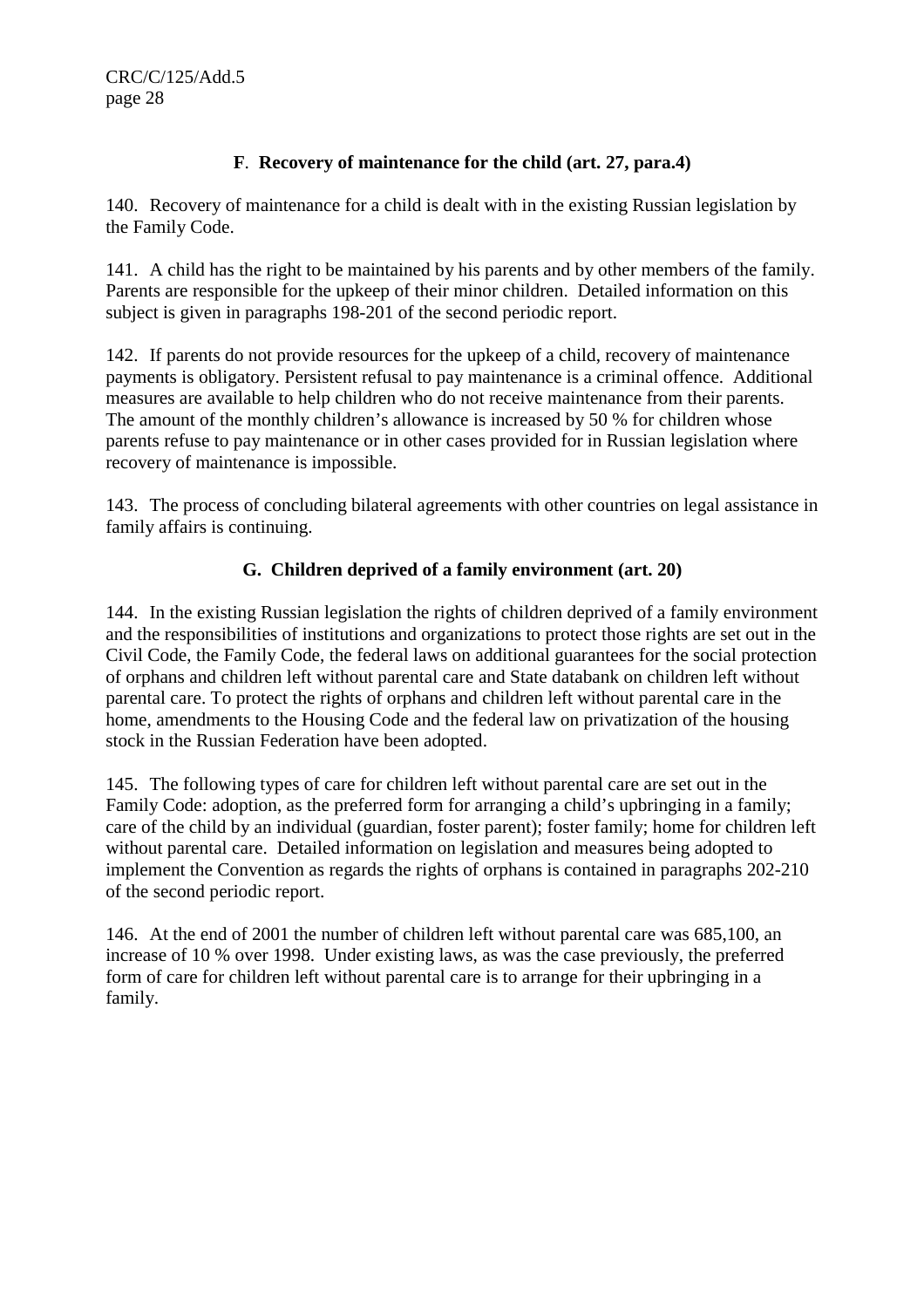CRC/C/125/Add.5 page 29

|                                                                                          | 1998    | 1999    | <b>2000</b> | <b>2001</b> |
|------------------------------------------------------------------------------------------|---------|---------|-------------|-------------|
| Children left without parental care<br>(at the end of the year)                          | 620 155 | 638 184 | 662 750     | 685 132     |
| Of which:                                                                                |         |         |             |             |
| Brought up by a family (adopted,<br>guardian)                                            | 450 677 | 463 475 | 482 455     | 501 687     |
| Brought up in boarding<br>establishments and studying in<br>vocational training colleges | 169 438 | 174 709 | 180 295     | 183 445     |

147. During the period under review, the legal and organizational conditions were established in the Russian Federation for preventing family tribulation and thereby reducing the number of orphans in society, expanding the possibilities for bringing up children left without parental care in a family environment, and improving the conditions under which orphans are cared for in boarding establishments. More resources are now being allocated to financial payments for maintenance of children being brought up by guardians and in foster families. As a result, the number of children placed in the family of a guardian for upbringing is rising annually (from 68,000 in 1998 to almost 78,000 in 2001), the number of children being brought up in foster families rose from 3,500 in 1999 to 5,200 in 2000, and in 2001 children's family homes, which were added to the list of types of care for orphans in 2000, already housed 400 orphans.

148. Members of the Russian Federation have been given the right to introduce types of care for children left without parental care additional to those provided for in federal legislation.

149. A network of specialized institutions for juveniles needing social rehabilitation (shelters for children and adolescents, social rehabilitation centres for juveniles, and assistance centres for children left without parental care) is being developed in order to provide effective shelter for children left without parental care, to remove them from an adverse family environment that threatens their life and development, and to carry out social rehabilitation work with families and the child in such cases. The number of these institutions exceeded 1,000 by the end of 2002. Of 129,200 children in the permanent units of establishments providing social services for families and children, 80,400 were returned to their biological families following improvement of family circumstances, 4,000 were adopted or placed in guardianship, and 16,200 were placed in State boarding establishments.

150. Boarding establishments are being broken up into smaller units so as to make living in them more like the family environment; new types of boarding establishment have been set up (30 cadets' boarding schools, 9 boarding schools with initial flight training). Organizing the leisure and rehabilitation of orphans together with children growing up in their biological family helps their development and acquisition of vital skills.

151. The Russian Government carried out a comprehensive review of the situation of orphans in March 2002, as a result of which it approved the Programme of measures to prevent orphanhood in society and improve the situation of children left without parental care for the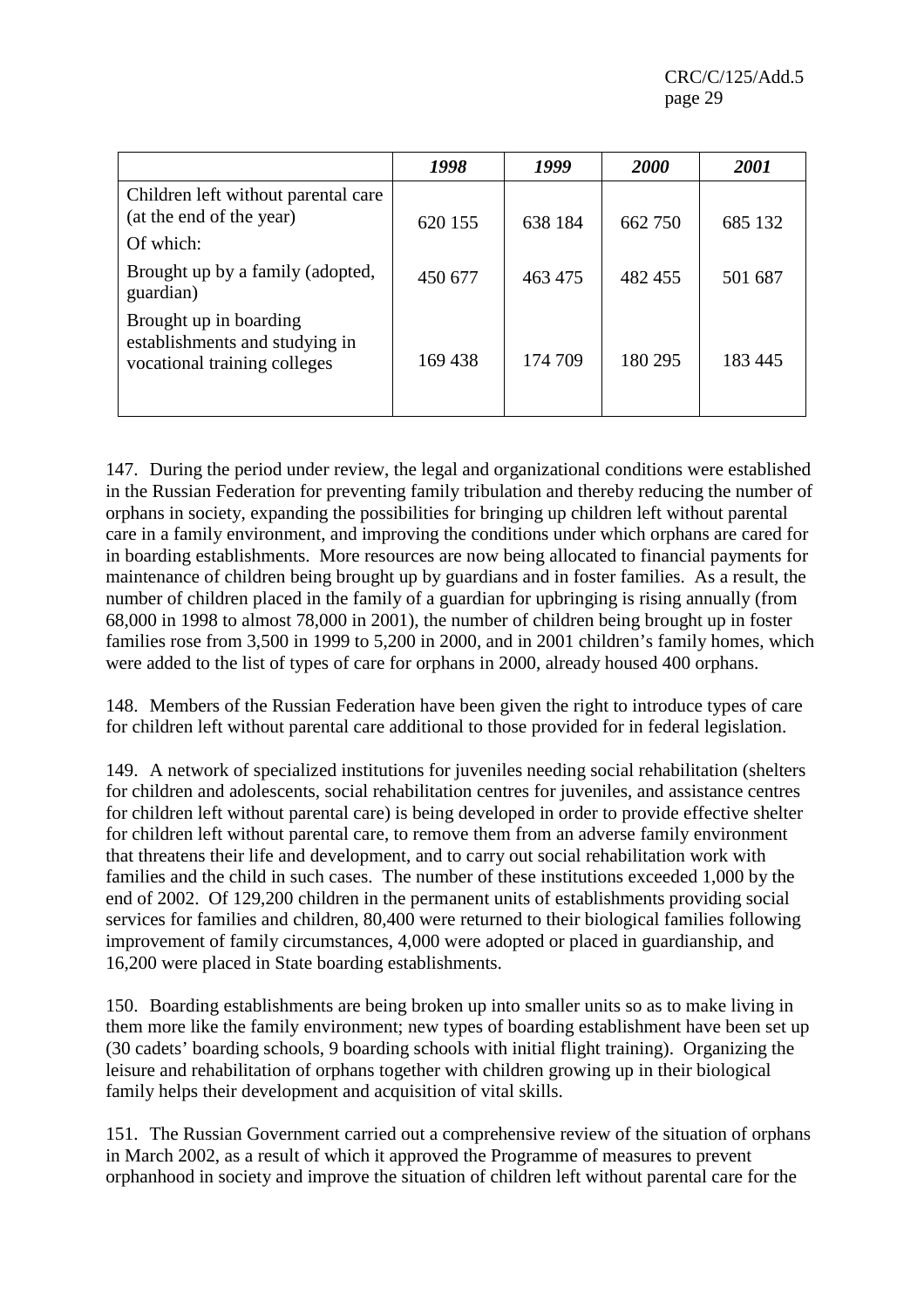CRC/C/125/Add.5 page 30

period 2001-2002. A subprogramme "Orphans" was included in the federal targeted programme "Children of Russia" for the period 2003-2006.

#### **H. Adoption (art.21)**

152. In the existing Russian legislation matters relating to adoption are governed by the Family Code, the Administrative Offences Code, the Criminal Code and the Code of Civil Procedure of the RSFSR (from 2003 – the Code of Civil Procedure of the Russian Federation). Detailed information on the legal bases of adoption is given in paragraphs 211-219 of the second periodic report.

153. Measures to implement the Convention with respect to protection of the rights and interests of children in adoption were expanded through legislative amendment of the procedure for adoption of orphans, including adoption by foreign nationals (Federal law No. 94-F3 of 27 July 1998 on amendments and additions to the Family Code of the Russian Federation). The law stipulates that adoption is the preferred form of care for children left without parental care, states that the presence of the adopter during court proceedings on adoption is compulsory, requires a decision by a child-care authority as to whether the adoption is justified and meets the interests of the child, prohibits intermediation in adoption except by bodies specially authorized by foreign governments or adoption agencies, and states that such bodies and agencies may not pursue commercial ends; and confirms the priority of the parents in the adoption of a child.

154. In order to develop the legal provisions and with a view to regulating matters relating to the adoption of children who are citizens of the Russian Federation by Russian and foreign nationals permanently resident outside the Russian Federation and by stateless persons, the Rules for adoption of children and monitoring the conditions of their life and upbringing in the families of adopters in the territory of the Russian Federation and the Rules for registration by consular institutions of the Russian Federation of children who are citizens of the Russian Federation and are adopted by foreign nationals and stateless persons were approved by Government resolution No. 275 of 29 March 2000.

155. Government resolution No. 268 of 28 March 2003 established the machinery for monitoring the residence of children who are citizens of the Russian Federation and are adopted by foreign nationals and Russian nationals permanently resident outside the Russian Federation, in collaboration with organizations working in the field of adoption and accredited in the Russian Federation. Representatives of foreign organizations send to the executive authorities of a member of the Russian Federation written reports, prepared by the competent authority of the State in which the child lives, on the conditions in which children live and are brought up in adoptive families. The reports are submitted every six months for the first year and annually in the second and third years.

156. Federal law No. 44-F3 on the State databank on children left without parental care was adopted on 19 October 2001. it provides that data on children left without parental care may be disseminated for the purpose of informing the Russian population through the publication of non-confidential information on children in the mass media or by other means.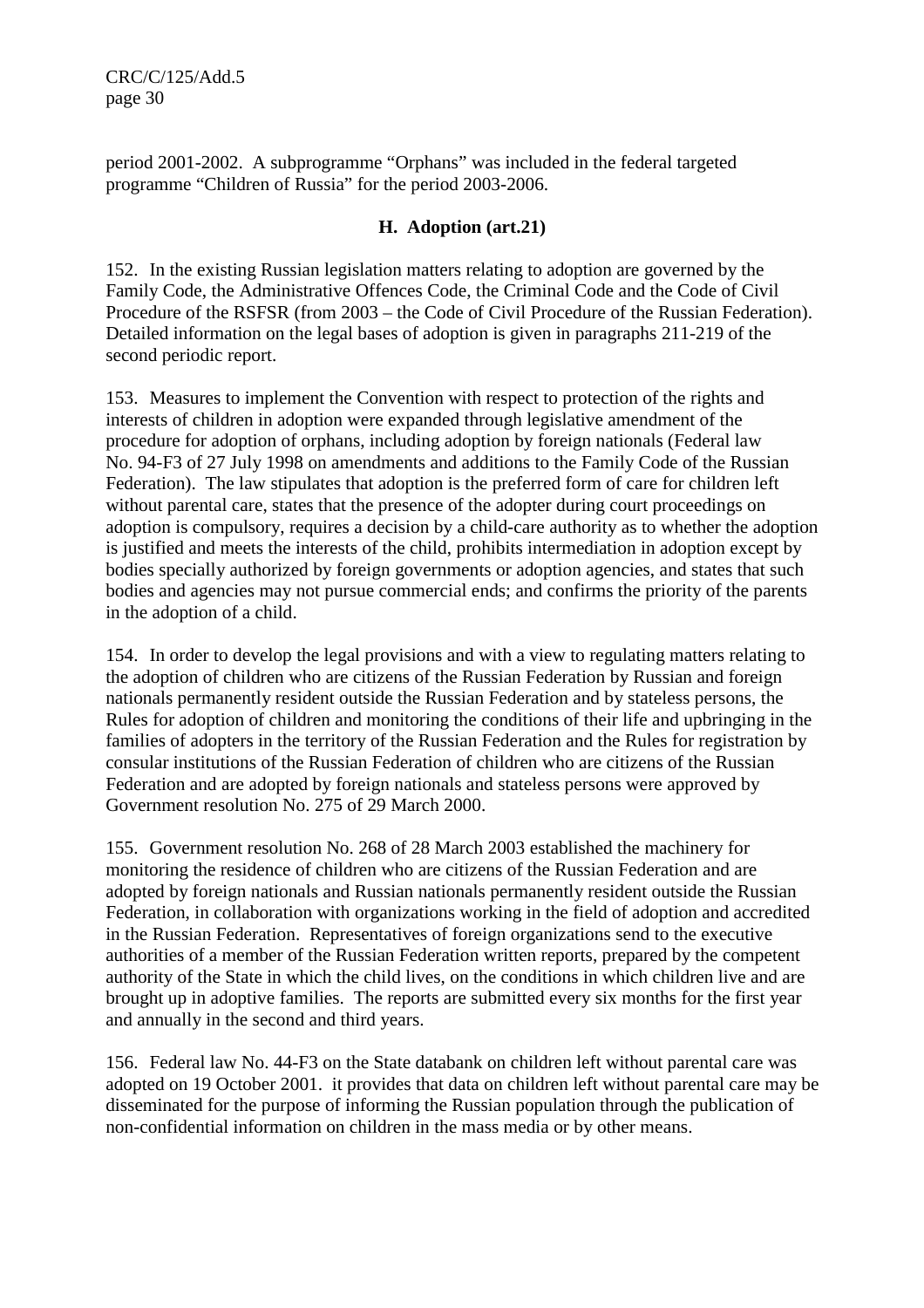157. Thus, in accordance with the concluding observations, sufficient guarantees have been established to prevent the illicit transfer and trafficking of children out of the State and the potential misuse of intercountry adoption for the purpose of trafficking.

158. The number of children adopted by foreign nationals is quite stable (5,647 in 1998, 5,777 in 2001) and represents 22-25 % of all adoptions.

159. No cases of using adoption for purposes of human trafficking have so far been recorded. There is no evidence of the transportation of Russian children abroad for further economic exploitation (illegal work at construction sites, industrial enterprises, farms etc.). At the same time there are some cases of sexual exploitation of Russian minors abroad, but the main method of getting them out of the country is not adoption but travel on tourist visas.

160. Offences relating to intercountry adoption recorded in the Russian Federation consist of internal corruption, i.e. bribery of Russian officials by foreign nationals wishing to adopt a Russian child.

161. On 7 September 2000 the Russian Federation signed the Convention on the Protection of Children and Co-operation in Respect of Intercountry Adoption, adopted on 29 May 1993 at the seventeenth session of the Hague Conference on International Private Law. Preparations for ratification of the Convention are now being completed.

# **I. Periodic review of placement (art. 25)**

162. In accordance with article 25 of the Convention, information on the periodic review of placement and all conditions relating to placement of children for purposes of care, protection or psychological treatment, is given in paragraphs 220-223 of the second periodic report. The standards and rules referred to continue to be fully applied.

163. In 2002 the Ministry of Labour, which runs boarding homes for disabled children, approved the Methodological recommendations on the organization of the activities of State (municipal) institutions known as residential homes for mentally backward children. They state that such homes carry out individual rehabilitation programmes, prepared by establishments of the State medico-social assessment service, for disabled children. Individual rehabilitation programmes cover a specific period, after which the child is re-examined.

164. Together with the strengthening of monitoring by departments and the Procurator's Office of conditions in which children are kept in specialized institutions, opportunities are provided for independent monitoring of the situation of children in these institutions in members of the Russian Federation where the post of commissioner for children's rights has been established.

#### J. **Abuse and neglect (art. 19), physical and psychological recovery and social reintegration (art. 39)**

165. The measures to protect children from violence described in paragraphs 224-231 of the second periodic report have continued to be implemented in Russia.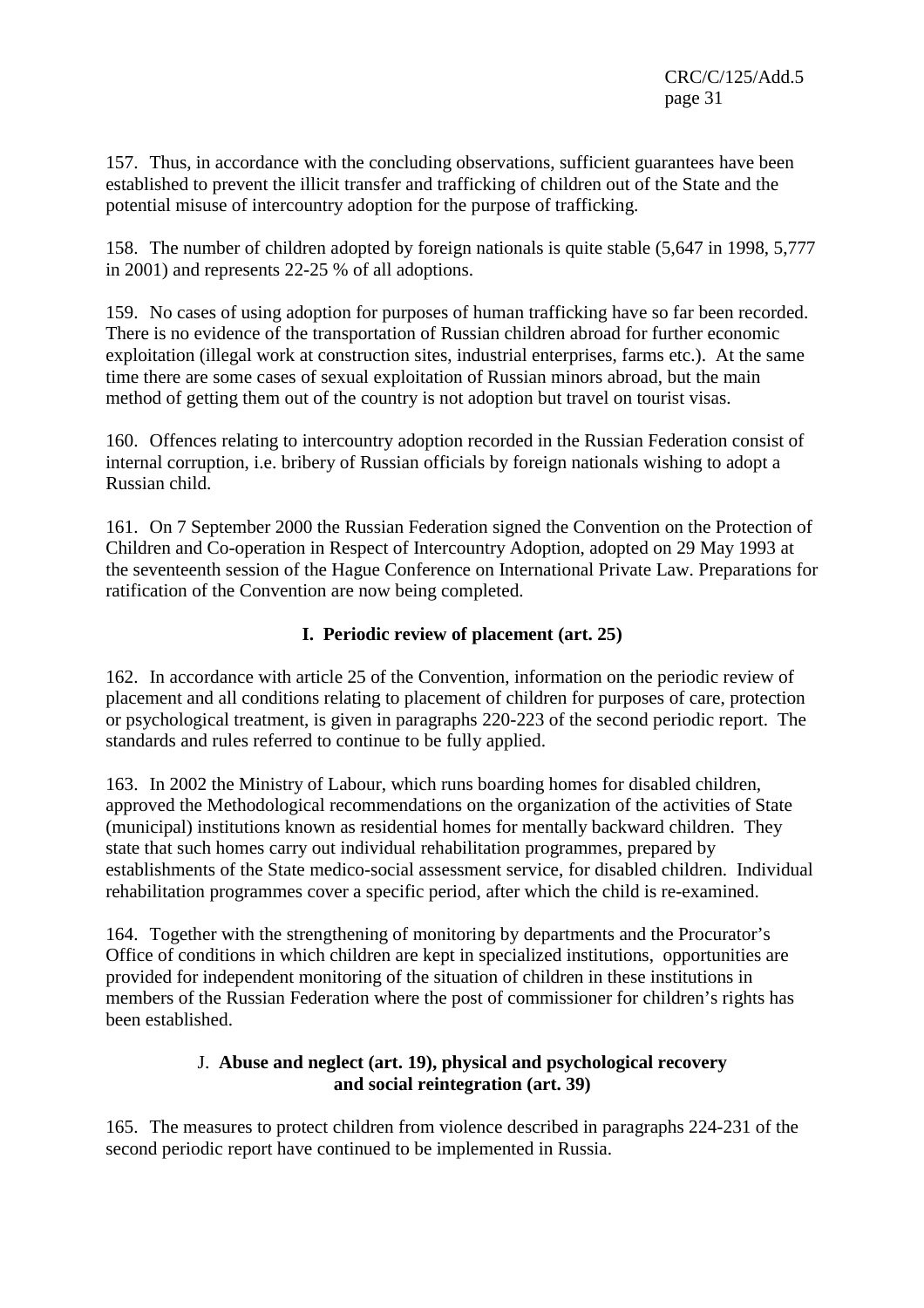CRC/C/125/Add.5 page 32

166. The Government pays particular attention to problems of violence, neglect and abuse of children in the family and outside it.

167. On 27 May 1998 the Plenum of the Supreme Court of the Russian Federation adopted a resolution on the application of legislation by the court in settling disputes relating to the upbringing of children. This order clarifies the concept of "violence against children", which comprises not only physical and mental violence or offences against their sexual inviolability, but also the use of inadmissible methods of upbringing (abusive, neglectful or degrading treatment of children, humiliation or exploitation of children). When such treatment is identified, action is taken against the parents under the Family Code by restricting, or depriving them of, their parental rights. In so doing, in the interests of protecting the upbringing of the child in his biological family, it is recommended that deprivation of parental rights should only be used in extreme cases and that the right of temporary removal of the child should be exercised in order to carry out rehabilitation measures in respect of the family (children and parents). In order to reduce the number of unfounded refusals by courts to hear applications for deprivation of parental rights, the Supreme Court has drawn up a list of establishments and organizations that can bring actions of this kind, including rehabilitation centres for juveniles, social assistance centres for the family and children, social shelters for children and adolescents, and others. This has amplified procedural guarantees of the right of children to protection from cruel treatment and violence.

168. The legal basis constituting the foundation of the protection of juveniles' rights against all forms of physical and mental violence was expanded in the period under review. The Code of Administrative Offences broadened to the maximum extent possible the fundamentals of parental administrative liability for non-fulfilment of their responsibilities in the upbringing, education and protection of children. Cruelty to children is part of the concept of "improper fulfilment of parental duty". The administrative liability introduced supplemented the criminal liability existing under article 56 of the Criminal Code. Making parents liable under administrative law made it possible to react more effectively to illegal behaviour towards children and to stop it at the outset. At the same time, more widespread use is being made of criminal liability for failure to fulfil responsibilities in children's upbringing associated with abuse (the number of cases of indictments for these offences rose from 1,969 in 1998 to 2,973 in 2000).

169. Under the federal law on education, discipline in an educational establishment is maintained on the basis of respect for the human dignity of the students. The use, even once, of educational methods based on physical and/or psychological violence against the person of a pupil is considered grounds for dismissing the employee of the establishment on the initiative of the administration before expiry of his or her contract.

170. The set of legal guarantees protecting children against any form of abuse sanctioned by parents or by educators and teachers was expanded in the federal law on fundamentals of the system for prevention of neglect and juvenile crime, adopted in 1999. This law lists institutions and organizations that are obliged to declare children living in conditions of family tribulation, to consider whether to take legal steps against the parents and to carry out further social monitoring of such families until their circumstances become normal. This is done by all members of the system for prevention of neglect and juvenile crime, including sub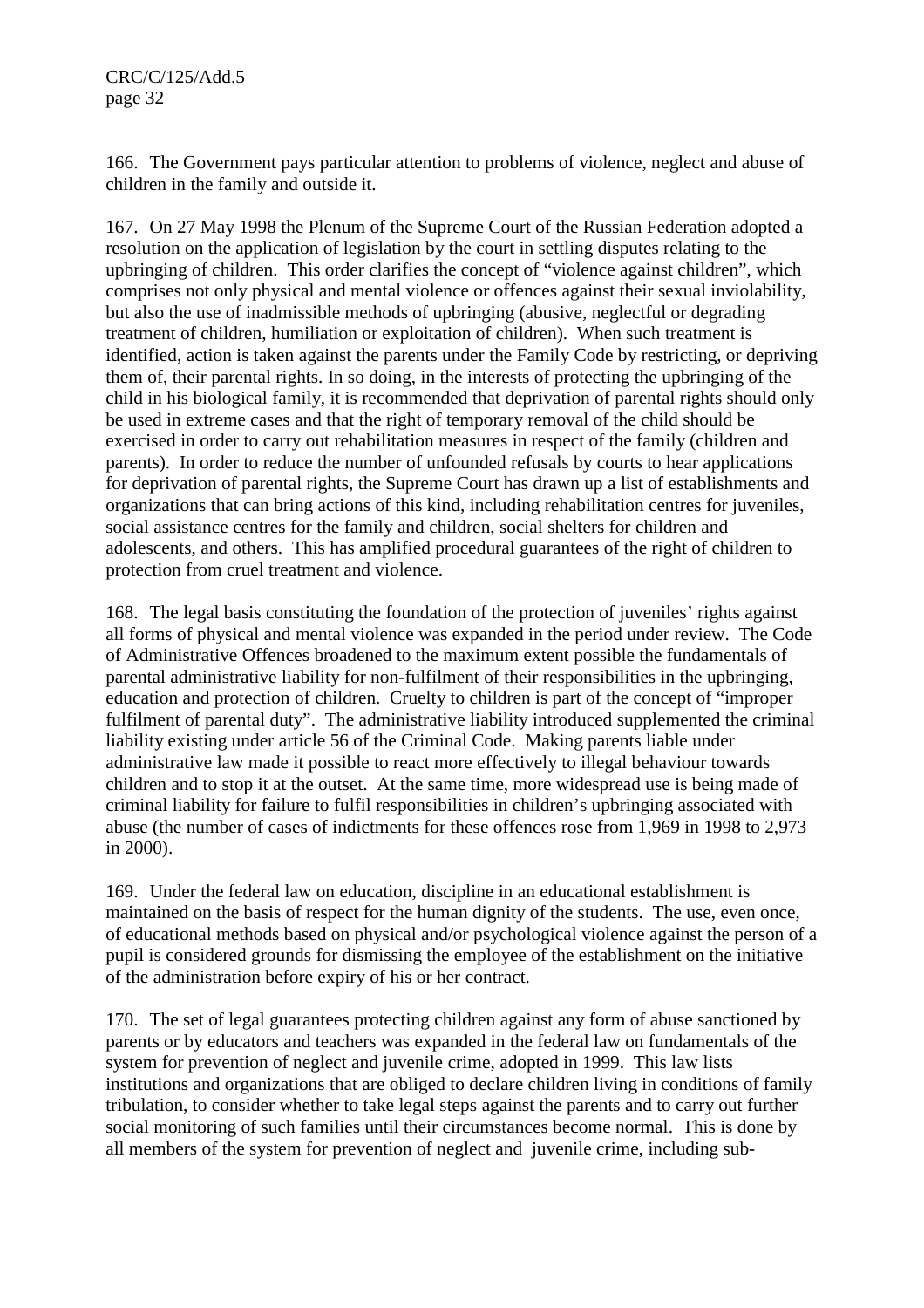departments of the Ministry of Internal Affairs, educational, health and social protection institutions, and child-care authorities.

171. In 2001, agencies of the Ministry of Internal Affairs worked with 289,800 parents (guardians, foster-parents) who had failed to fulfil their obligations concerning the upbringing of children, or fulfilled them improperly. A total of 253,000 negligent parents were the subject of administrative measures, as against 248,000 in 2000 and 237,800 in 1999).

172. The federal law on fundamentals of the system for prevention of neglect and juvenile crime gives officials of closed special institutions for education and upbringing the right, in exceptional cases and within the minimum time necessary, to apply measures of physical restraint (physical force) to students, provided they are not degrading. These measures are permitted only for the purpose of stopping students from committing socially dangerous acts or acts that are prejudicial to their lives or health, or of forestalling any other danger that directly threatens the lawful interests of other persons or the State. The pupil concerned must be verbally informed in advance of an intention to apply measures of physical restraint (physical force), giving him sufficient time to stop the unlawful behaviour. Cases in which any delay in applying these measures creates an indirect danger to the life or health of juveniles or any other persons, or may involve other serious consequences, are exceptions recognized by law. Officials of the closed special establishment for education and upbringing must immediately inform the local branch of the Procurator's Office when such measures have been applied to students.

173. Cruel treatment of children is the principal cause of juvenile delinquency. More than 43,900 children and adolescents were notified of a local or federal inquiry in 2001, 12 % more than in 2000. A total of 41,200 juveniles (98 % of those notified of an inquiry) were the subject of an investigation. Of these, 29,900 had left home and 12,800 had voluntarily left State institutions.

174. The federal targeted programme "Prevention of neglect and juvenile crime" has been implemented since 1997 as part of the presidential programme "Children of Russia". Under this programme, methods for the social rehabilitation of vagrant children, most of whom have been victims of various forms of abuse, are being developed, support is being given for the development of a network of specialized institutions for juveniles in need of social rehabilitation, and the material and technological foundation of these institutions is being strengthened.

175. In accordance with Government resolution No. 154 on additional measures for greater prevention of vagrancy and neglect of children of 13 March 2002, an interdepartmental operational unit has been set up to coordinate the work of federal executive agencies aimed at combating vagrancy, homelessness and crime among juveniles. In the eight months during which the unit has been operating, agencies of the Ministry of Internal Affairs detained 406,000 vagrant and homeless juveniles, of which 327,000 were handed over to their parents, the remainder being sent to various children's establishments.

176. The federal law on the Procurator's Office of the Russian Federation bestows on procurators broad powers aimed at protecting the rights and freedoms of juveniles, including powers in the areas of criminal court procedure and enforcement of punishment. The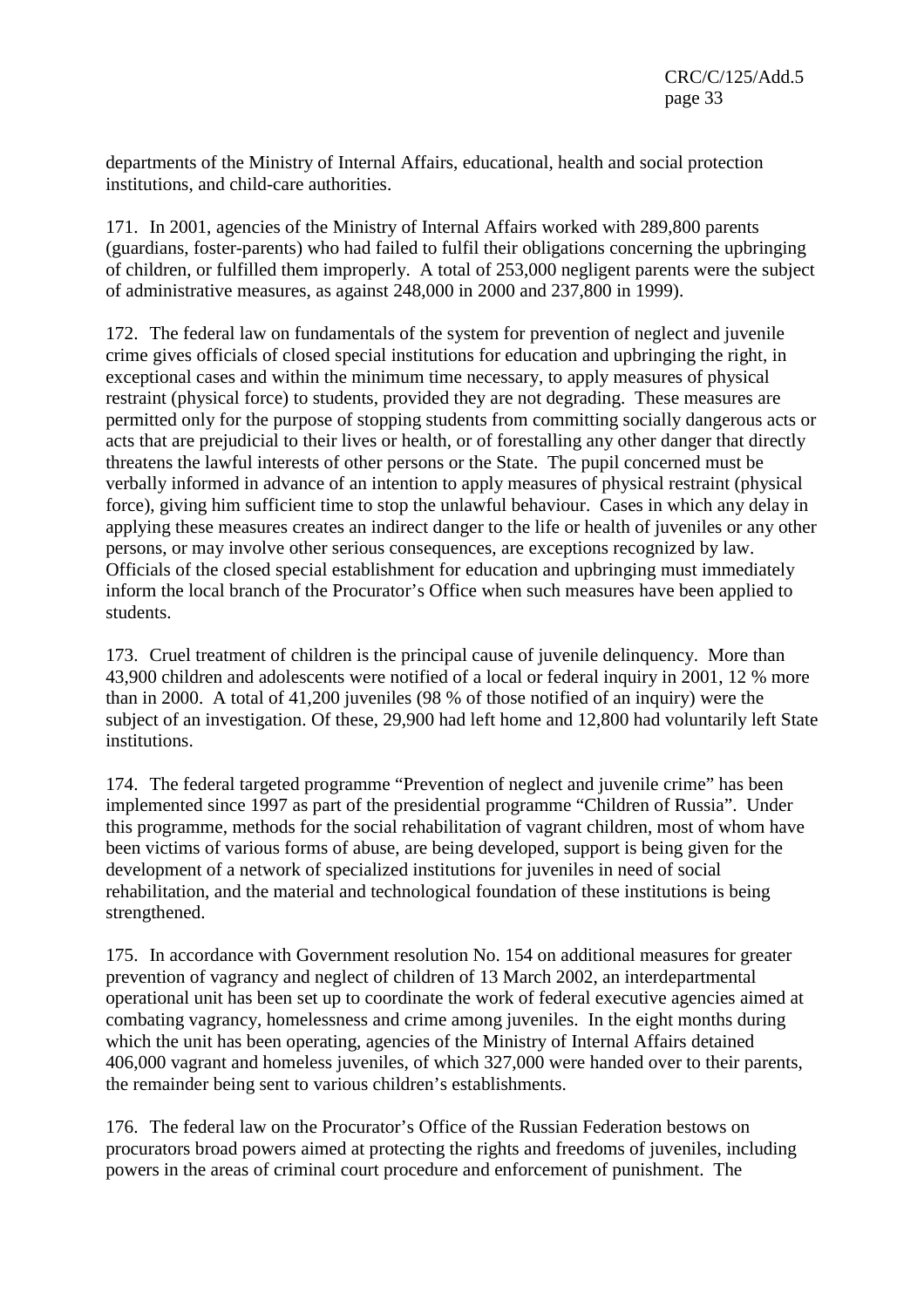Procurator's Office verifies that juvenile law is being carried out and that the rights and freedoms of children are being respected by federal and regional executive bodies, representative bodies (legal representative bodies) of members of the Russian Federation, local organs of self-government, management and monitoring bodies and their officials, and directors of commercial and non-commercial enterprises.

177. Effective measures enabling procurators to react to declared cases of illegal acts relating to children were adopted in 2001. Procurators lodged 11,492 applications, issued 20,740 reports and brought 25,420 court actions concerning violation of the rights of juveniles, the figures for 2000 being 9,876, 18,342 and 23,392 respectively. As a result of procurators' reports on violations of juveniles' rights and freedoms, 536 criminal cases were brought, 6,235 persons were punished under administrative law, 5,048 persons were convicted of disciplinary offences and 192 of material offences. These figures were substantially higher than those for 2000. Of 12,508 illegal infringements of children's rights, 10,601 were cancelled or amended as a result of procurators' protests.

178. The keeping of juveniles in educational colonies is being more broadly monitored by bodies of local self-government and public agencies. The federal law on basic guarantees of the rights of the child in the Russian Federation stipulates that public associations (organizations) and other non-commercial organizations, including international associations (organizations), through their branches in the Russian Federation, shall carry out their activities to protect the rights of children in a difficult situation in accordance with the generally accepted standards and principles of international law, Russia's international agreements, the laws of the Russian Federation and the laws of its members. These associations (organizations) have the right to challenge in court any illegal act that infringes or violates the rights of children in a difficult situation committed by officers of organs of State power and institutions, organizations, citizens including parents (persons in loco parentis), educational, health and social workers and other specialists in working with children. Experience in applying this type of law is beginning to take shape.

179. In order to help the administration of an educational colony to organize the education and upbringing process and strengthen the material and technical base, the educational colony convenes a care council made up of representatives of State enterprises, institutions, organizations, public associations and citizens when resolving issues relating to the social protection of offenders and to labour and domestic arrangements for those being released. The organization and work of the care council is governed by a model regulation approved by the Government.

180. Parental committees consisting of parents, persons in loco parentis, and other close relatives are set up in educational colonies to enhance the impact of educational work on offenders and assist administrations of educational colonies. The work of parental committees is governed by regulations drawn up by the director of the educational colony.

181. A network of specialized institutions for juveniles from 3 to 18 years of age who are in a difficult situation and in need of social rehabilitation has been set up within the system for social protection of the population in Russia: it consists of social and rehabilitation centres, social shelters and help centres for children left without parental care.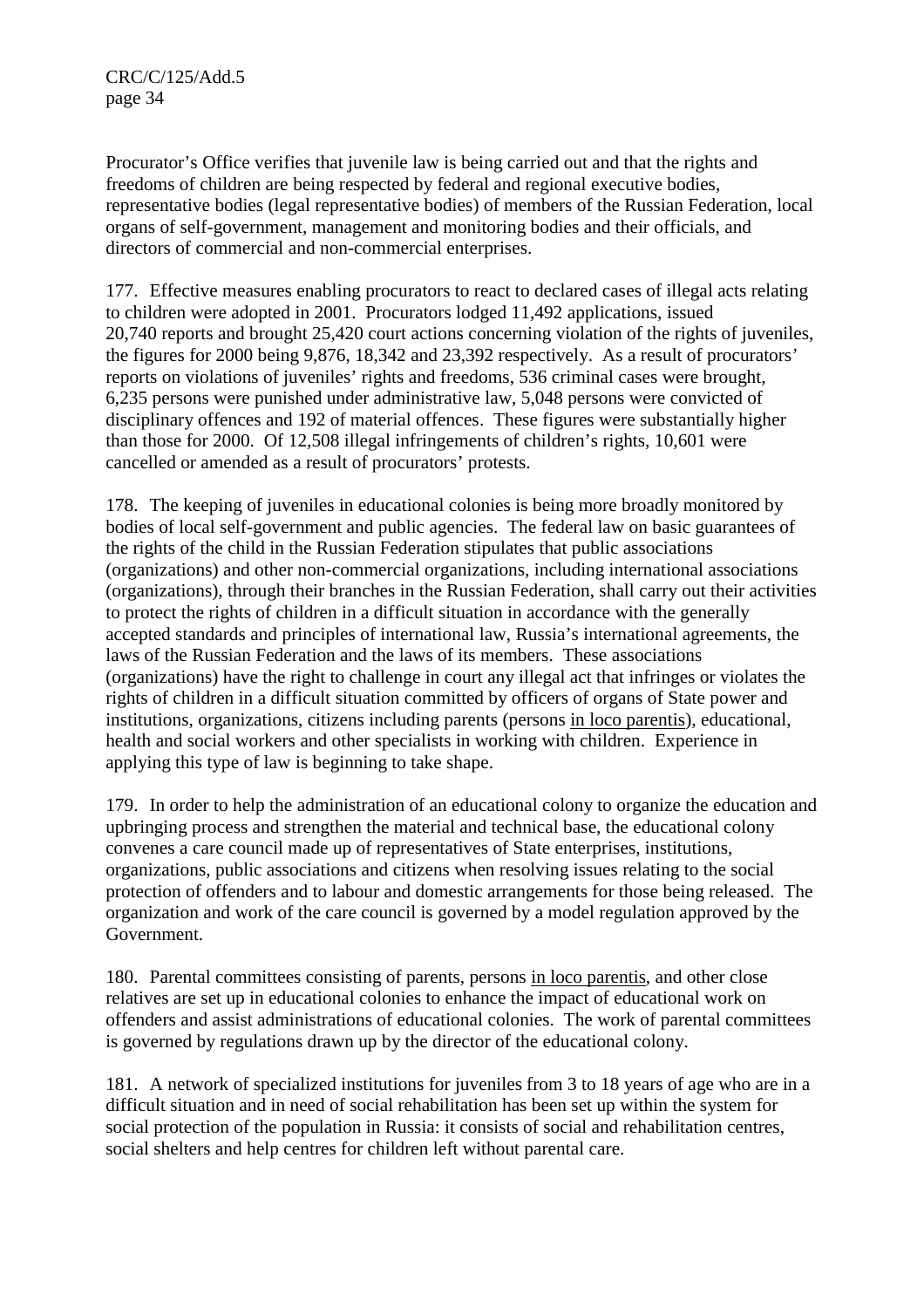182. An important feature of the work of specialized rehabilitation centres is the innovative nature of approaches to the accommodation of the child. By law, children who consider that they are in a difficult situation, including those who have suffered abuse, are entitled to go to these centres alone, without obtaining the permission of, or being accompanied by, an adult, without being sent officially and without any references.

183. At the end of 2002, Russia had 1,162 specialized institutions for juveniles needing social rehabilitation (social and rehabilitation centres, children's social shelters and help centres for children left without parental care), 865 out-patient units for juveniles and 1,433 units for the prevention of neglect in other establishments providing social services to the family and children. A total of 3.8 million juveniles were socially rehabilitated and received other social services, compared with 3.6 million in 2001. There are about 850 centres for psychological, educational and medico-social assistance to children in the educational system that work to prevent social and educational maladjustment among children.

# **VII. BASIC HEALTH AND WELFARE**

# **A. Disabled children (art. 23)**

184. Provision for mentally and physically impaired children, including disabled children, is regulated by legislative standards (see art. 232 of the second periodic report).

185. Since 1999 the term "disabled child" has been applied to children up to 18 years of age. The concept "causes of disability", which include illness, injury, industrial injury and vocational illness, has been introduced since 2000. The concept "disabled since childhood" was introduced for persons over the age of 18 with severe consequences of an illness or injury arising during the first 18 years of life. Federal law No. 123-F3 of 8 August 2001 on amendments and additions to articles 15 and 16 of the federal law on social protection of the disabled in the Russian Federation guarantees to disabled persons, including disabled children, the creation of conditions for unfettered access to all parts of the engineering, transport and social infrastructure, and also sets out provisions governing administrative liability for failing to meet the requirements for creating those conditions.

186. At the beginning of 2002, 658,100 disabled children under the age of 18 receiving a disability pension were registered with social protection agencies in Russia, or 17,300 fewer than at the beginning of 2000 (675,400). The reduction in the number of registered disabled children was due to children no longer being registered as disabled following rehabilitation measures, and to better quality in the work of medico-social appraisal establishments.

187. The largest age-group of disabled children is 10-14 years of age (43 %), followed by children of 15 and above (28 %), children 4-7 years of age (17 %) and birth to 3 years (12 %).

188. The principal illnesses leading to disability among children are diseases of the nervous system (20.8 %, of which the majority (55.9 %) are children suffering from cerebral palsy and other types of paralysis), psychological and behavioural disorders (20.3 %, of which almost three-quarters, or 72.1 %, are mentally backward) and congenital defects (18.1 %, a quarter of which, or 25.6 %, are blood-circulation defects).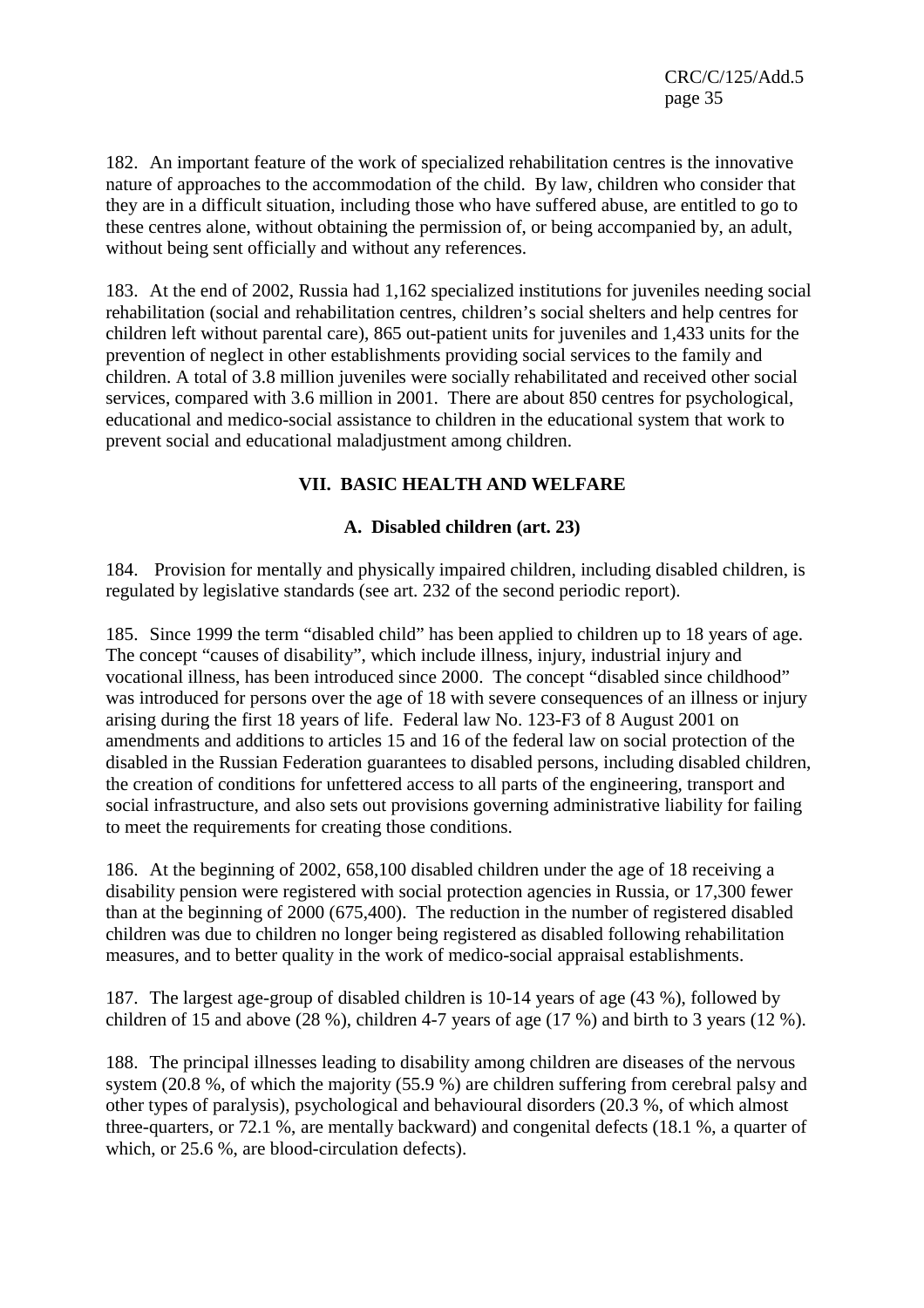189. Solution of the most important interdepartmental problems of the disabled, including disabled children, is envisaged in the federal targeted programme "Social support for disabled persons in 2000-2005". As part of the implementation of the federal comprehensive programme "Social support for the disabled" in 1995-1999, a new concept of medico-social assessment was worked out and consolidated, new criteria for defining disability were introduced, requirements for the structure and methodology of expert diagnosis were identified, etc. The fundamentals of the rehabilitation industry, covering more than 200 establishments producing the technological means for rehabilitation of the disabled, were established. The bases were developed for the system of providing access for the disabled to buildings, installations, transport, communications and information facilities, and other parts of the social infrastructure.

190. During the period under review, services for the prevention of disability from infancy, including perinatal and medico-genetic diagnosis, were further developed and improved. In 2000 a unified procedure for using perinatal diagnosis methods at critical times in pregnancy was established and the approach to be used by obstetric gynaecologists and medical geneticists when foetal abnormalities are detected was determined, enabling more efficient work to be done on the earlier detection and prevention of the birth of children with serious hereditary and congenital diseases. Ultrasound equipment is available in 91 % of maternity homes.

191. An effective tool for achieving the above-mentioned aim was the development of new specialized establishments: rehabilitation centres for children and adolescents with limited capabilities. Rehabilitation centres are being established for children being brought up in a family; by the end of 2000 their number in the social protection system had risen to 195 and 194 rehabilitation units had been set up in them. In addition, a further 233 rehabilitation units are in operation in centres providing social services to the family and children and other similar institutions. More than 200 centres are in operation in the public health system.

192. The majority of disabled children are brought up in a family, only 5 % being in boarding institutions. In 2001 there were 155 boarding homes with 32,900 places, accommodating 29,000 disabled children. In the educational system, about 50,000 disabled children live and are taught in 1,421 boarding schools for children with limited capabilities.

193. During the period under review, more intensive work was undertaken on reforming boarding homes for disabled children in the social protection system. It was directed at the creation for disabled children living in these boarding homes of living conditions corresponding to their age and state of health, and to caring for them through individual medico-social and socio-labour rehabilitation programmes, with a view to restoring or compensating for their lost or impaired capability for everyday, social and professional activity and their possible integration into society.

194. The number of specialized schools for children with mental and physical defects (blind and poorly sighted children, children with impaired hearing, children suffering the effects of poliomyelitis and cerebral palsy, children with arrested psychological development) rose to 1,959, and 274,600 were being taught in them.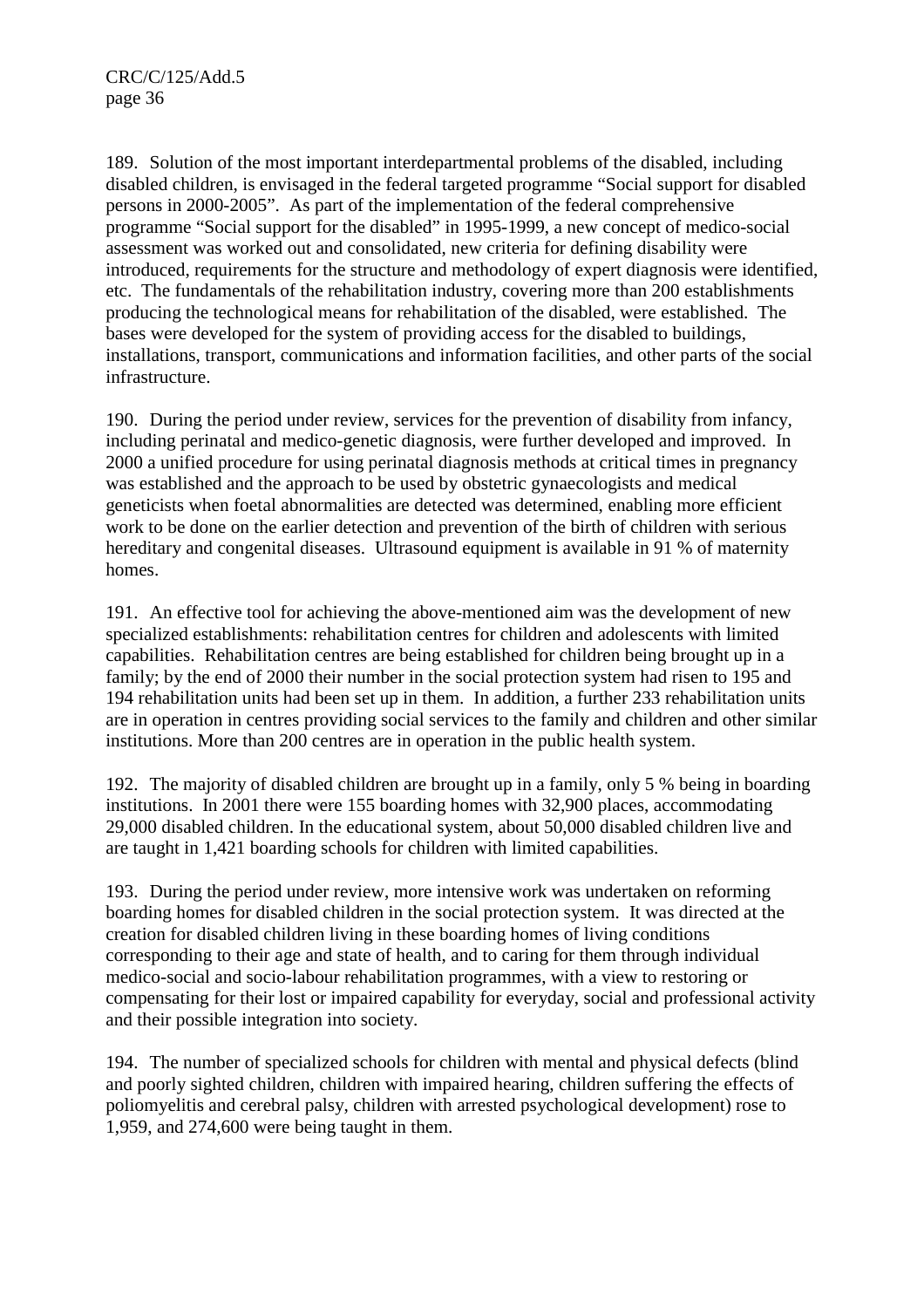195. A draft interdepartmental Concept for the rehabilitation of disabled children has been prepared. It is intended to serve as a basis for a national policy of preventing child disability and of the comprehensive medical, social and psycho-pedagogical rehabilitation of disabled children.

196. Measures for resolving the problems of children with limited capabilities were included in the National Action Plans in the interests of children and the federal targeted programme "Disabled children", which has been implemented since 1993.

197. The draft Fundamental directions of State social policy to improve the quality of life of children in the Russian Federation up to 2010 (National Action Plan in the interests of children) contains the following provisions in the sphere of socialization of children with limited health capabilities: ensuring non-institutional care for disabled children and an individual approach to the implementation of comprehensive programmes for their rehabilitation and social reintegration; establishment of an interdepartmental system for early detection of children's developmental defects and for timely special assistance to disabled children and their correction, adjustment and rehabilitation; creation of a unified system for the registration of disabled children, the disabled from infancy and children and adolescents with limited health capabilities, irrespective of the type of care provided; introduction of a system of comprehensive dynamic psychological, educational and medico-social support for the individual development of children with limited health capabilities; development of a system of post-boarding adjustment for children with limited health capabilities, their preparation for family life and the establishment of equal conditions for them in seeking employment.

### **B. Health and health services (art.24)**

198. Matters relating to health care for children, the implementation of their rights to use the services of the health-care system and treatment and convalescent facilities, and ensuring that every child has access to such services are covered in paragraphs 103, 109-113 and 232-246 of the second periodic report.

199. Purposeful measures to ensure the health of mother and child are carried out in accordance with the structural reform of public health in the Concept for the development of public health and medical science in the Russian Federation for 1997-2000, 2000-2004 and for the period to 2010, and the Concept for protection of the reproductive health of the population of Russia for the period 2000-2004. They are directed at the rationalization and restructuring of outpatient polyclinic and in-patient care, the introduction of technology to replace in-patient care and of quantity standards for medical treatment of children and women (introduced since 1998), increasing the scale of treatment in day-care centres, ensuring stage-by-stage medical treatment for the population, enhancing prophylactic work and increasing the amount of outpatient polyclinic care.

200. In accordance with the Convention on the Rights of the Child, work has been completed on the transfer of children up to the age of 18 for treatment in the paediatric network. A system of continuous monitoring of the health of children at all stages of development has been fully introduced in 87 members of the Russian Federation. The standards for narrowly specialized doctors in outpatient polyclinics have been reviewed, and medico-social assistance units (surgeries) and units providing medical assistance to adolescents in educational establishments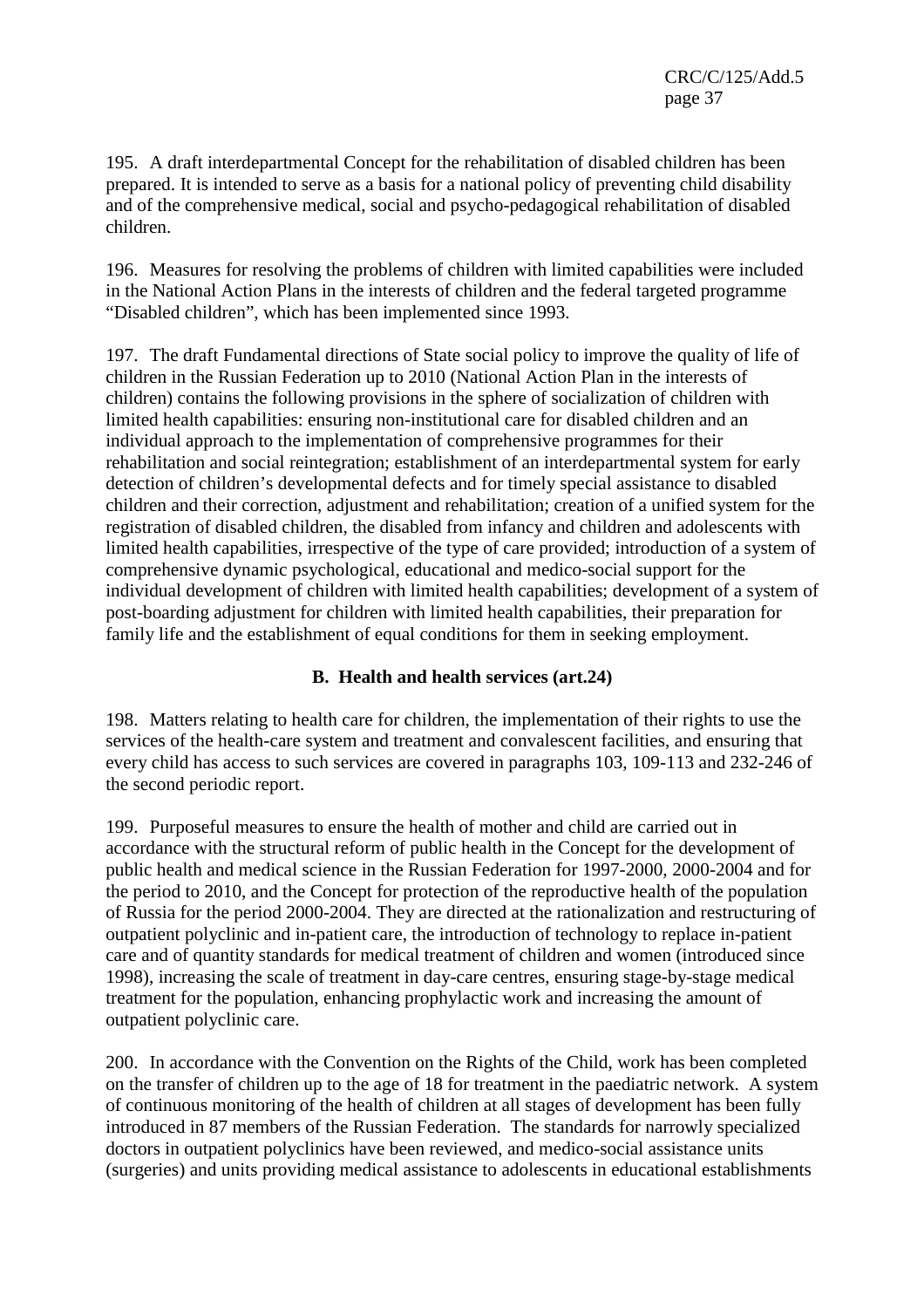have been established. Modern institutions working with children and adolescents have been set up: youth centres for consultation and diagnosis, child and adolescent health centres, adolescents' reproductive health centres, psychological centres, vocational guidance and other centres. Through the efforts of the paediatric service, work has begun to institute medical preparation of young people for military service. A problem of current importance is the training of paediatricians in the physiology and pathology of young people and their medical preparation for military service and vocational-guidance matters.

201. Between 1997 and 2001 neonatal mortality fell from 17.2 to 14.6 per thousand live births. The neonatal mortality rate for the first 10 months of 2002 was 13.7 per thousand. Perinatal mortality fell from 15.83 to 12.80 per thousand live and still births. Mortality of children aged 0-4 between 1997 and 2001 declined from 21.1 to 18.4 per thousand neonates born in the same year. Hospital mortality rates of neonates, babies in the first year of life and children aged 0-14 continue to fall (see also paras. 104-317 of the second periodic report).

202. The availability of medical care, including basic health care, is ensured by an extensive network of general medical establishments, including rural facilities. The federal targeted programme "Social development in rural areas to 2010", approved by Government resolution No. 858 of 3 December 2002, made provision for a strengthening of basic rural health care provided by specialist general (family) practitioners; the reorientation of existing hospitals to the provision of medico-social care and the development of general (family) practice centres and units; review of the structure and operational standards of rural medical establishments; improvement of advisory services, diagnosis and treatment through the introduction of external forms of medical care for rural inhabitants, including children.

203. Preventive vaccination continued to be an important area of activity during the period under review. Federal law No. 157-F3 on prevention of infectious diseases through vaccination was passed on 17 September 1998, the federal targeted programme "Preventive immunization" is being implemented, and the national inoculation schedule and the schedule of preventive immunization according to epidemic indicators were reviewed in 2001. Vaccination of children against viral hepatitis and German measles started in 2000. Revaccination of children aged 6 and immunization of girls aged 13 against German measles were included in the national inoculation schedule in 2001. Pre-school revaccination of children against mumps was introduced in 1997. The first results of introducing revaccination were obtained in 1999, when the infection rate for mumps fell by 50 % compared with the previous year to 153.9 cases per 100,000 children (45.9 in 2001). The year 2001 saw the lowest infection rate for this disease ever recorded: 3.2 cases per 100,000 children (811 cases), against 5.4 cases in 1997. There is no longer an epidemic of diphtheria, with the morbidity rate falling by a factor of 5.4 times compared with 1997. No cases of poliomyelitis caused by the "wild" virus have been recorded since 1997. Documents certifying the Russian Federation as a polio-free country were submitted to and accepted by the European Regional Certification Commission in 2001. The National Action Plans for the laboratory isolation of "wild" polio viruses and in case of the importation of the "wild" polio virus are being implemented. A draft National Programme for the elimination of measles by 2010 has been prepared. Russia has been included in the measles elimination programme of the WHO Regional Bureau.

204. The planned restructuring of the network of children's medical establishments took place during the period under review, with priority being given to outpatient polyclinic services.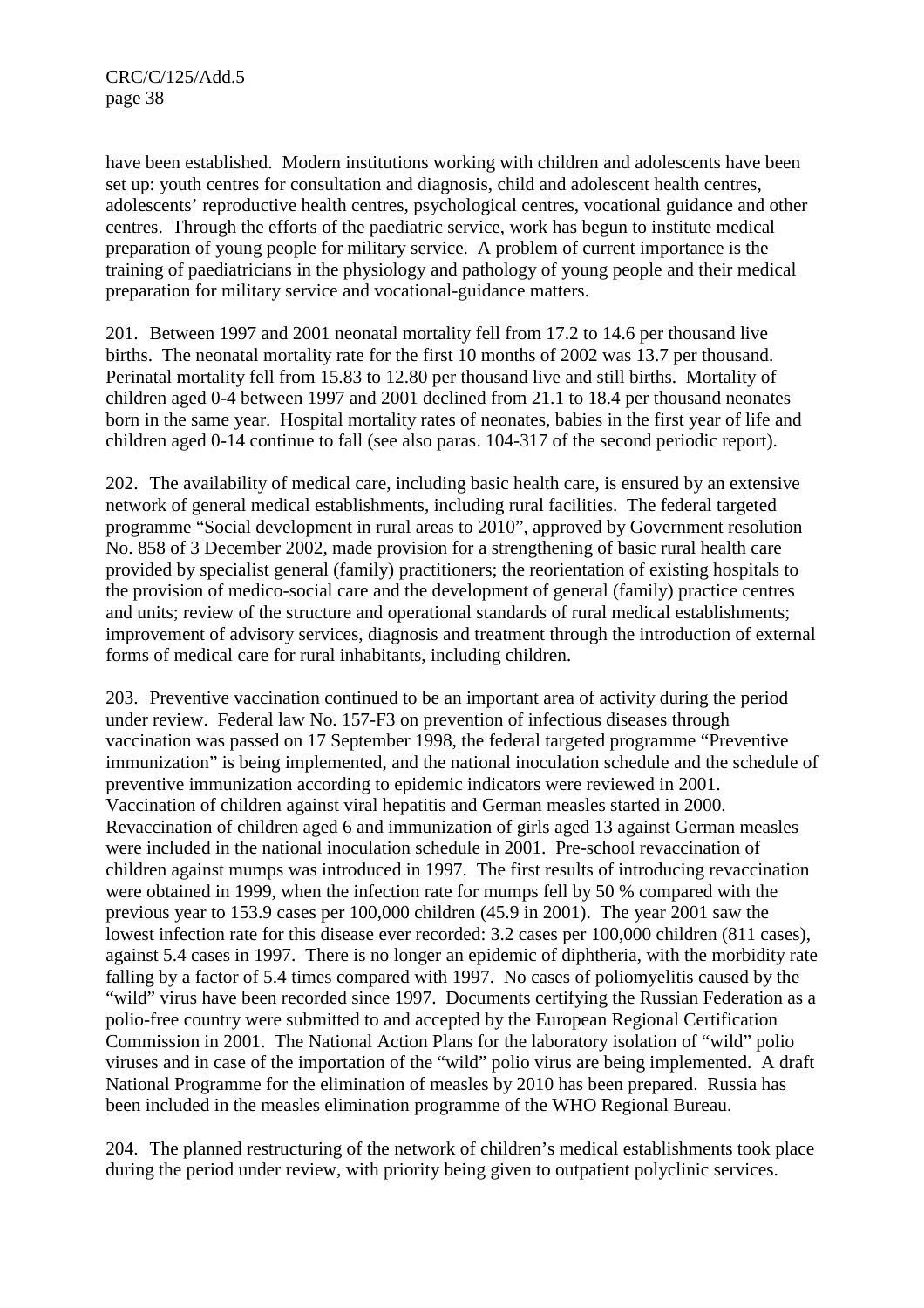General medical services for children are available at 7,900 children's polyclinics and surgeries. The number of independent children's consultation and diagnostic centres rose to 16, while that of children's hospitals fell from 459 in 1997 to 433 in 2001. The number of inpatient beds for children declined from 250,100 to 229,100. The reduction in the number of children's hospitals and paediatric beds did not affect the availability of in-patient care for children. In fact, the number of hospitalizations (admissions) per thousand children rose, from 183 in 1997 to 225 in 2001. The number of beds available per 10,000 children even increased to 95.2, against 87.3 in 1997. Day hospitals of all types rose from 224 in 1997 to 423 in 2001, but this constitutes only 3.1 % of all children's beds. The number of beds in children's sanatoria rose to 73,600, against 69,600 in 1997, representing availability of 29.8 per 10,000 children, compared with 23.8 in 1997. There were 29.0 paediatricians per 10,000 children under 15, against 25.3 in 1997.

205. Children's hospitals are providing highly informative services (biochemical and bacteriological diagnoses, endoscopy, ultrasound diagnosis etc.), and consultation and diagnosis polyclinics, remote-diagnosis surgeries, data-analysis centres etc. are being set up. In recent years the telemedical network has been actively expanded in national, regional and municipal health-care establishments, increasing opportunities for consultation and diagnosis and helping to improve the quality of medical care for children.

206. The official statistics show an increase in pathology among neonates and more widespread chronic illness in all groups. The total number of illnesses per thousand children registered on first diagnosis is growing, and reached 1,499 in 2001, against 1,244 in 1997. The All-Russian Dispensary for Children up to 18 Years of Age took place in Russia in 2002: its main tasks were to detect variations in children's health, to work out and carry out measures aimed at shaping, maintaining and strengthening children's health, prophylaxis and reducing morbidity and child disability. The results achieved will form the basis for planning the development of the material and technical base of health-care institutions, and for funding prophylactic, curative, rehabilitation and sanitary work.

207. Much attention has been devoted in recent years to preventing illnesses caused by deficiency of iron and other micronutrients. Many studies have confirmed widespread deficiency in micronutrients – vitamins, macro- and trace elements, especially iodine - among the majority of children. The incidence of endemic goitre among children and adolescents is 15–25 % in central Russia and up to 40 % in other areas. With a view to preventing morbidity due to iodine and micronutrients deficiency, a Government resolution was issued in 2000 and procedures for national statistical reporting, national standards for salt and methods of monitoring the iodine content of salt have been laid down. A centre for the prevention of iodine-deficiency illnesses has been set up.

208. Diseases caused by malnutrition as such are not widespread and are associated with the social and economic situation of particular families. The proportion of babies weighing less than 2.5 kg at birth in the period 19997-2001 was virtually unchanged at 6.3-6.5 % of the total number of births. Government resolution No. 1005 of 13 August 1997 laid down the procedure for providing babies in the first two years of life with special dairy products. A Concept of State policy for a healthy diet was approved. The federal law on the quality and safety of food, adopted in 2000, strengthened national regulatory measures to ensure the quality and safety of foodstuffs and edible material and products, and established special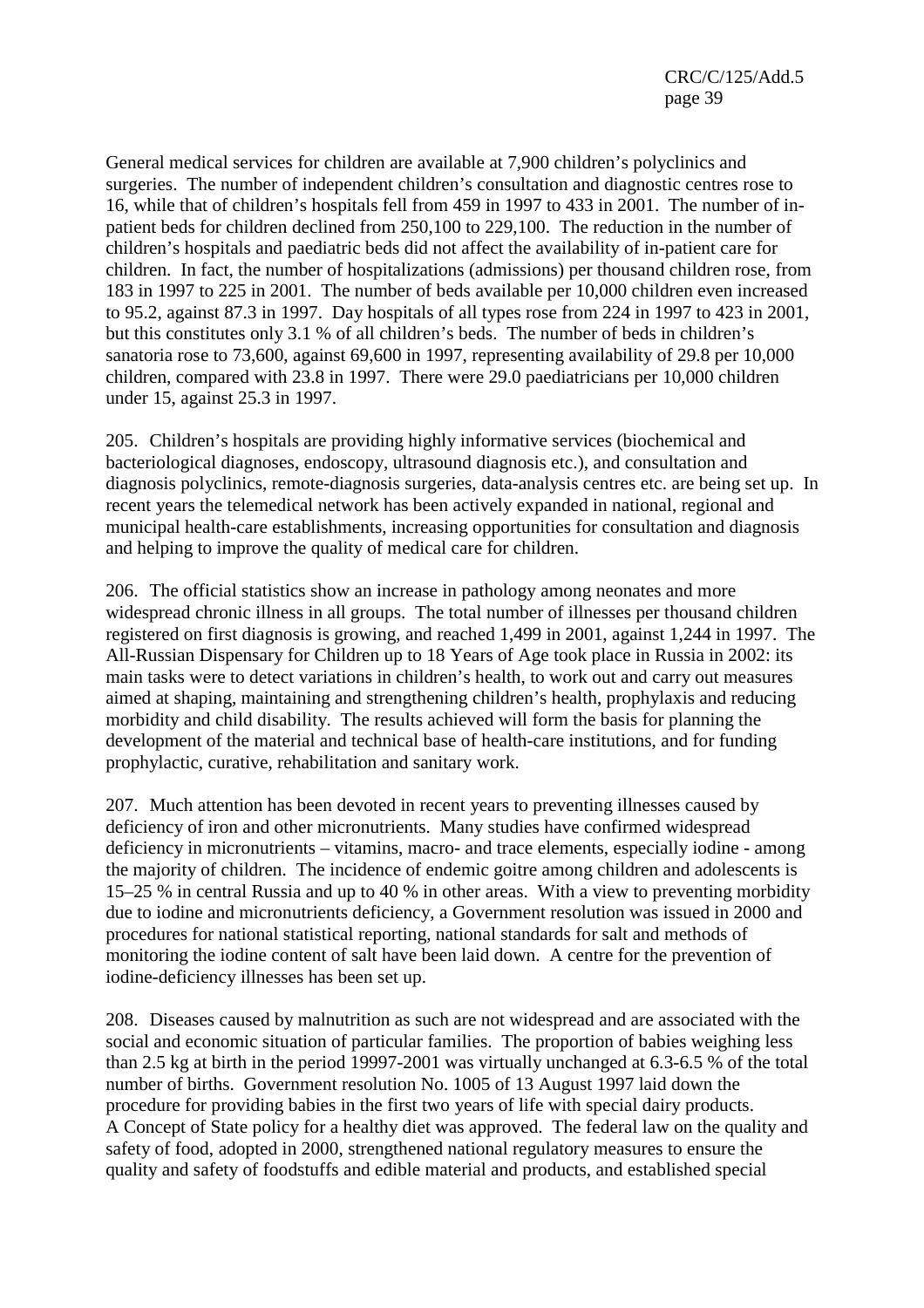requirements to ensure the quality and safety of children's food. A medical system of criteria for food inadequacy, broken down by level of danger to health, has been developed, and methods of assessing poor nutrition so as to obtain objective information on the health and eating habits of various population groups, including children, have been worked out.

209. As in the past, breastfeeding remains uncommon. Nationwide, an average of 42 % of babies aged between 3 and 6 months are breastfed in Russia. A programme to make medical workers in children's establishments and maternity homes more aware of breastfeeding has been developed by the Scientific and Practical Centre to Publicize, Encourage and Support Breastfeeding. The Child-Friendly Hospital initiative, which is being implemented in Russia with UNICEF support, is becoming increasingly widespread. In the period 1996-2002, 99 maternity units in 27 regions were awarded this title.

210. Morbidity of children due to tuberculosis remains at high. Morbidity from active tuberculosis on first diagnosis rose by 27.4 % in 2001 compared with 1997. To resolve this problem, funding of anti-tuberculosis measures was increased and full medication was made available to tuberculosis patients. The federal targeted programme "Urgent measures to combat tuberculosis in Russia" is being implemented for the period 2002-2006. The federal law on preventing the spread of tuberculosis in Russia and the corresponding Government resolution were adopted in 2001.

211. Morbidity of children from sexually transmitted diseases such as syphilis and gonorrhoea is steadily declining. This has been helped by the opening of medico-social assistance units (surgeries) in children's outpatient polyclinics and the introduction of new forms of working with adolescents involving psychologists, dermatologists, teachers and parents. The implementation in 2002-2006 of the federal targeted law on measures to prevent the further spread of sexually transmitted diseases in Russia will help to achieve a further decline.

212. State guarantees and the rights of pregnant women are set out in the Fundamentals of State legislation on health care and the Labour Code No. 197-F3 of 30 December 2001. Federal law No.165-F3 of 16 July 1999 on fundamentals of compulsory social insurance provides for allowances for pregnancy and childbirth, child care, temporary absence from work, and other allowances. Under federal law No. 181-F3 of 28 December 2001 on amendments to the federal law on State allowances for citizens with children, the level of allowances for child-care leave was substantially increased (by a factor of 2.5). As well as retaining earlier guarantees for mother and child, the Labour Code No. 197-F3 of 30 December 2001 intensified measures to protect pregnant women against dismissal and abolished the probationary period for their recruitment. The health rules and standards "Hygienic requirements for women's working conditions" are being reviewed from the standpoint of employees' reproductive health care in the light of the Schedule of heavy work and work involving harmful and dangerous working conditions, approved by resolutions Nos.162 and 163 of 25 February 2000, which prohibits women and persons under the age of 18 from being given such work. Measures are being developed in the Action Plan for implementation of the Programme for the social and economic development of the Russian Federation in the medium term (2000-2004) for the improvement of working conditions and labour protection, development of the mechanism of compulsory social insurance, and timely provision to workers of information on the risk of damaging reproductive health and potential injury to descendants from harmful and heavy work.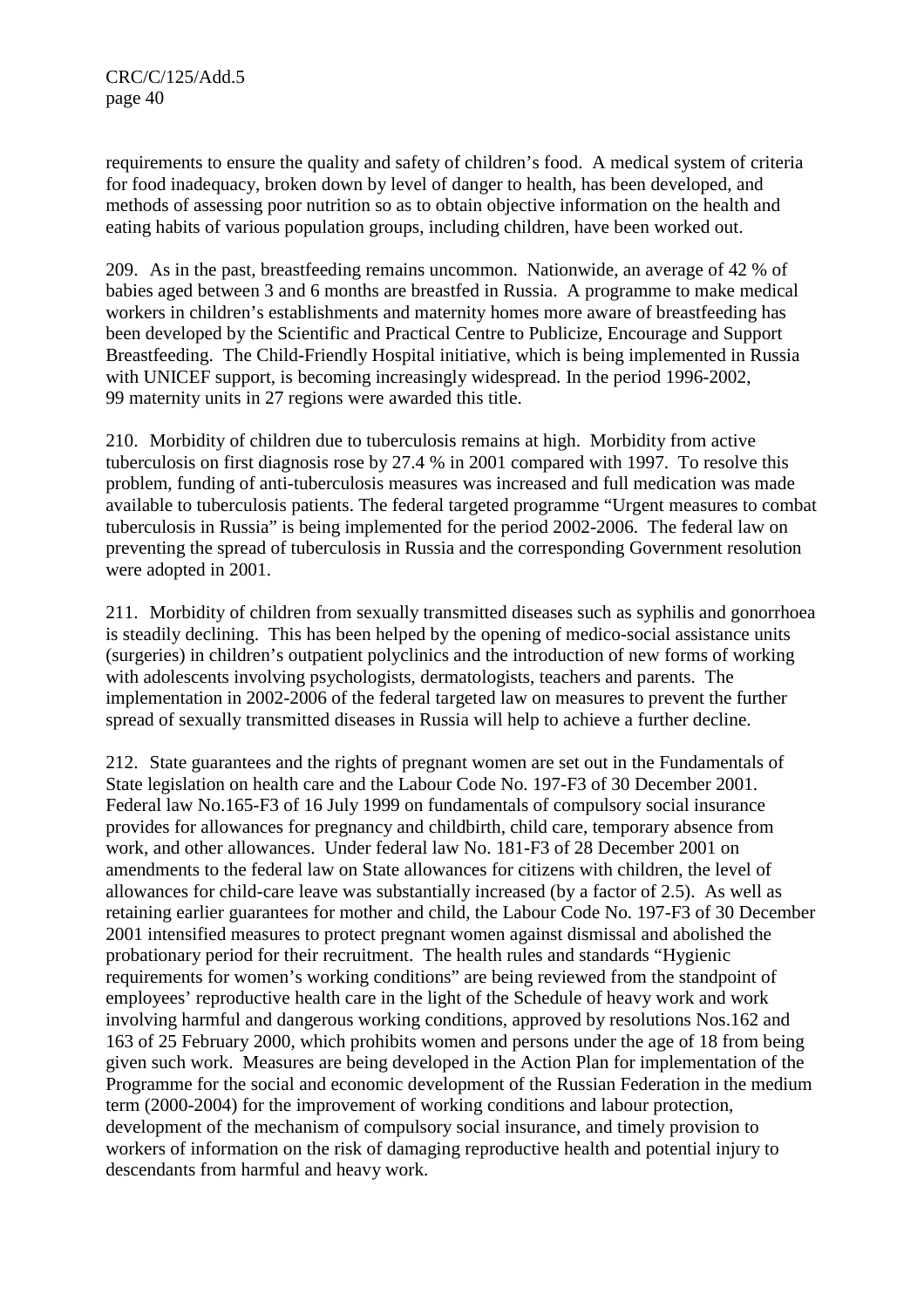213. The development and restructuring of maternity and gynaecological establishments continued apace in the years under review. The number of independent maternity homes fell as a result of a reduction in the number of small maternity homes. There are more than 80 perinatal centres, of which 23 are independent. Highly qualified senior staff work at these establishments, which deal with problems of intensive care, preparation for birth and choice of method, resuscitation, intensive care of newborns and phase-2 nursing of premature babies. The number of family planning and reproduction centres rose by 1.7 %, from 266 in 1997 to 451 in 2001. A total of 32 establishments have independent legal status. More than 30 in vitro fertilization centres equipped for the application of new auxiliary reproductive technology have been set up.

214. The trend in maternal mortality has been downwards: in 2001 it was 36.5 per 100,000 live births, against 50.2 in 1997. The principal causes of maternal mortality continue to be abortions (21 %), pregnancy toxicoses (17.7) and haemorrhages (16.5 %). In 2001, for the first time in the past 10 years, there was a reduction in the incidence of all the main complications of pregnancy: anaemia by 2.7 %, circulatory disease by 3.9 %, and late toxicoses by 4.7 %. Implementation of the federal targeted programme "Safe Motherhood" helped to overcome the negative trends in maternal mortality rates.

215. Work on problems of reproductive health and the establishment of a stable model for a healthy lifestyle continued in the period under review. Video films, brochures, booklets and posters on problems of reproductive health and ensuring safe maternity were sent to the regions. The number of abortions continues to fall: in the period 1997-2001 it declined by more than 20 %. The abortion rate per 100 births was 198 in 1997, 154 in 2001, the corresponding figures per 1,000 women of child-bearing age (15-49) being 65 and 52 respectively. Currently, 25.2 % of women of child-bearing age use modern means of contraception. Centralized purchasing of effective means of contraception took place in 36 regions of Russia in 2001. The number of women using hormonal contraception methods has increased, while the use of intra-uterine coils has declined. Sterilization of women using endoscopic equipment has been introduced but is still insufficiently popular in Russia.

216. Prevention of pregnancy among children and adolescents is now an extremely important problem. Sociological surveys carried out in Russia show that about 50 % of adolescents have experienced sexual relations and that sex life begins on average at the age of 16. First pregnancies are terminated by abortion in 92.5 % among girls aged under 15 and in 55.5 % in the 15-19 age group. No more than 17-18 % of adolescents who terminate a pregnancy by artificial abortion were given advice on contraception before the start of their sexual life: 45- 55 % had not used a contraceptive, no more than 3.5 % had used hormonal contraceptives, and about 45 % had used ineffective methods. Child and adolescent gynaecological units have been established in hospitals to work with children and adolescents, and medico-pedagogical schools, telephone helplines and crisis centres have been set up. The Russian Association of Youth Gynaecologists has been established.

217. Currently, one of the most acute and alarming problems is the spread of HIV/AIDS. A total of 220,000 persons are now registered as HIV-positive in Russia, 4,743 of them children. In the first 11 months of 2002,  $42.797$  new cases of infection were recorded  $-1.5$  times less than in the corresponding period of 2001. More than 90 % of those found to be infected in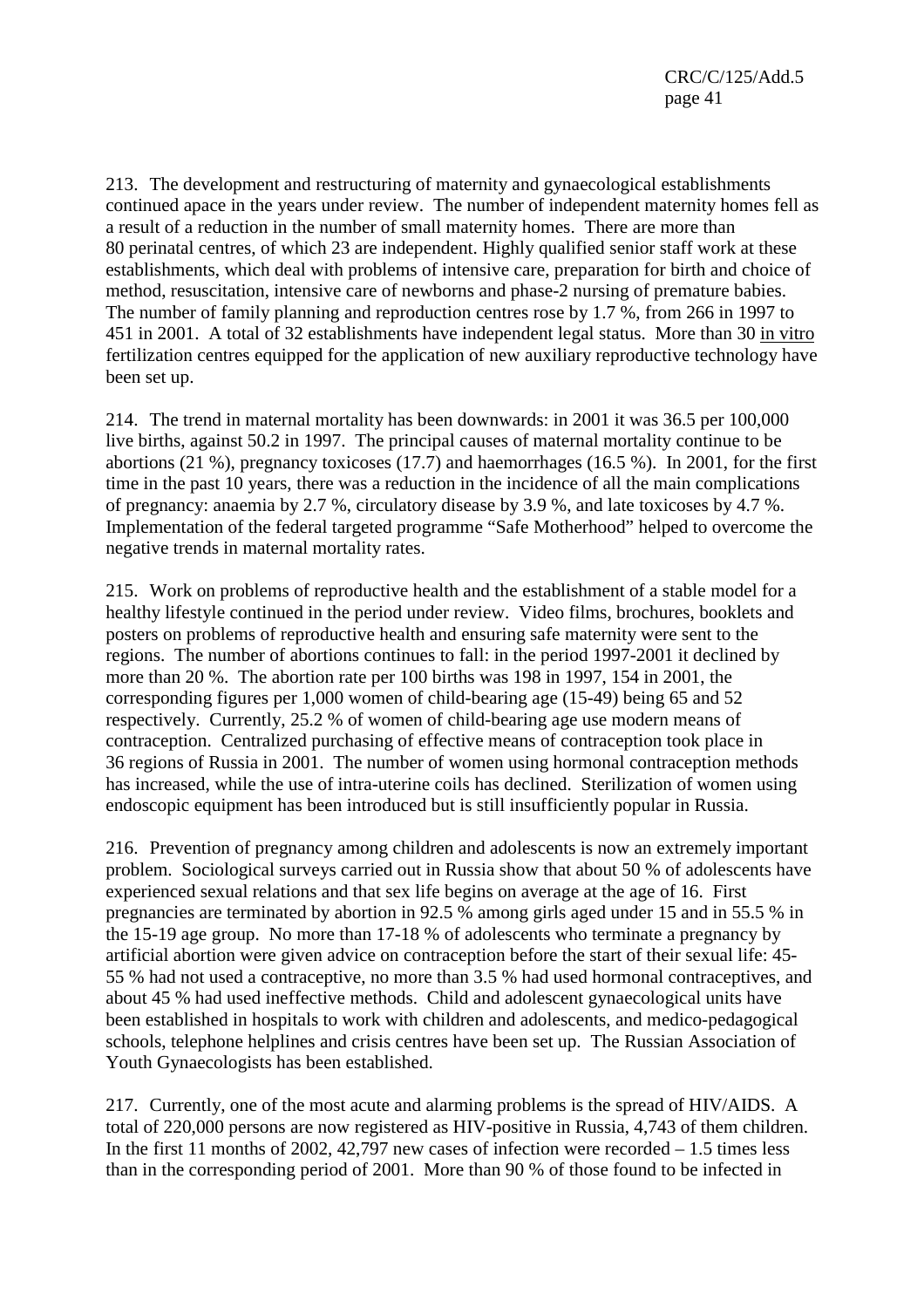2001-2002 were drug users, and 70 % were aged between 17 and 25. Women accounted for 23 % of infected persons, and of these the proportion of women of child-bearing age rose. HIV-positive women gave birth to 3,552 children, of which 1,951 were born in the first 11 months of 2002 alone. A total of 775 persons, 183 of whom were children, were suffering from AIDS and 576,122 of them children, died from the disease.

218. Work on preventing the spread of HIV/AIDS was intensified at both the federal and the regional levels. On 30 May 2002 the Council of Heads of Government of Member States of the Commonwealth of Independent States (CIS) signed the Programme of urgent measures by member States of CIS to combat the HIV/AIDS epidemic. Funding of the federal targeted programme "Anti-HIV/AIDS" has been substantially increased: 123 million roubles were allocated to its implementation in 2001 and 162 million roubles in 2002, or 3-4 times more than in previous years. This has made it possible to provide highly effective medicines for treatment of infection with HIV and medication to prevent transmission of HIV in childbirth and to newborn babies (about 80 % of pregnant women are covered by perinatal prophylaxis) to hospitals, and modern laboratory equipment to centres for the prevention and treatment of AIDS. In order to ensure the safety of blood donations, donors have been screened since 2001 to detect both HIV antigens and HIV antibodies. This makes it possible to reduce the time during which infection may remain hidden from 2-3 months to 7-10 days. Regional anti-HIV programmes are being carried out in 63 regions of Russia, and pilot projects to prevent infection with HIV in prostitutes are being implemented in 18 members of the Russian Federation. A new form of working with adolescents, youth-friendly clinics, has been developed. Programmes to prevent HIV infection among drug users injecting themselves ("Reducing the damage") are being implemented in 41 members of the Russian Federation, with the support of international organizations and local authorities.

219. In 2000, the Scientific and Practical Centre to Assist HIV-Positive Pregnant Women and Children was founded in St. Petersburg, and specialized maternity hospitals for HIV-positive women were established. Issues relating to the prevention, diagnosis and treatment of HIV/AIDS were included in training and advanced training programmes for obstetric gynaecologists, paediatricians and mid-level medical workers, including midwives.

# **C. Social security and child-care services and facilities (art. 26 and art.18, para. 3)**

220. The basic standards guaranteeing social security for children and families with children in the Russian Federation, as described in paragraphs 272-279 of the second periodic report, are being maintained. Social security based on meeting the interests of the child to the maximum extent possible and on the financial possibilities of the State was further expanded in the period under review.

221. The reform of pensions substantially improved pensions for categories that have poor social protection - disabled children and children who have lost both parents. Under the pension reform, a decision of principle was adopted substantially to increase social pensions for disabled children and children who have lost both parents in relation to work pensions (in contrast to the earlier premise that social pensions should not be higher than work pensions).

222. As a result of the entry into force on 1 January 2002 of new federal pension laws on State pensions in the Russian Federation and on work pensions in the Russian Federation, which are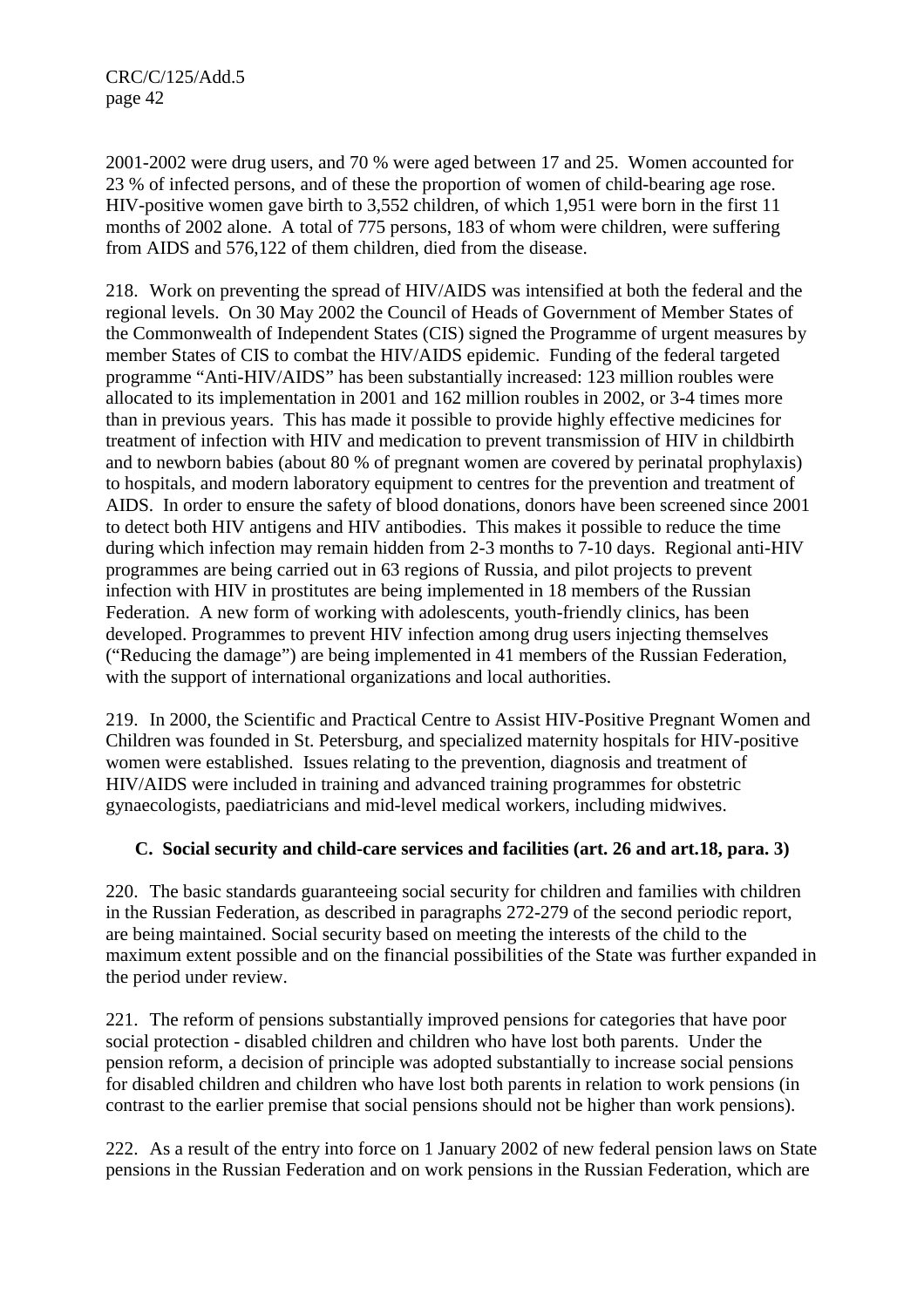aimed at further raising the real standard of living of pensioners, the pensions of disabled children, children who have lost both parents and the disabled from childhood were increased by an average of 70 %.

223. The average social pension in November 2002 amounted to 1,028 roubles. Disabled children and children who have lost both parents received 1,044.76 roubles on average, representing 75 % of a pensioner's minimum living wage.

224. Because of price rises, it is intended in the future to continue regular indexation of pensions, including social pensions, the amount of which depends on the basic work pension.

225. Certain changes were made to the system of allowances for persons with children during the period under review. The most important ones were:

- The transfer in 1998 of designation and payment of the monthly child allowance from enterprises at the parents' place of work to social protection bodies at the family's place of residence, enabling the State to monitor expenditure specifically for pensions;
- The introduction in 1999 of linkage in the payment of the monthly child allowance, the criterion for such linkage being the family's average income per person, not exceeding the minimum living wage. At the same time, the higher allowances for incomplete families were maintained;
- The introduction on 1 January 2001 of federal funding of the payment of the monthly child allowance.

 These measures have made it possible to ensure the regular payment of allowances to the socially most vulnerable families with children, and substantially to reduce pension arrears.

226. At the regional level, children's allowances for parents on the birth of a child, payable from the resources of members of the Russian Federation, are also being introduced, and this constitutes a substantial supplement to federal guarantees in support of the families with children.

227. One of the most significant and effective features of the policy being pursued in the interests of the child is the activity of the person-oriented and ramified system of establishments providing social services to the family and children, which was actively developed during the period under review. The basic purpose of this system is to prevent family tribulation, to provide targeted assistance to families and children in crisis situations and to help children with aberrant behaviour, disabled children and orphans in their social rehabilitation and integration into the family and society.

228. The following children's establishments and child-care institutions operate in the social security system: centres for social assistance to families and children, psychological and educational assistance centres, telephone centres for emergency psychological assistance, juveniles' social rehabilitation centres, children's and adolescents' social shelters, help centres for children left without parental care, rehabilitation centres for children and adolescents with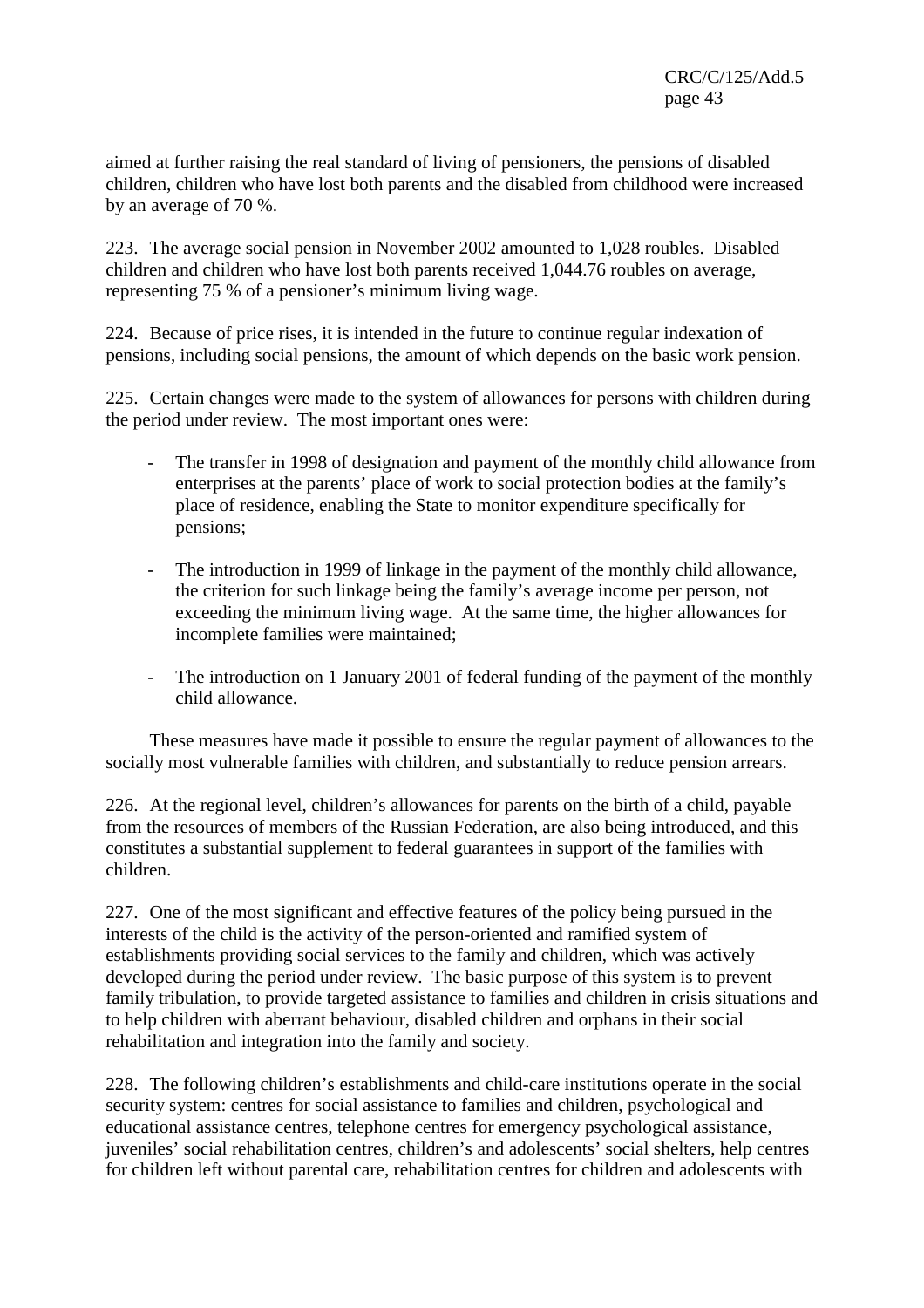limited health possibilities, units working with children in social security centres, comprehensive social security centres, men's crisis centres, women's crisis centres and other establishments providing social services to families and children. At the end of 2002 there were 3,080 such establishments in all members of the Russian Federation, compared with 2,048 in 1997. The number of families and children being helped by them is increasing every year, testifying to the level of demand for such assistance among the population.

229. During the period under review, the number of citizens helped by establishments providing social services to families and children doubled to 8.7 million in 2001, of which 3.8 million were children (the corresponding figures in 1997 being 4.2 million and 2.6 million respectively), including 322,800 families with children having limited health possibilities, 1,356,100 low-income families, 703,500 single-parent families, 409,900 large families and 13,300 families of refugees and displaced persons. These figures show the priority attention being given to this sector of social security for children from the socially most vulnerable families.

230. These establishments provide services at the place of residence of families and children, making them accessible to the population. More than 59 million different forms of social services were provided to families and children in 2002, including socio-educational, sociomedical, consumer, socio-economic, socio-psychological and socio-legal services. A feature of recent years has been the growth, by 1.4-1.5 times, in the number of socio-educational and socio-legal services, which is evidence of the qualitative changes in the system and the needs of citizens with children.

231. Another type of social security is direct social assistance to families, including those with children, and persons living alone in accordance with the federal law of 1999 on State social assistance. The criterion for its application is that per capita incomes are below the regional subsistence level. State social assistance takes the form of cash payments: social allowances (a specific amount of money made available without charge), grants (with the specific purpose of paying for material goods and services rendered) and compensation payments (reimbursement to citizens of expenditure specified by law), and assistance in kind (fuel, foodstuffs, clothing, footwear, medicines). Social assistance may be provided for a specific period of time or as a one-off payment. Federal laws regulate only the main types of social assistance and the conditions under which it is provided; in practice it is rendered in various forms at the level of members of the Russian Federation from regional budgetary resources. This leads to unequal access of poor families with children to social assistance resources, depending on the budgetary means of the region concerned. In members of the Russian Federation in which programmes of social assistance are actively pursued, families and children, principally large and single-parent families, are the main recipient group.

232. Special income-support measures for large families and families with disabled children (concessionary rates for municipal services, free school meals for children, provision of medicines to children at concessionary rates and free of charge) continue to be implemented. Social protection measures for children living in radiation disaster areas (special payments, free food or reimbursement for food) are provided for in legislation and implemented in full.

233. One of the tasks currently being carried out in Russia is housing and municipal reform. It affects, in particular, the system of payments for housing and municipal services and implies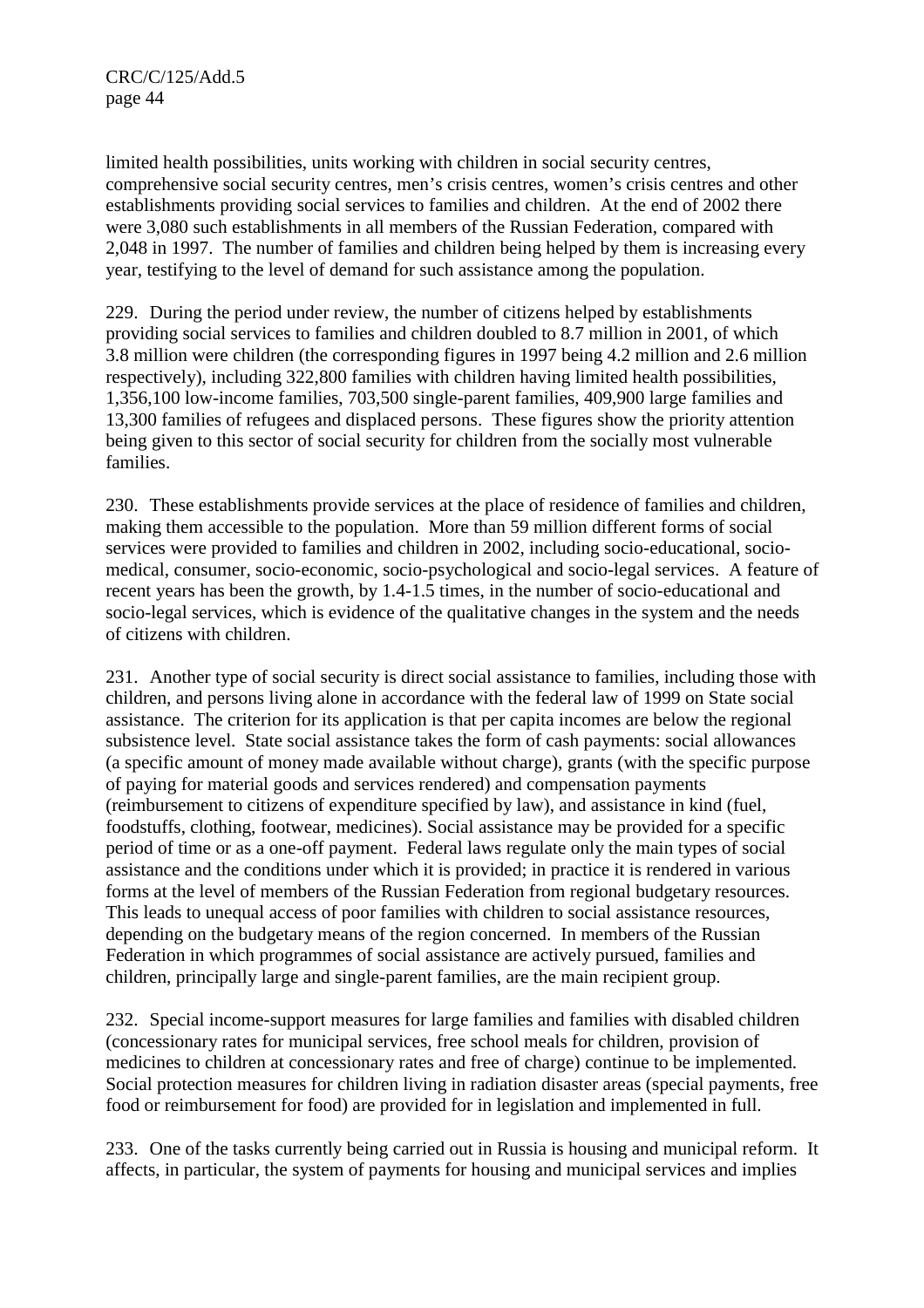the gradual introduction of full payment for these services directly by citizens. In this connection, grants for the payment of housing and municipal services have been introduced, to ensure the social protection of low-income families (Government resolution No. 887 of 2 August 1999 on improvement of the system of payment for housing and municipal services and social protection measures).

234. Great importance is attached to ensuring that families continue to have access to children's pre-school establishments. The cap on parents' kindergarten fees instituted in 1992 is in force, as are free maintenance of children (disabled children) and lower fees for kindergarten attendance by children from large families. Additional measures to regulate payment of kindergarten fees are being taken at the regional and municipal levels, as a result of which additional concessionary rates are being introduced. Annual reports over recent years have shown that increases in fees for children's pre-school establishments have consistently lagged behind general price inflation. As a result, coverage of children aged 1-6 by children's pre-school establishments rose from 54 % in 1997 to 57 % in 2001, in both urban and rural areas. The task now is not only to ensure that families with children continue to have access to this kind of service but also to improve the quality of children's maintenance in pre-school establishments, including food, ensure the availability of qualified senior staff, improve health care and ensure the all-round development of the child.

235. Another important type of social support for families with children is the provision of organized children's summer recreational facilities at prices that the family can afford. The allocation of resources for this purpose from the federal and regional budgets and from social insurance funds is increasing every year. At the same time, the proportion of parents' resources does not exceed 5 % of total expenditure on the drive to improve children's health. Children requiring special State care are generally sent free of charge to children's health-care establishments.

# **D. Standard of living (art. 27, paras. 1-3)**

236. In accordance with article 27 of the Convention, the Russian Federation recognizes the right of every child to a standard of living adequate for the child's physical, mental, spiritual, moral and social development. See also paragraphs 171-175, 232-246, 272-280, 285-286 and 293-294 of the second periodic report.

237. Statistics on average per capita money income and expenditure, subsistence level, the composition of the money income and expenditure of families with children, food consumption of households with children and other indicators are used to assess the living standard of the population, including families with children.

238. Federal law No. 134-F3 of 24 October 1997 on the subsistence level in the Russian Federation established a qualitatively new basis for determining the overall subsistence level in the Russian Federation and for taking it into account in determining State guarantees for citizens to receive minimum money incomes and in implementing other social protection measures. The subsistence level is determined on the basis of a consumption basket for the principal socio-demographic groups of the population – the population of working age, pensioners and children – at both the federal and the regional levels. The overall subsistence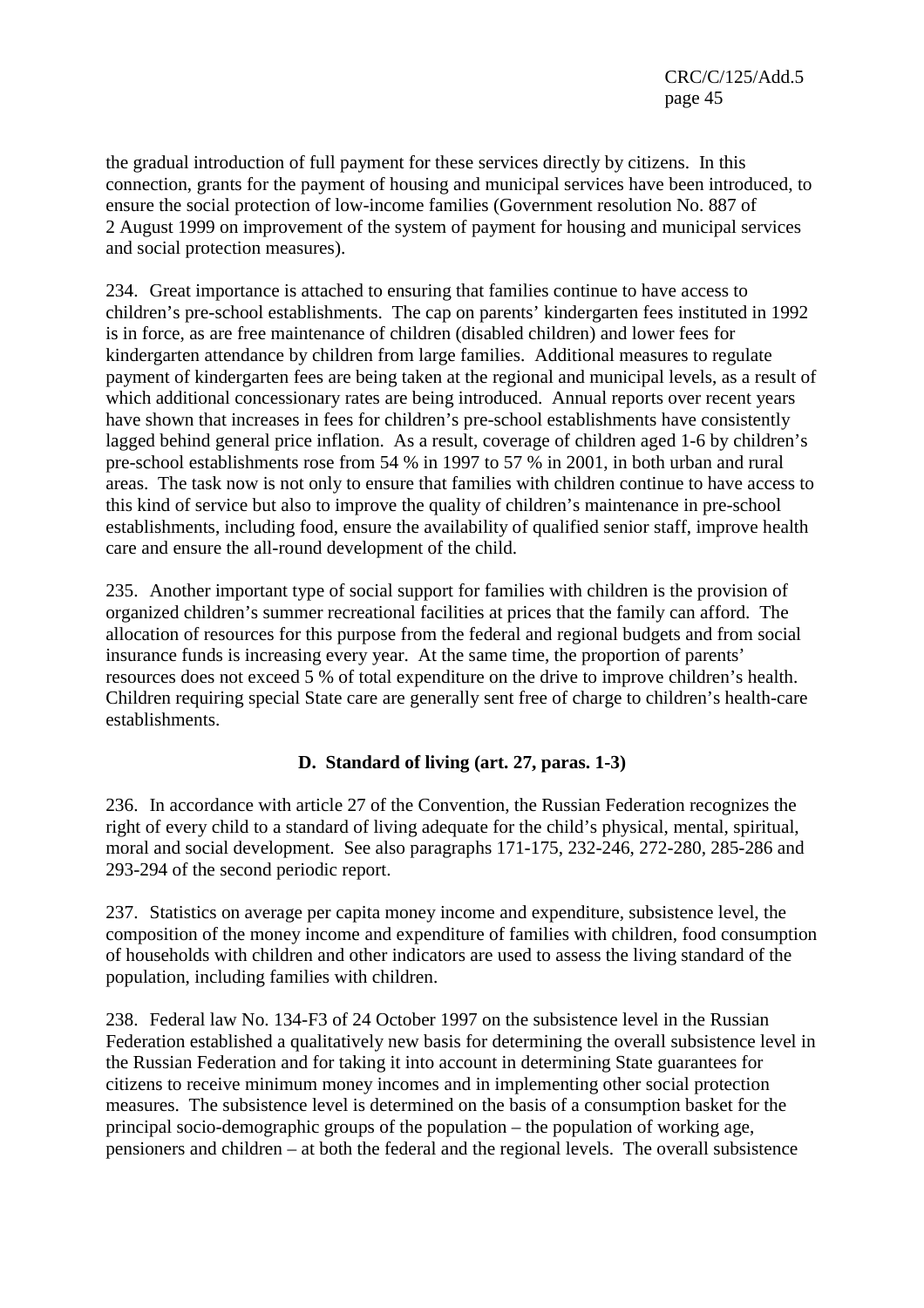CRC/C/125/Add.5 page 46

level for the Russian Federation, including that of children, is approved by the Government quarterly.

239. The overall consumption basket for the Russian Federation is set by federal law not less than once every five years. Under federal law No. 201F-3 of 20 November 1999 on the consumption basket it is determined for the principal socio-demographic groups of the population, including children, in natural indicators and includes minimum sets of foodstuffs, non-food products (clothing, footwear, domestic, cultural and economic goods, essential and sanitary items, medicines, school writing equipment, etc.) and services (payments for housing, communal and transport services, etc.).

240. Government resolution No. 192 of 17 February 1999 approved the Methodological recommendations for determining the consumption basket for the principal socio-demographic groups for the Russian Federation as a whole and for its members. These recommendations set out the principles of and procedure for the constitution of the minimum set of foodstuffs, nonfood products and services essential to maintain the health of the individual and ensure his vital activity, taking into account natural and climatic factors, particularities of food production, ethnic traditions and local eating habits, and the food situation in low-income families.

241. As in the past, families with children constitute the largest group of poor families. In total, at the end of 2002 an estimated 55 % of children were being raised in families with per capita incomes below the regional subsistence level.

242. During the period under review income-support for families with children was provided in the following principal ways:

(1) gradual increase in wage levels, including increases in the minimum wage and the wages of workers in budget organizations (indexation of wages of workers in the budgetary sphere by a factor of 1.5 from 1 April 1999 and 1.2 from 1 April 2000, indexation of the tariff constituent of the wage fund by an average factor of 1.89 in 2002);

(2) indexation of grants, pensions and allowances, including those for families with children (average increase of all allowances by 20 % from 1 January 2001, increase of allowances on the birth of a child by a factor of 2.5-3 from 1 January 2002); and

(3) intensification of direct social support for those in need.

243. One of the main development goals of the Russian Federation is to overcome poverty and increase prosperity. The top priority set out in the programme of social and economic development of the Russian Federation in the medium term (2002-2004) is to overcome the post-crisis drop in the standard of living, reduce poverty and end income divergences by increasing the extent to which social support is provided directly, encouraging the growth of wages and ensuring an effective level of employment of the able-bodied population. An area of State responsibility continues to be State social assistance to low-income families, which will gradually replace the current system of concessions and compensatory payments, which is socially unjustified. As a result of the measures being taken, it is planned by 2005 to secure growth in real money incomes to 1.4-1.5 times the level of 2002 and an increase in real available money incomes to 1.3-1.4 times that level, including an increase to 1.9-2.1 times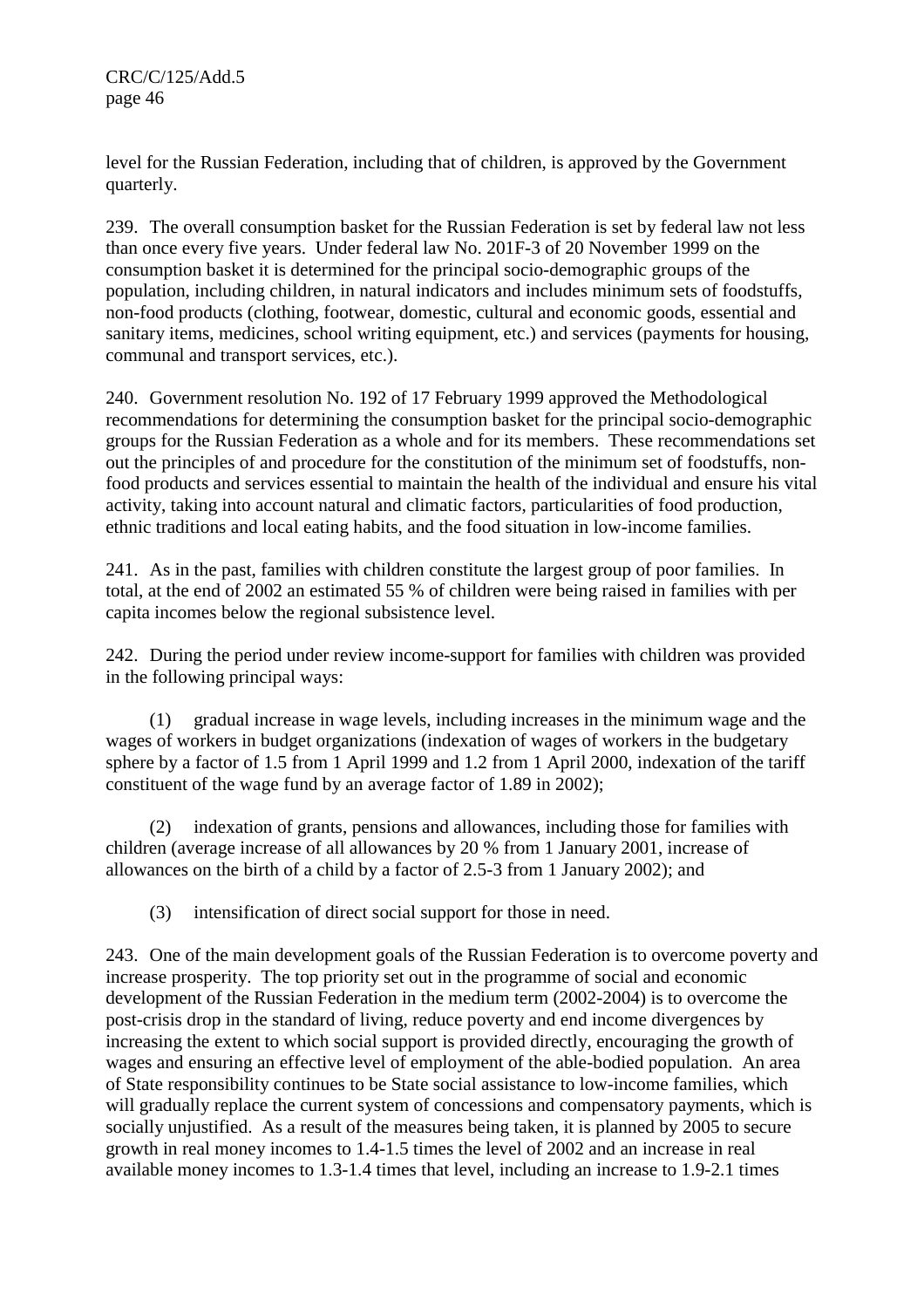for the less well off social strata, and to reduce the level of overall poverty in Russia to 24.2- 22.3 % of the total population.

# **VIII. EDUCATION, LEISURE AND CULTURAL ACTIVITIES**

### **A. Education, including vocational training and guidance (art. 28)**

244. The Russian Federation, recognizing the right of the child to education, is developing the legislative base and bringing it into line with the standards of international law. Matters relating to education, including vocational training and guidance, are reflected in the existing Russian legislation in the Constitution, federal laws on education, higher and postgraduate vocational training, compensatory payments for pupils' food in State and municipal generaleducation establishments providing basic and secondary vocational training, the RSFSR Labour Code, and in model regulations for educational establishments (general education, basic and secondary vocational training, evening (shift system) general education, pre-school, children's special and additional education). See also paragraphs 38, 74-78, 90-99,120-125, 156-161, 194-195, 232-245 and 296 of the second periodic report.

245. The federal law on approval of the federal programme for the development of education, the national policy for education in the Russian Federation and the Action Plan of the Government of the Russian Federation in the sphere of social policy and modernization of the economy designate educational modernization as one of the most important priorities, with the aim of creating the conditions for citizens to exercise their rights to education having a structure and quality that correspond to the requirements of the economy and civic society.

246. Russian citizens are guaranteed general access to education free of charge, irrespective of race, ethnic origin, language, sex, age, health, social, property and official status, social origin, place of residence, attitude to religion, beliefs, party allegiance or criminal record. All citizens have the right to education in their national language (for details, see para. 299 of the second report).

247. Under the legislation of the Russian Federation, basic general education is compulsory. This requirement applies up to attainment of the age of 15.

248. During the period under review the educational system in Russia continued to be recognized as one of the largest in the world. Progressive structural and functional changes took place in a number of areas:

 (1) The Russian educational system was the subject of some of the most progressive laws in the world, establishing widespread independence of educational establishments, particularly vocational training institutions, and broad academic freedoms in the implementation of educational curricula, with State mechanisms for monitoring the quality of education.

 (2) Specific advances have been made towards the humanization of education and the personal treatment of students and teachers, particularly in the pre-school educational system.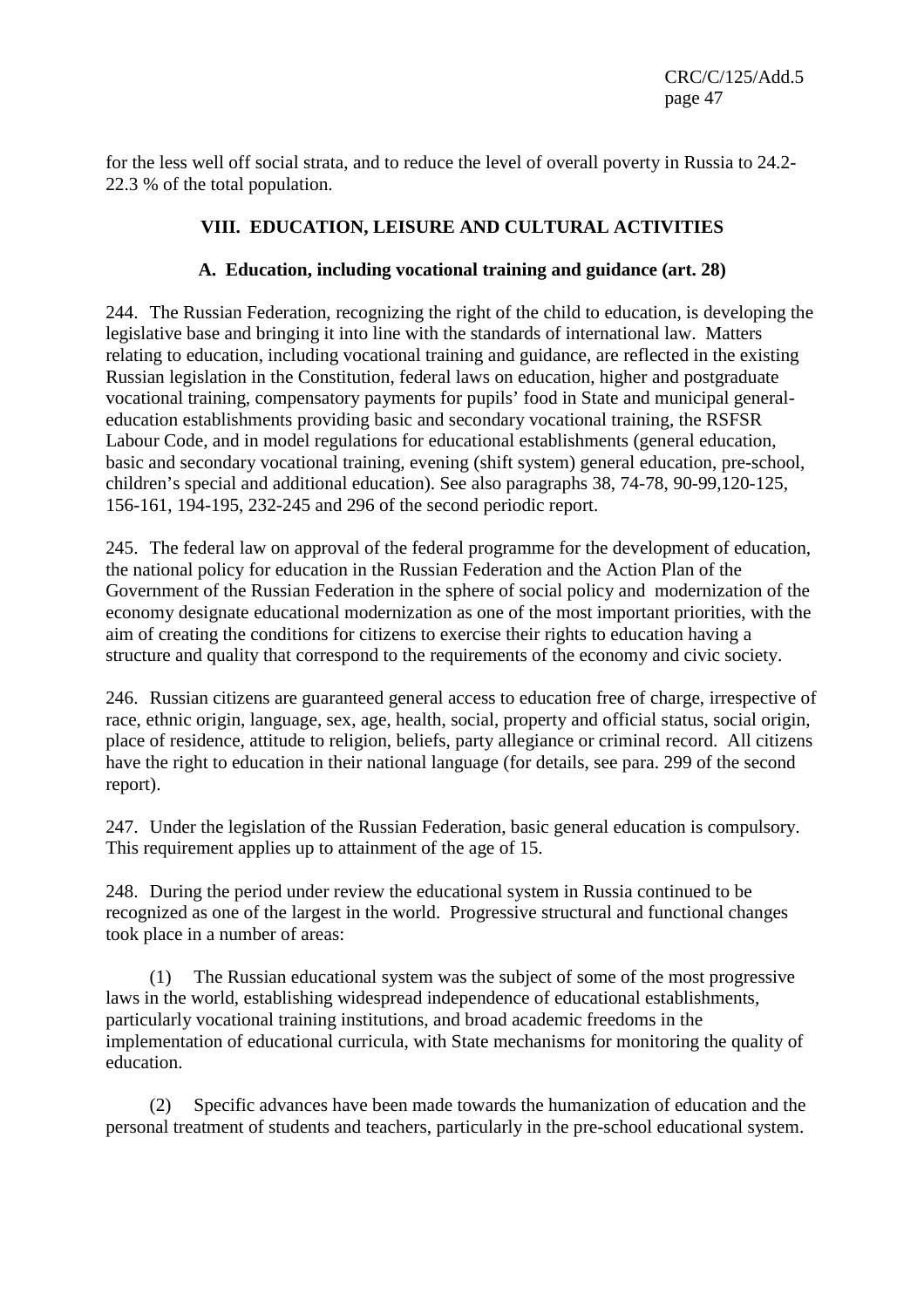(3) Variety has become a feature of general education: the number of new types of educational establishment – grammar schools, lycées and colleges - is rising steadily. This choice in education is one of the signs of its humanization. Every educational establishment can, if it maintains educational standards, introduce inventive study programmes, methods and technologies, as well as new subjects and special courses that take account of requests from students and their parents, using optional, individual and group study periods.

 (4) There have been qualitative changes in the content of general education. Up to 25 % of the curriculum is set aside for subjects based on regional and school elements that take account of the cultural and ethnic environment and the interests and requirements of a specific group of children. The content of general education has been substantially broadened in the areas of social, environmental and civic studies and the fundamentals of safety in vital activities, partly through the inclusion in the curriculum of compulsory human rights components, including the rights of children.

 (5) A number of progressive quantitative and qualitative changes have also been effected in vocational training. There are 260 students in higher educational establishments per 10,000 persons. For higher and secondary vocational training the figure is 549 per 10,000.

 (6) State educational standards for basic, secondary and higher vocational training, taking account of the principles of independence of educational establishments in the preparation and implementation of teaching programmes and of State monitoring of quality in education, were introduced for the first time in the period under review.

 (7) Certification, licensing and accreditation procedures have become very important features of the Russian educational system. These new forms are intended to ensure verification of the quality of education and to maintain uniform education across the Russian Federation, while taking account of the independence of educational establishments and the academic freedoms of teachers.

 (8) The private vocational training sector was established: at the beginning of the 2001/2002 academic year there were 387 private higher educational establishments with more than 629,000 students.

249. Under the federal law on education, funds allocated to the needs of the various levels of the educational system constitute 10 % of the total national budget. In 2001-2002 the growth of expenditure on education was more than 50 %. In addition to current financing, supplementary resources were allocated and funds were obtained from non-budget sources. Supplementary financing was used primarily for information technology in educational establishments, principally those providing general and basic vocational training, and also for the purchase of modern remote teaching and laboratory equipment for vocational training establishments.

250. The most important stage in education is the school, which provides primary, basic and secondary (full) general education. At the beginning of the 2001/2002 school year there were more than 66,200 State day schools for general education with more than 19.4 million pupils.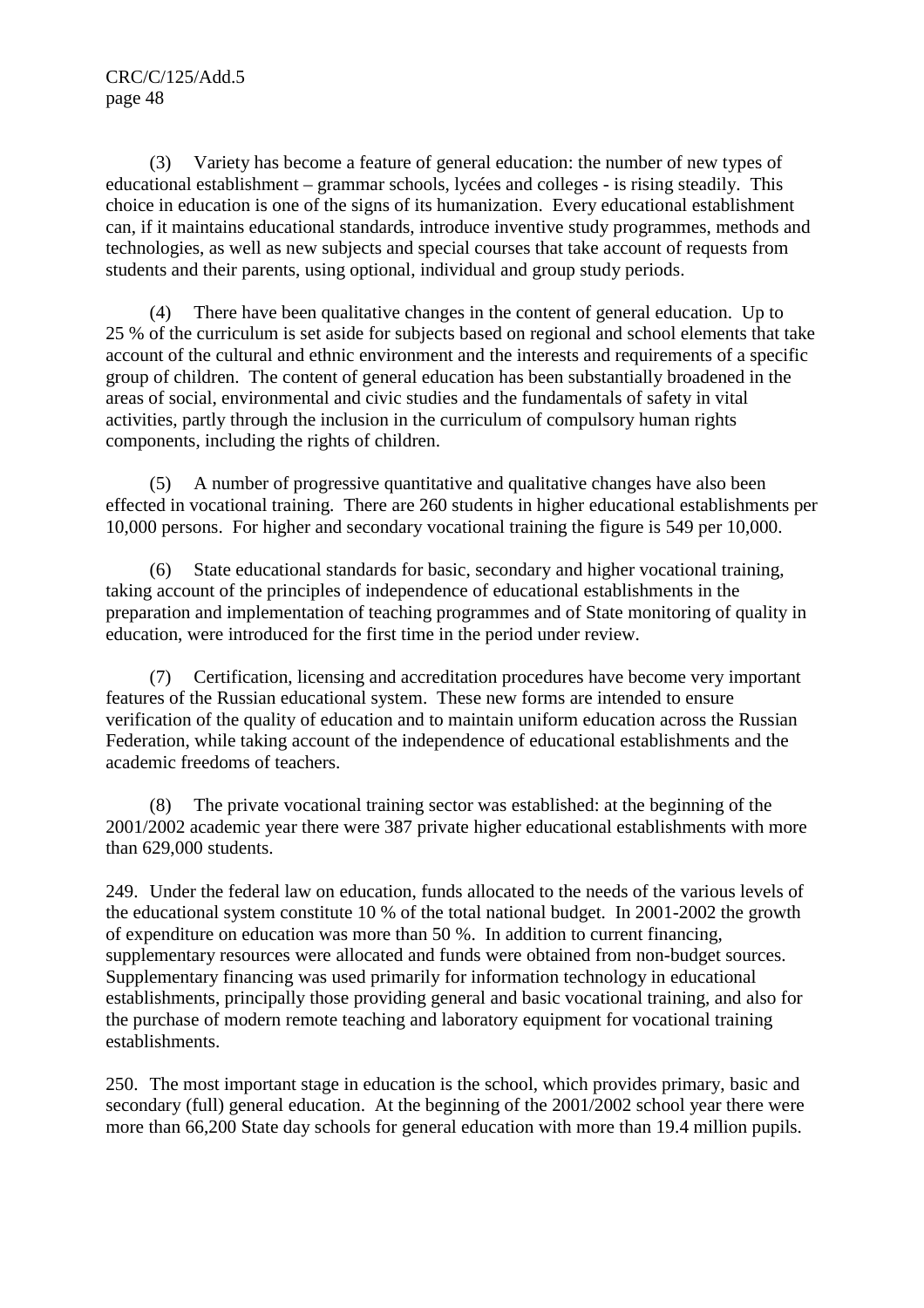251. The external student system, education in the family, self-education and other arrangements are used to ensure the education and upbringing of children who cannot attend general education schools regularly (because of long-term illness, family circumstances, etc.).

252. Under article 10 of the federal law on education, adult citizens and parents (legal representatives) of minors have the right to choose the type of general education and to combine different types. The administrations and educational councils of general- education establishments may propose the type of education to be provided but are not entitled to change it without the consent of pupils and their parents.

253. The federal targeted programme "Gifted children" is being implemented in order to create favourable conditions for developing the capabilities of gifted and talented children. A scientific and methodological basis for working with gifted children has been established. One of its purposes is to support all-Russian and international subject competitions and contests (in 11 subjects). Victors and prize-winners in the finals of the all-Russian schoolchildren's competition and members of Russian national teams taking part in international competitions in educational subjects are accepted without entrance examinations by secondary and higher vocational training establishments to study the relevant subject. Schoolchildren's scientific and technical conferences are held to enable gifted children to participate in scientific activities.

254. The educational interests of national and ethnic groups living in the Russian Federation are protected and supported. The number of students being taught in their national (non-Russian) language in 2002 was 229,200, and they were studying in 3,329 general-education establishments (in 2000 and 2001 the corresponding figures were 239,600 and 238,400 students in 3,470 and 3,433 establishments respectively); teaching is provided in 31 national (non-Russian) languages, and 81 national (non-Russian) languages are taught in schools.

255. An important factor ensuring the continuity of education is basic vocational training. At the end of 2001 there were 3,872 State basic vocational training institutes (vocational training centres and vocational colleges) in the Russian Federation, with a total enrolment of 1,649,000. A new list of trades and professions, State educational standards and the curricula corresponding to them has been drawn up, a modular teaching system is being prepared to enable children to receive vocational training at various educational levels, and vocational colleges covering trades with more advanced skills are being developed. Basic vocational training institutes are financed from the federal budget and partially (39 %) from the budgets of members of the Russian Federation.

256. Federal, regional and local authorities strove to improve the educational resources available to children during the period under review. This applies especially to the school computerization programmes that are being carried out, the introduction of remote learning and the expansion of book publishing on education and educational methods. For example, there has been budgetary targeted financing of the rural schools computerization programme since 2000 (in 2000 alone the amount spent was 1 billion roubles).

257. Special attention is being devoted to the implementation of the rights of children to obtain high-quality general education. The basic tools in achieving this have been the preparation of State standards for general education and the establishment of a State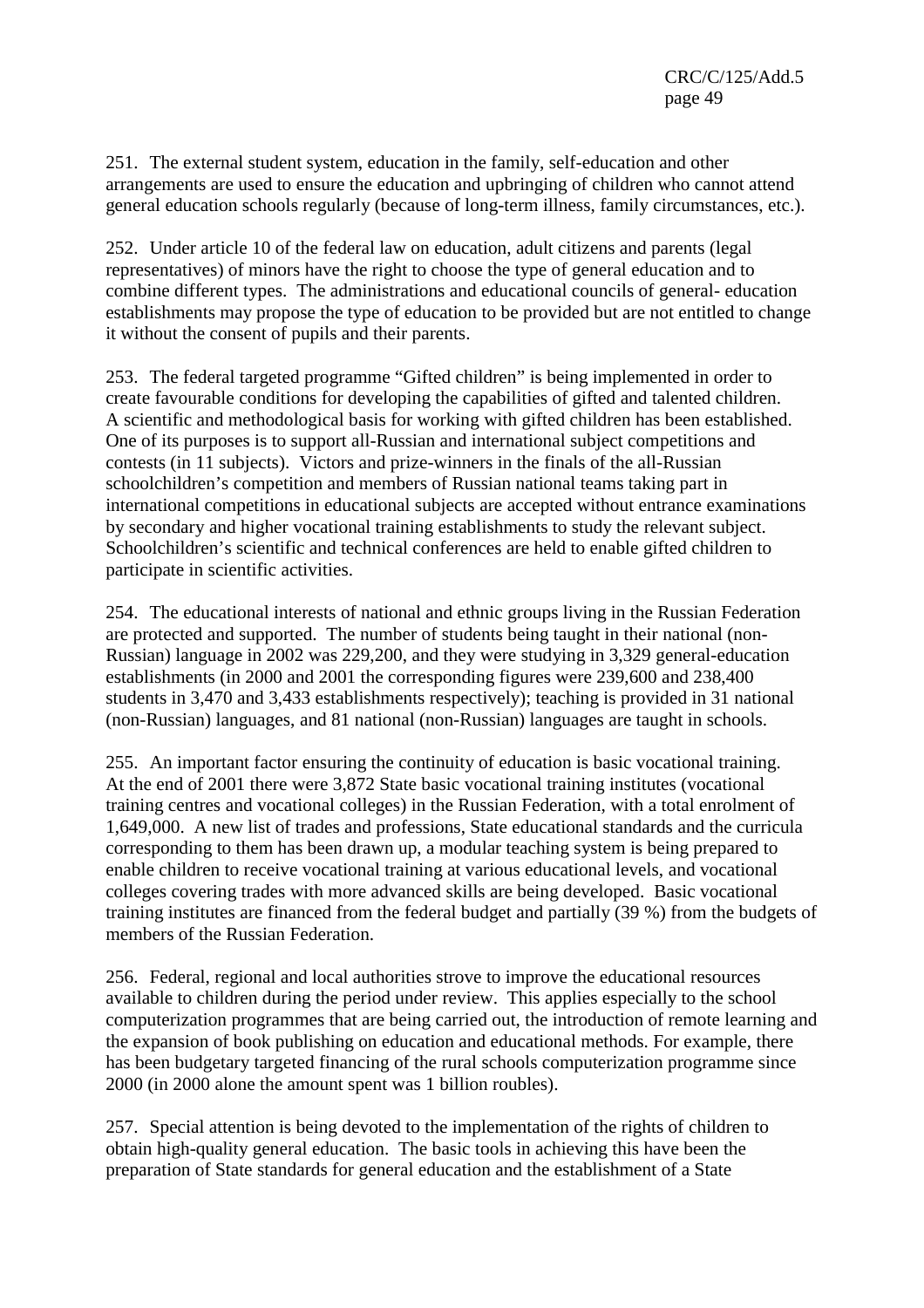CRC/C/125/Add.5 page 50

certification department charged with monitoring the implementation of these standards. An important mechanism for increasing the quality of education at all levels is the procedures for the certification of senior teachers and for the licensing, certification and accreditation of educational establishments. Standards laying down the procedures for certifying teachers in general-education establishments and obtaining academic titles in higher educational establishments have been adopted.

### **B. Aims of education (art. 29)**

258. The aims of education are set out in the federal law on education (see para. 322 of the second periodic report). During the period under review they were described in detail in the national policy for education in the Russian Federation, the Concept for modernization of Russian education for the period up to 2010 and the Federal Programme for the development of education, taking into account the specific social and economic conditions of Russian development, actual problems and priorities in the development of the educational system.

259. In accordance with these documents, the work of educational establishments ensures:

- The historical continuity of generations, the maintenance, spread and development of national culture and the nurturing of a caring attitude to the historical and cultural heritage of peoples of the Russian Federation;
- The bringing up of Russian patriots and citizens of a democratic State governed by the rule of law who are capable of socialization in civil society, respect the rights and freedoms of the individual, have a high sense of morality and show ethnic and religious tolerance and a respectful attitude to the languages, traditions and cultures of other peoples;
- The inculcation of a culture of peace and interpersonal relations;
- The all-round and timely development and children and young people and their creative capabilities, and the development of self-education and personal selfrealization skills;
- The development in children and young people of an integral understanding of the world and a modern scientific outlook, and of a culture of inter-ethnic relations;
- The inculcation in children, young people and other categories of citizen of motivation to work and be active in their private and professional life, and teaching them about the basic principles of building a professional culture and about conduct on the labour market;
- The development of Russian traditions in working with gifted children and young people and participation of educational workers in scientific activities;
- The fostering of a healthy lifestyle and development of sport for youth;
- Countering negative social phenomena;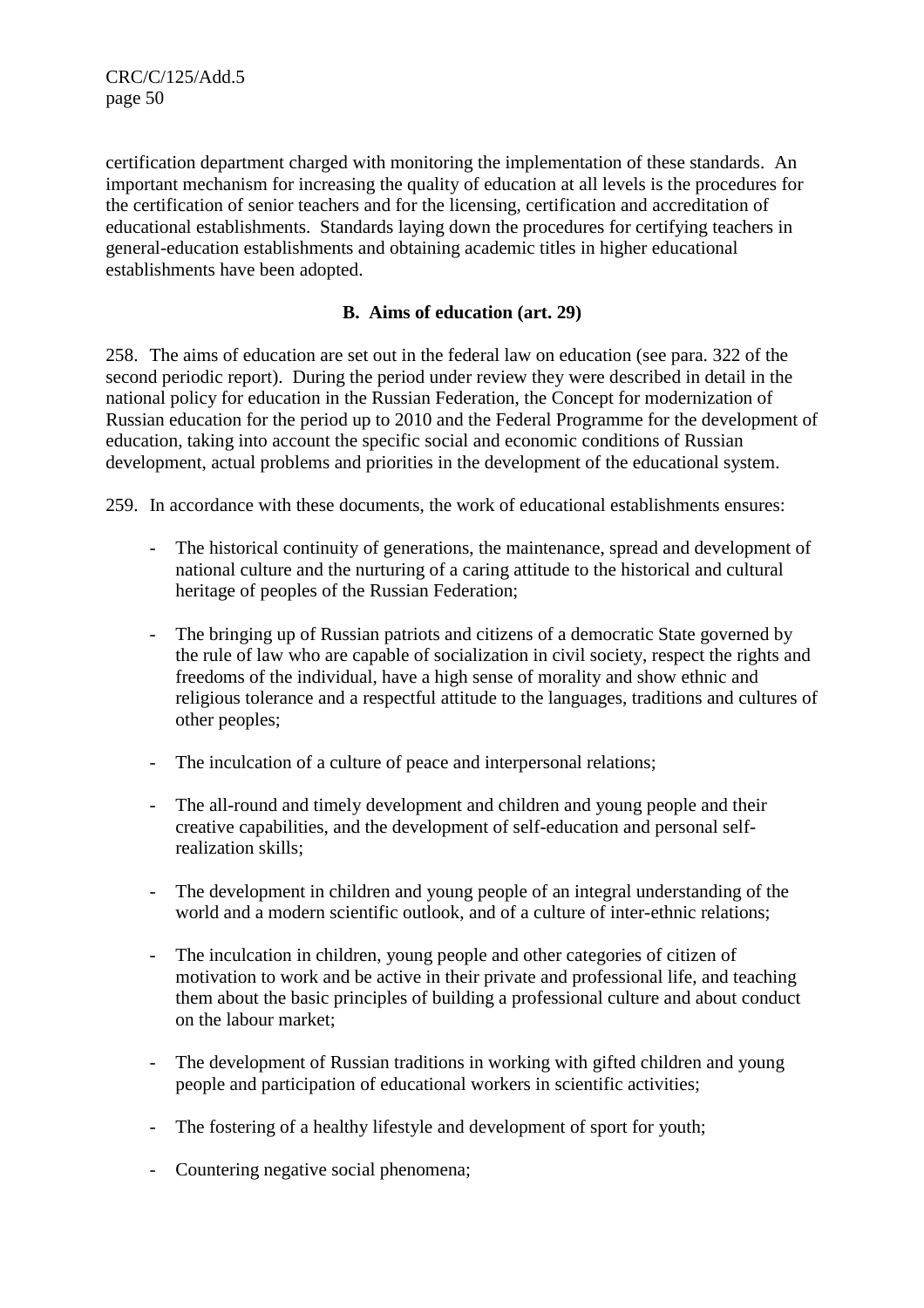- Environmental education forming a careful attitude to nature.

260. Particular attention is being devoted to matters relating to education in a spirit of peace and tolerance. The State programme "Patriotic education of citizens in the Russian Federation for the period 2001-2005" and the federal targeted programme "Fostering aims of tolerant awareness and preventing extremism in Russian society (2001-2005)" have been adopted and are being successfully implemented to achieve these aims.

261. Educational establishments in Russia have developed a system for fostering respect for the environment. The following are compulsory basic programmes: fundamentals of the environment (in kindergarten), nature study (in primary school) and practical environmental work (in secondary classes). For senior pupils, the environment forms part of the regional component.

262. Among the principal educational priorities are teaching respect for human rights and the history and traditional culture of the generations and shaping the personality of a child that knows his rights and can exercise them. The duty to bring children up in this way is set out in the basic history and social sciences curricula of general-education establishments and at all levels of education. Sections on the rights of the child are included in all textbooks and teaching aids on law recommended by the Ministry of Education. A special textbook entitled "Rights of the Child" has been prepared for the civics course in basic school (class 7). The Ministry of Education has approved scientific methodology and computer analysis aids to ensure high-quality teaching in these areas, as well as specialized optional (supplementary, extracurricular) study programmes. Non-governmental organizations play an important role in the dissemination of information about the rights of the child. For example, the "New prospects" fund has organized five rounds of All-Russian project competitions as part of the "Rights of the Child" programme.

# **C. Leisure, recreation and cultural activities (art. 31)**

263. The organization of children's leisure and improvement of their health are one of the priority areas of the Russian Government's work. They are coordinated at the federal level by the Ministry of Labour.

264. According to statistics received from the executive authorities of members of the Russian Federation, the number of children involved in organized forms of leisure, health improvement and recreation in 2002 rose by almost 1 million by comparison with 2001. More than 10.7 million children and adolescents were involved in various forms of these activities.

265. The aim of the campaign to improve the health of children and adolescents is to ensure that they are occupied in the summer, including efforts to resolve problems of child neglect. In this connection, there was a change in the structural parameters of children's leisure and health activities: the number of children's residential health camps rose from 52,100 in 2001 to 52,200 in 2002. They hosted more than 6.1 million children, against 6.2 million in 2001. The number of schoolchildren's day camps rose substantially. In 2002 more than 35,500 of these camps, or almost 1,000 more than in 2001, were organized in schools and social assistance centres for families and children, and for children in their school holidays.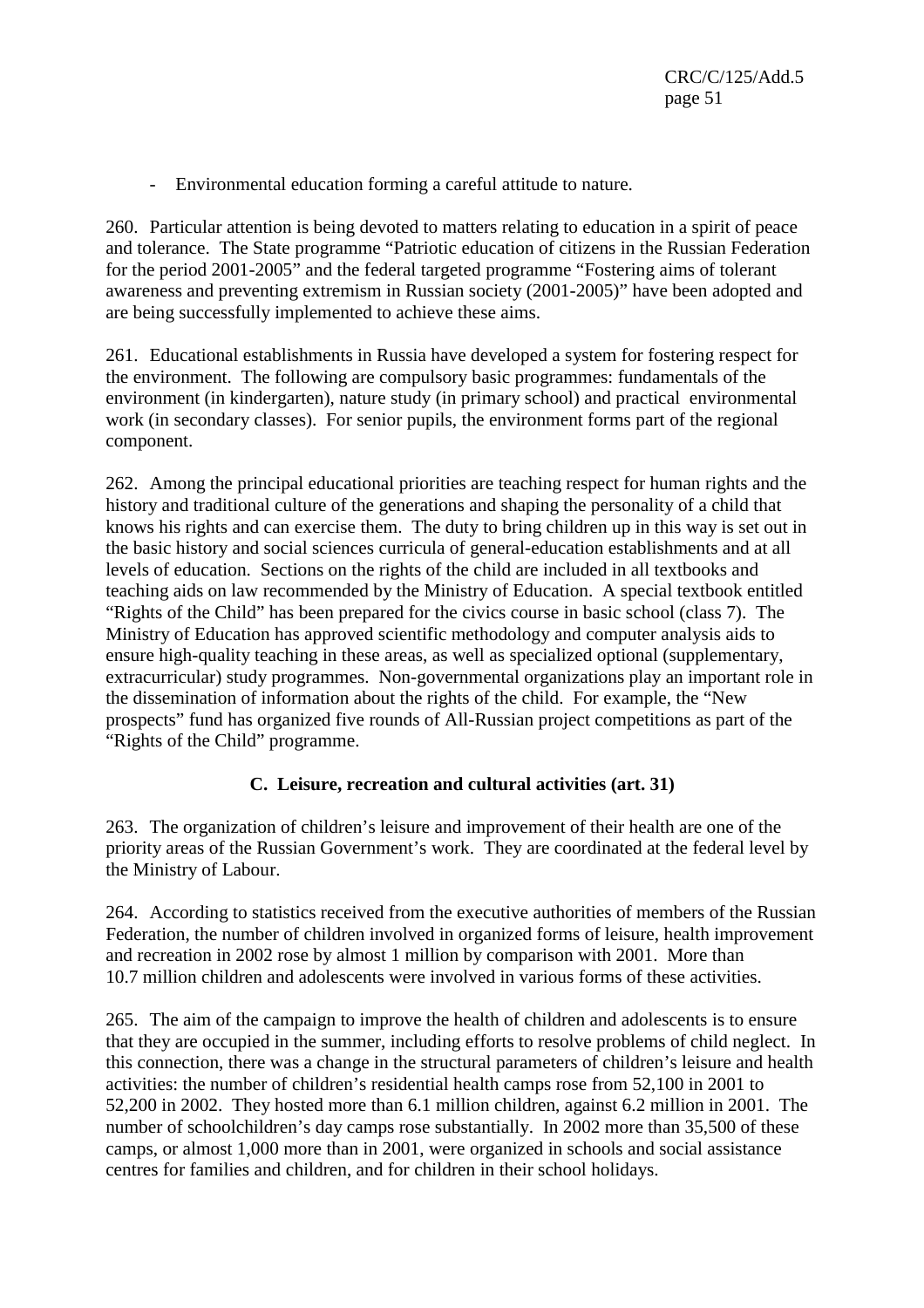266. Greater attention was paid to the organization of leisure and health activities for children requiring special State assistance: orphans, children with limited health possibilities, children in a socially dangerous situation, children from low-income families, and children living in extreme climatic or environmental conditions, etc. More than 4.7 million children in these categories were involved in all forms of leisure, health improvement and recreation in 2002, compared with 4.0 million in 2001.

267. Leisure, recreation and cultural activities are also organized within the system of supplementary education made up of more than16,000 establishments responsible to various departments, including more than 8,700 in the educational system, 5,800 in the cultural system and 1,700 in the sports system. The activities of establishments providing supplementary education are governed by the federal law on education, the Fundamentals of Russian legislation concerning education and other laws and regulations.

268. In addition to creative associations in the major areas of activity, there are more than 64,000 other institutions and associations, including more than 11,000 in rural areas: various clubs, museums, research groups, young leaders' associations, social educators' volunteer groups, etc.

269. The policy for the modernization of Russian education provides for the further expansion of the network of supplementary educational establishments with a view to increasing coverage to up to 500,000 children per annum; it is planned to increase to 10 million the number of children involved in organized forms of leisure and health activities daily.

270. The tradition has evolved of holding annual all-Russian festivals of children's creative artistic work. The title "Model children's collective" has been introduced to encourage children's creative work. A competition comprising a variety of programmes and pilot projects on children's, young people's and family leisure is organized annually as part of the federal targeted programme "Youth of Russia (2001-2005)". Recreation for families with minor children has become a leading area in the work of institutions providing services to young people and regional and local youth bodies.

# **IX. SPECIAL PROTECTION MEASURES**

# **A. Children in situations of emergency**

# **1. Refugee children (art. 22)**

271. On 2 February 1993 the Russian Federation acceded to the Convention relating to the Status of Refugees of 28 June 1951 and the protocol relating to the Status of Refugees of 31 January 1967. Russia hosts the regional office of the Office of the United Nations High Commissioner for Refugees, and there are branches in Stavropol, Nazrani and Vladikavkaz. The High Commissioner visited Russia three times in the period under review (Mrs. Ogata in November 1999 and October 2000, and her successor Mr. Lubbers in 2000).

272. A total of 12,094 children from the families of refugees and displaced persons were registered in 2001 (against 18,000 in 2000, 24,000 in 1999 and 37,000 in 1998, of which 12,044 were children of displaced persons and 50 children of refugees).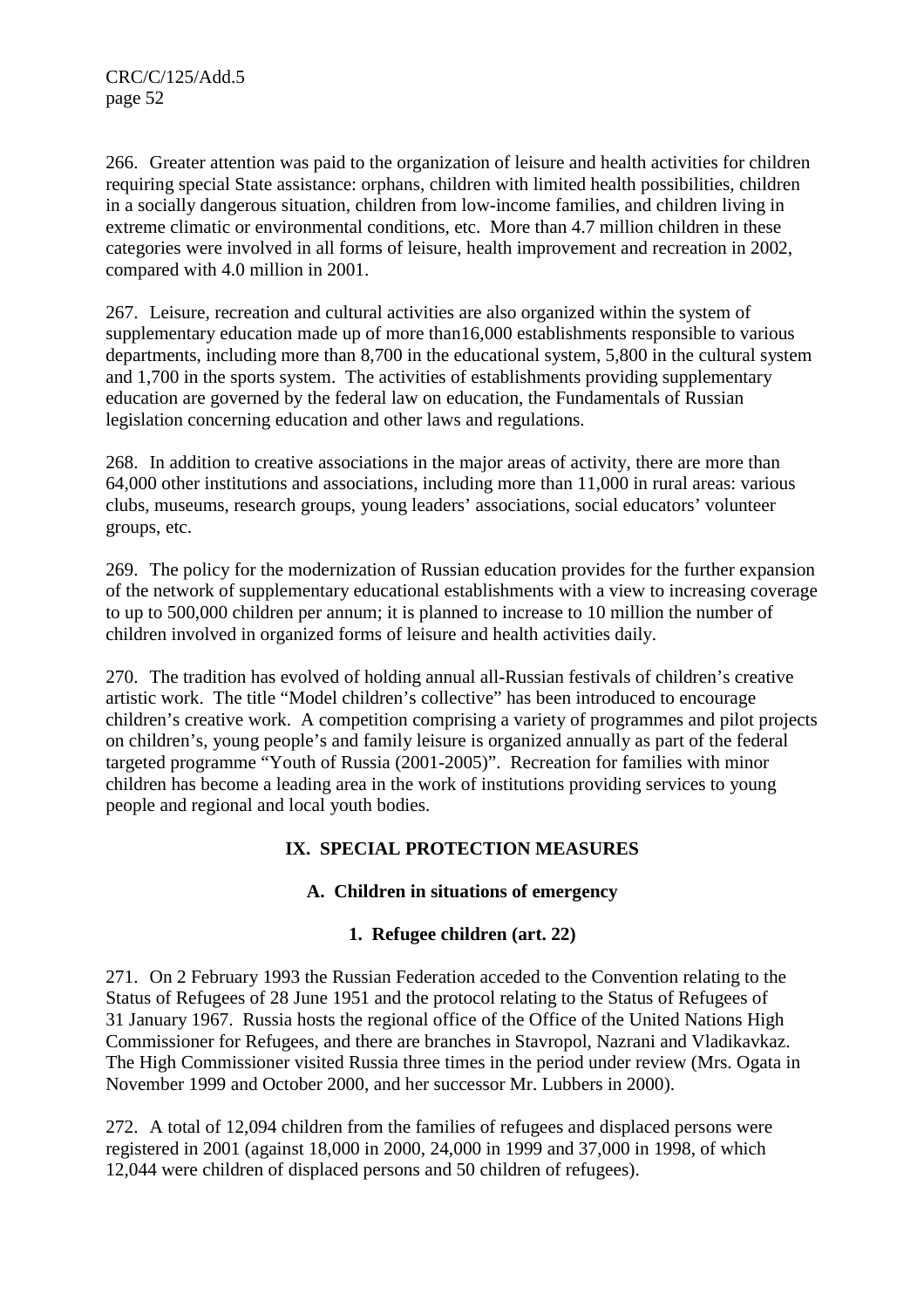273. Since the start of registration at the beginning of 2002, 625,600 displaced persons and 127,900 refugees have been registered, of which 188,700 and 5,500 respectively were minors. The statistics include 14,900 children of single-parent families and about 37,800 children of large families.

274. A refugee child left without parental care is afforded the same protection as any other child that is permanently or temporarily deprived, for any reason, of his or her family environment (see para. 349 of the second periodic report).

275. Basic assistance was provided to children from families of refugees and displaced persons under the federal targeted programme "Children from families of refugees and displaced persons". Funding for this programme is steadily increasing: 33.4 million roubles was spent on its implementation in 2001, or 1.5 times as much as in 2000 and 3 times more than in 1999.

276. The resources allocated were used to provide direct material assistance to children from families of refugees and displaced persons, to implement measures for children in temporary accommodation for refugees and displaced persons (including the social and psychological rehabilitation of such children), to strengthen the material and technical base of educational and health-care establishments, to organize summer leisure activities for children, etc.

277. About one third (34.4 %) of all budgetary resources allocated to implement measures under the above-mentioned programme in 2001 were used to provide direct material assistance to children from families of refugees and displaced persons. A total of about 30,000 such children were covered by the various forms of assistance in 2001, of which about 29,000 received material assistance.

278. In order to secure the right of children of displaced persons to education, the educational authorities at all levels are working to register migrant children, to place them in educational establishments and to organize teaching in accordance with the extent to which they can cope with the language and the subject. In 2001 more than 8,000 children of school age received one-off material assistance at the beginning of the school year, and 1,600 children from families in temporary accommodation centres who were being educated and brought up in various educational establishments were given textbooks, learning accessories, clothing, footwear and sportswear. Educational establishments provided free supplementary food (supper and breakfast) for more than 25,000 children from the most needy families of refugees and displaced persons.

279. Medical services for children from families of refugees and displaced persons are provided by local treatment and prevention establishments depending on their place of residence. Medical care, including treatment and preventive examinations and vaccinations, is given under local compulsory medical insurance programmes.

280. Health-care bodies organize surveys on vaccinations among children from families of refugees and displaced persons and give them injections against diphtheria, measles, polio and viral hepatitis. Modern anti-parasite resources and test systems have been purchased and given to mobile medical teams in order to diagnose parasitic infections.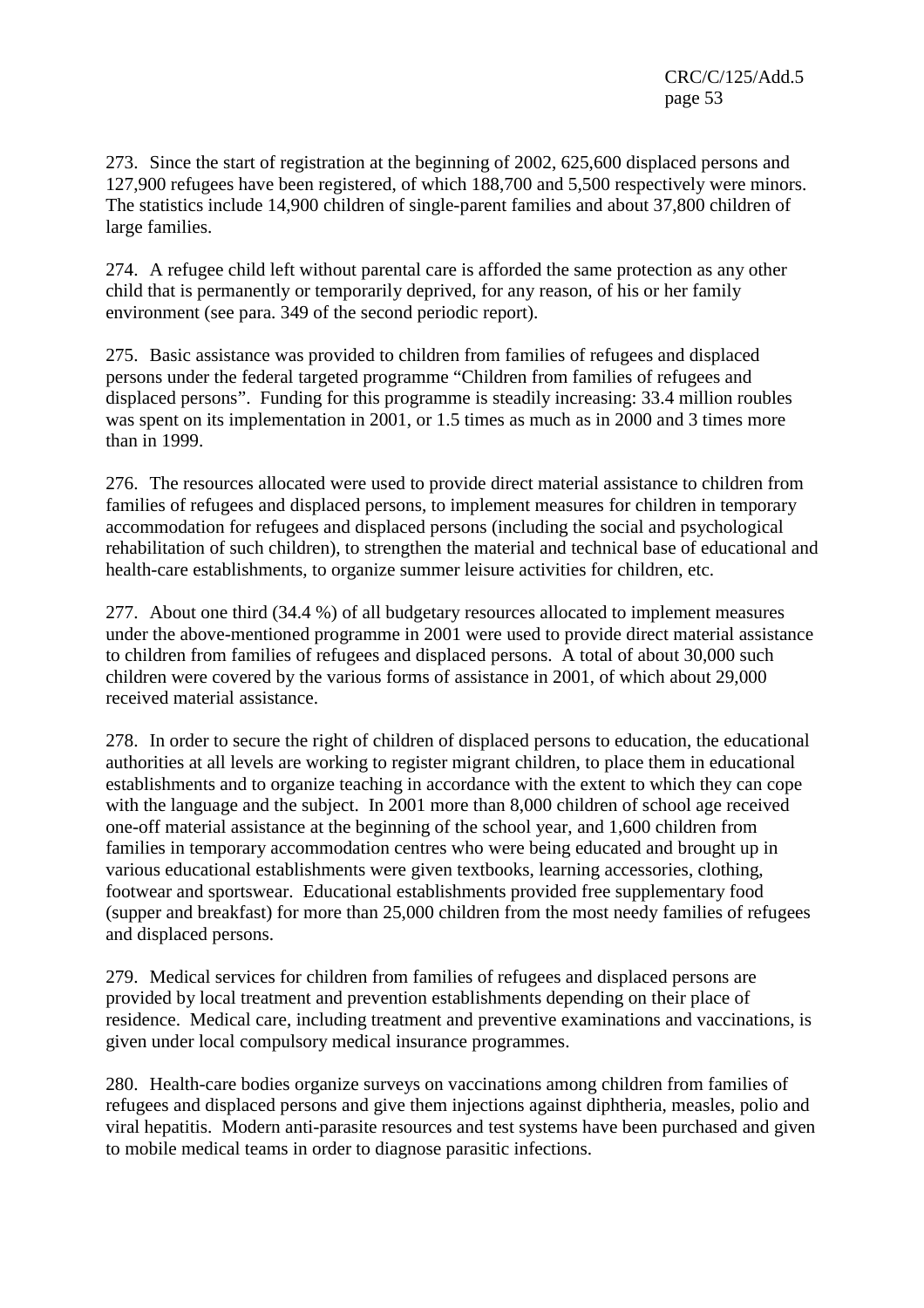281. Attention is being given to the organization of leisure and health activities for children from families of refugees and displaced persons. Using all sources of funding, these were arranged for a total of 5,600 such children in 2001.

### **2. Children in armed conflicts (art. 38), including physical and psychological recovery and social integration (art. 39)**

282. Russian legislation prohibits the call-up for military service of persons under the age of 18 and their participation in hostilities, as stipulated in the law on military obligations and military service. Under the criminal legislation of the Russian Federation, the recruitment, training and financing or other material support of mercenaries, as well as their use in an armed conflict or military operations, is prohibited (art. 359 of the Criminal Code of the Russian Federation). Carrying out these activities in relation to a minor is an aggravating circumstance and is punished more severely. A mercenary is deemed to be a person who is acting with a view to material reward and is not a national of the State taking part in the armed conflict or military operations, does not live permanently in that State and is not sent to carry out official duties (which a person under the age of 18 cannot be).

283. On 15 February 2001 the Russian Federation signed the Optional Protocol to the Convention on the Rights of the Child, on the involvement of children in armed conflict. Preparatory work on Russia's ratification of the Protocol is being completed. In June 2002, at the invitation of the Russian Government, Mr. O. Otunnu, Special Representative of the Secretary-General for children and armed conflict, visited Russia, including the northern Caucasus.

284. The situation in the northern Caucasus continues to be a matter of daily concern for the Government of the Russian Federation. In accordance with the federal targeted programme for restoration of the economy and the social sphere in the Chechen Republic, work was carried out in 2001 on resolving problems of life support, return and reinstallation of citizens forced to leave their place of permanent residence in the Chechen Republic.

285. Work on restoring the public health system in the Chechen Republic is continuing. At the end of 2001 53 hospitals, 32 polyclinics, 46 surgeries and 175 midwifery units were in operation (9 hospitals and 16 polyclinics in Grozny), and 1,740 doctors were working. The Chechen Republic received 75.3 tonnes of medicines and other medical supplies worth more than 12.7 million roubles from the federal reserve.

286. The educational system in Chechnya has resumed full-scale operation since September 2000. In 2001/2002 194,000 pupils started tuition in 458 schools in Chechnya, 21,000 of them in class 1. Eighteen thousand students continued their studies in three higher educational establishments, 3,000 continued in seven technical colleges and 5,000 in 12 vocational training colleges. On 1 January 2001 19 pre-school educational establishments, attended by 1,255 children, were in operation.

287. School-leavers in the Chechen Republic were given 332 places in 117 higher educational establishments and 775 places in the preparatory departments of 35 higher educational establishments.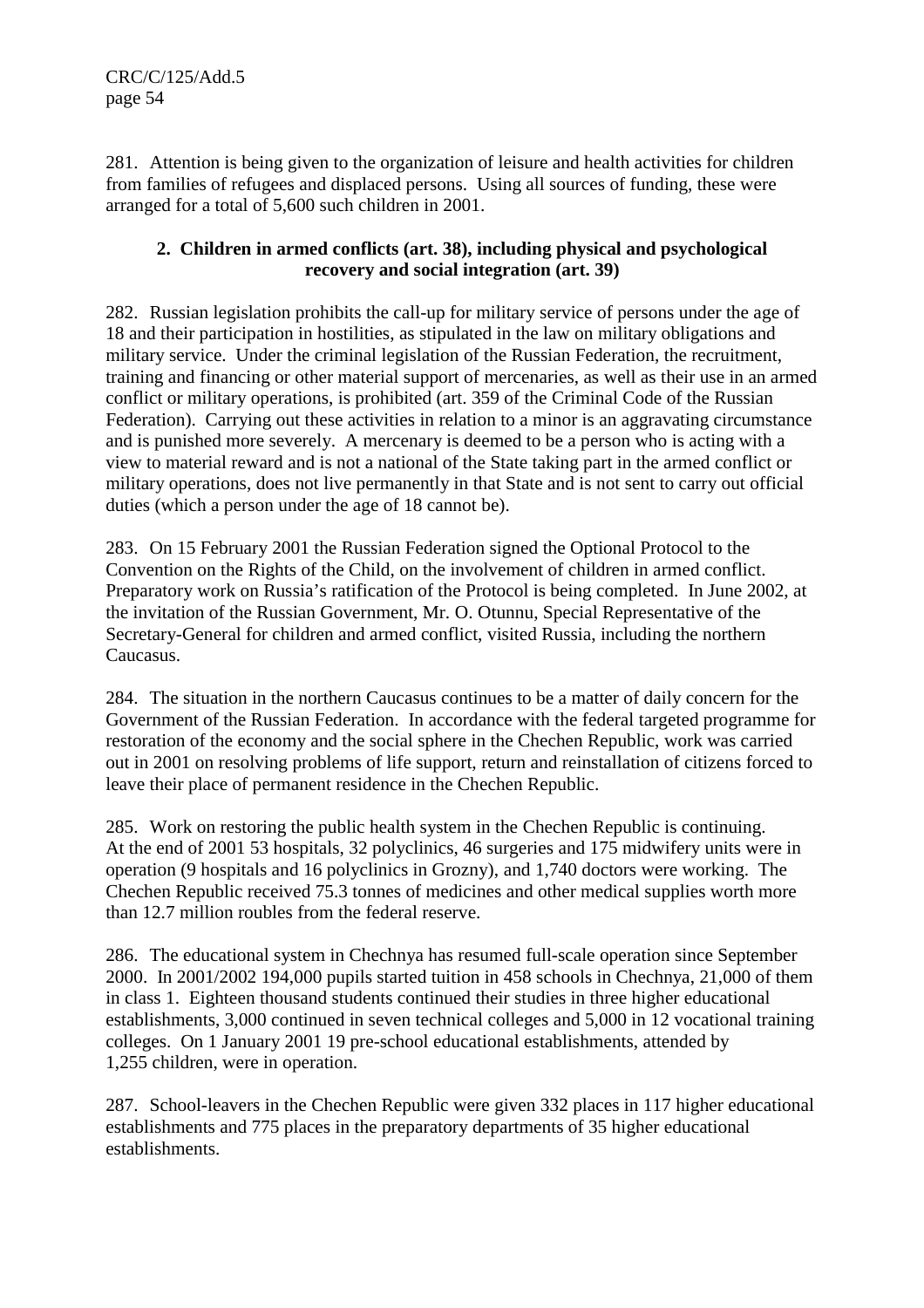CRC/C/125/Add.5 page 55

288. Budget workers have been paid in full since 2001, and pensions and allowances are paid monthly. As of 1 November 2002 389,000 children were receiving allowances. Resources are allocated from the federal budget for these purposes. In the summer of 2001 about 50,000 children from the Chechen Republic were provided with leisure and health facilities at health resorts in contiguous members of the Russian Federation.

289. The problem of normalizing support for the lives of children in the Chechen Republic is a long-term one. The measures necessary to resolve it are set out in the current reconstruction programmes of the Chechen Republic and the draft federal programmes for the coming period.

#### **B. Children in the system for the administration of justice in cases involving children**

290. During the period under review, there was active legislative work in Russia aimed at protecting the rights of juveniles and creating solid guarantees for this, including guarantees in the judicial process. The following laws and regulations were adopted:

The federal law on basic guarantees of the rights of the child in the Russian federation of 1998, which sets out guarantees of the rights of juveniles in all spheres of social life, including in relation to justice (art.15);

 (2) The federal law on amendments and additions to the Criminal Code, the Code of Criminal Procedure, the Punishment Code and other legislative instruments of the Russian Federation. This law amended the Criminal Code in relation to the sentencing of a convicted juvenile to a corrective colony (a unified system was established). In the Punishment Code, the wording of article 108.4 was amended to oblige administrations of corrective institutions to help convicted persons to obtain secondary (full) general education and higher vocational training. In chapter 17 of the Punishment Code entitled "Features of the application of punishment in the form of deprivation of freedom in educational colonies" six out of ten articles were amended and supplemented, including strengthening of the standards for liberalization of the regulations governing the serving of sentences.

 (3) The Code of Criminal Procedure that entered into force on 1 July 2002. In this Code, the principle of a special, more humane, criminal procedure for juveniles is not only maintained but also set out more consistently, and guarantees of respect for the rights of juveniles are substantially expanded.

(4) The federal law on the work of lawyers and the legal profession in the Russian Federation of 2002. This law set out the obligation to provide legal assistance to juveniles, stated that in such cases lawyers are to be paid from the federal budget, and established the right to free legal assistance for juveniles held in establishments of the crime-prevention system, including closed educational establishments (art. 26, para. 3).

 (5) The federal law on fundamentals of the system for the prevention of neglect and juvenile crime of 1999 regulated the implementation of rehabilitation measures for convicted juveniles given non-custodial or suspended sentences and for adolescents whose cases have been stopped for non-rehabilitation reasons (reconciliation with the victim).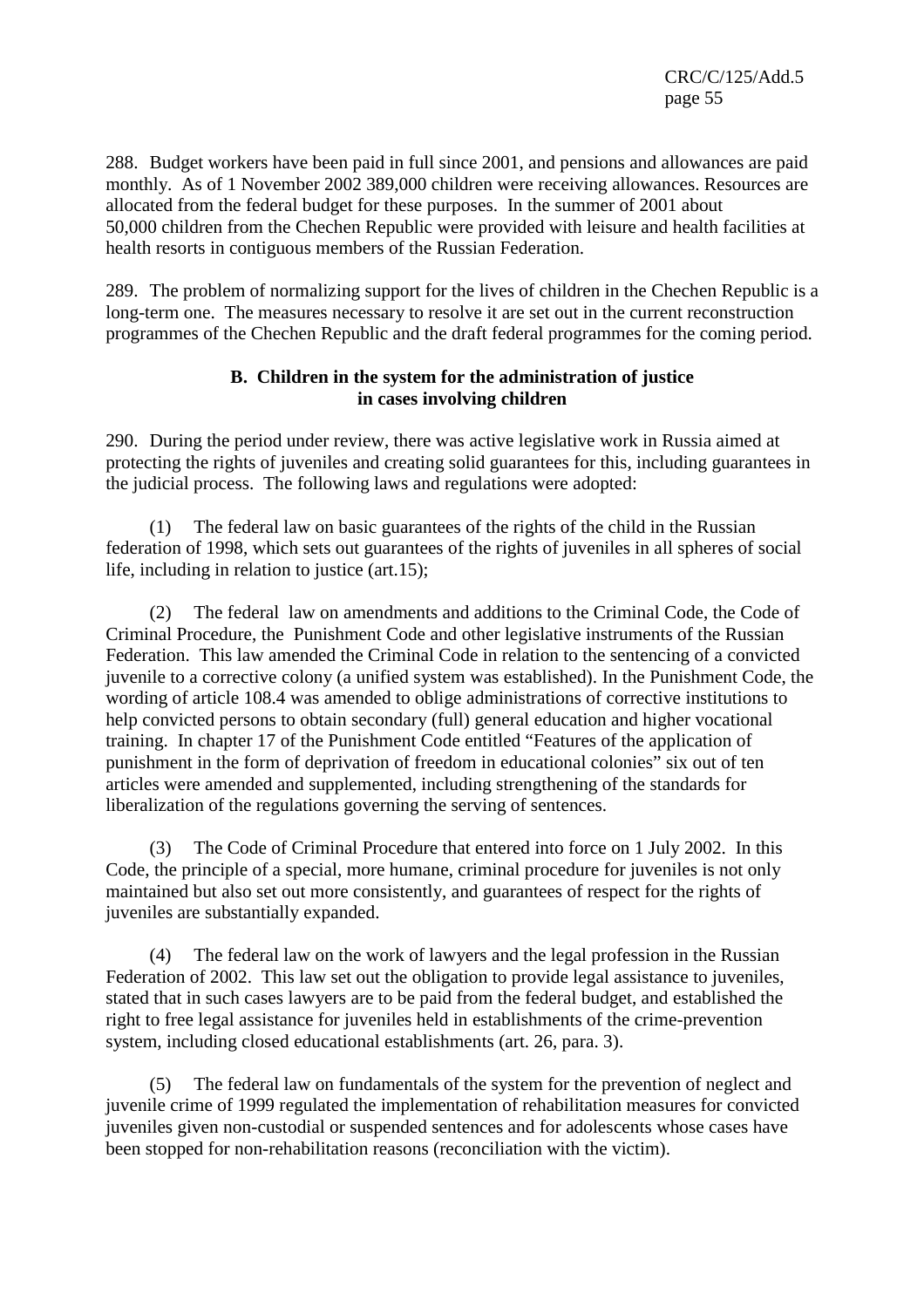CRC/C/125/Add.5 page 56

291. In addition to laws, a number of legally binding official instruments making legal provisions more precise and clarifying their application were adopted in the period under review. They include, in particular:

- Resolution of the Plenum of the Supreme Council of the Russian Federation on judicial practice in cases of offences by juveniles, of 14 February 2000;
- Rules governing the internal regulations of educational colonies in the criminal punishment system of the Ministry of Justice of the Russian Federation approved by a Ministry of Justice Order of 29 July 2002;
- Instructions on the organization of work of departments concerned with juvenile affairs in agencies of the Ministry of Internal Affairs, approved by Ministry of Internal Affairs Order No. 569 of 26 May 2000.

### **1. Administration of justice in cases involving juveniles (art.40)**

292. The right of juveniles brought before the courts to treatment that promotes the development and significance of respect for human rights and for the basic freedoms of others in the course of the administration of justice is ensured by:

 (1) The investigation and court examination of cases involving juveniles, during which the investigator, the court, demonstrating respect for the personality of the adolescent, carefully collects and analyses evidence of his guilt but also informs him of the pernicious nature of what he has done and the harm he has caused to the victim, encouraging remorse and the desire to make good the harm caused by his criminal acts.

 (2) The use of measures under criminal law, in particular the compulsory educational measures provided for in articles 90 and 92 of the Criminal Code. These measures are applied when the investigator comes to the conclusion that correction can occur in the case of the juvenile without criminal punishment and gives evidence in court that these measures are to be applied. The essential aspects of the decision and the significance of the trust placed in him by the judicial authorities are explained to the juvenile.

 (3) The application of criminal punishment measures to the juvenile. Many of these measures are non-custodial, and in 75 % of cases the judge hands down a suspended sentence. The trust being shown by the court, the consequences of any breach of that trust and the need to observe the requirements of the sentence are explained to the juvenile. A specialized body for the enforcement of juvenile's non-custodial punishments monitors the behaviour of juveniles given a suspended sentence and those subjected to compulsory educational measures and carries out educational work with them, drawing their attention to the need to justify the trust placed in them and developing a sense of self-esteem.

 (4) Enforcement of custodial sentences, as regulated by article 17 of the Punishment Code, Features of punishment in the form of deprivation of liberty in educational colonies. The standards of this article were amended in March 2001 to secure the further humanization of the conditions under which inmates serve their sentences (increase in the amounts that may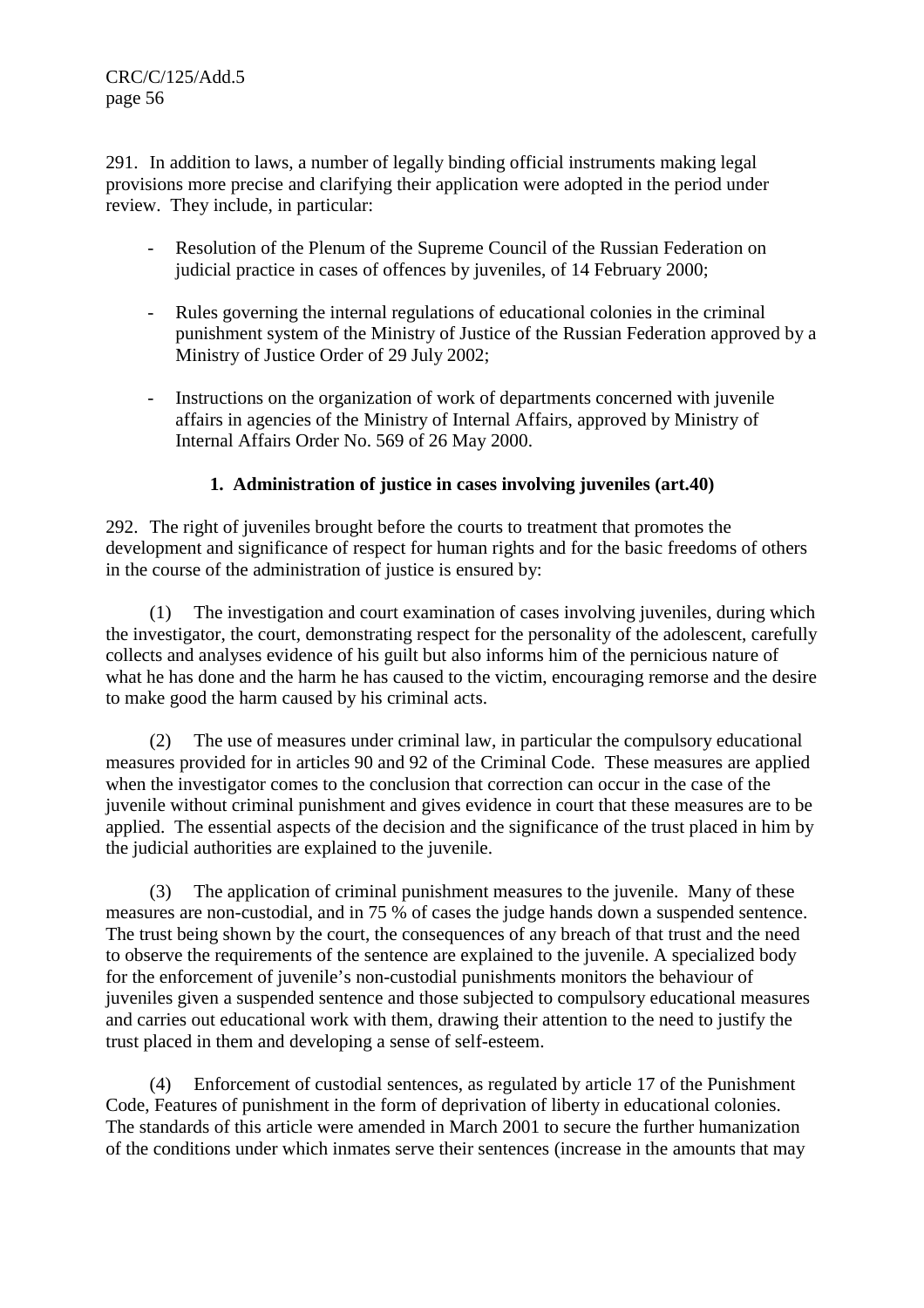be spent in food and clothing and in the number of meetings with parents. Inmates with privileges are allowed unlimited meetings.).

293. Legislation on juveniles (the standards set out in chapters 14 and 20 of the Criminal Code, Features of criminal liability and punishment of juveniles and of offences against the family and juveniles, chapter 17 of the Punishment Code, Features of the enforcement of punishments for juveniles, and chapter 11 of the Family Code, Rights of minor children) was improved in the period just ended through the establishment of additional legal guarantees for implementation of these standards. For example, the following measures to ensure the legality of indictments of juveniles were included in the new Code of Criminal Procedure (CCP):

- It is categorically prohibited to bring a court case, and one already brought must be halted, if there is no event constituting an offence or if there are no elements of an offence in the act (in other words, the act is not mentioned in the Criminal Code) (CCP, art.24);
- A court case can be brought only if the consent of the procurator is obtained (CCP, art. 146);
- The juvenile's defence counsel and legal representative (parents or person in loco parentis) are called upon to participate immediately in the case. The competence of a person in loco parentis is considerably expanded in the Code of Criminal Procedure;
- A guilty verdict and the application to a juvenile of compulsory educational measures, a criminal punishment or a suspended conviction are possible only on the basis of a court decision, etc.

294. In Russia the presumption of innocence is a principle enshrined in the Constitution (art. 49). Only a court is empowered by law to find a juvenile guilty and to punish him, after the trial has analysed the evidence and guilt is established. If the court applies a compulsory educational measure to the juvenile it must also be convinced of his guilt (CCP, art. 29.1). Before lodging a court petition for the application of such a measure, the investigator (investigating officer) must collect evidence of the juvenile's guilt and, having come to the conclusion that correction may be achieved without criminal punishment, issue an order, approved by the procurator, verifying the extent to which the accused is guilty (CCP, art. 427). In this case, the criminal prosecution of a juvenile cannot be halted if the accused or his legal representatives lodge an objection to it, considering that the guilt of the juvenile has not been proven (CCP, art. 27).

295. The new Code of Criminal Procedure laid down clear bases for detaining a person suspected of committing an offence (art. 91) and set out a procedure whereby:

(a) a report of detention must be prepared within a period not exceeding three hours;

(b) the detention of a juvenile must be brought to the notice of the procurator within 12 hours (art. 92);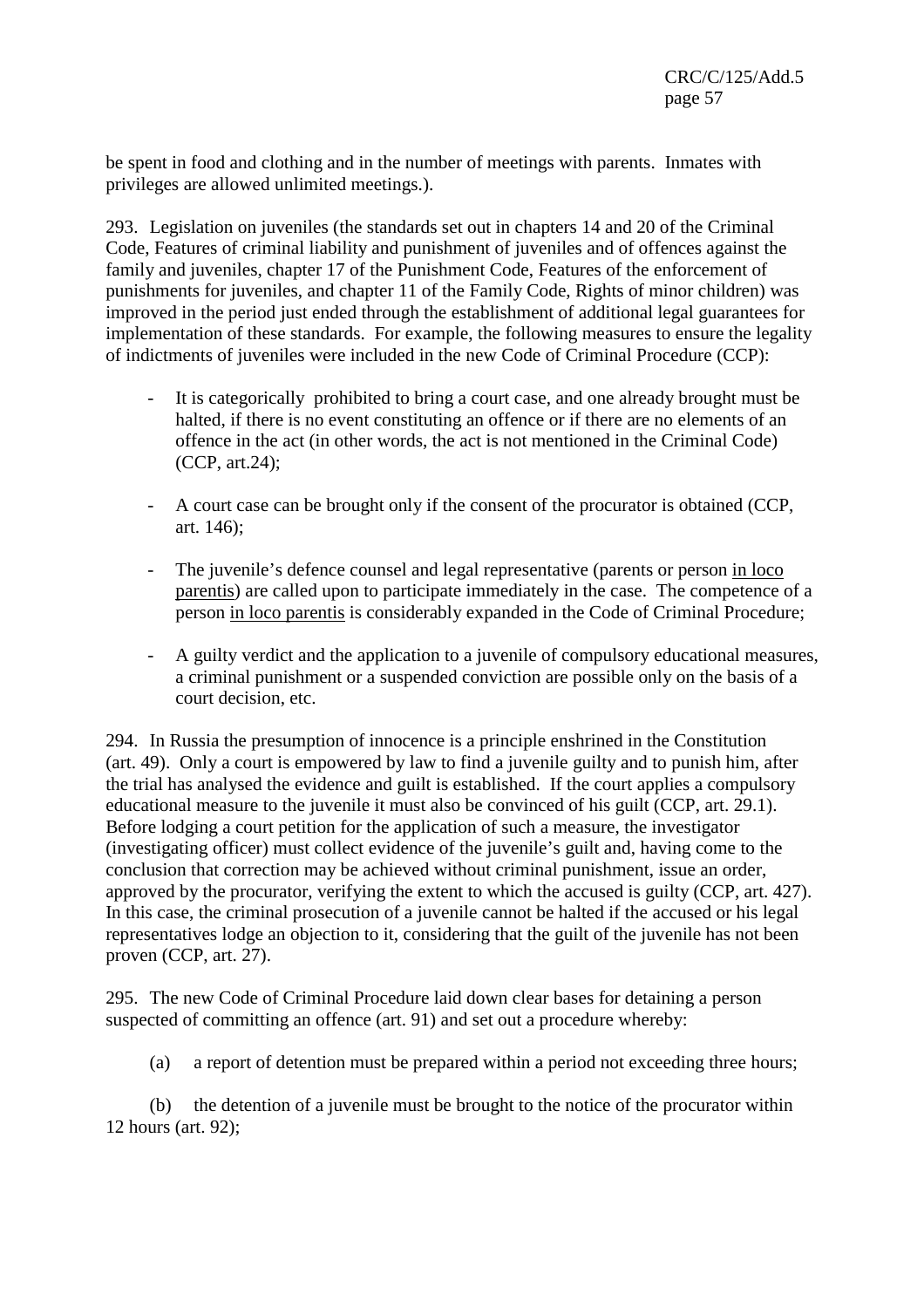(c) a suspect must be informed of the reason for his detention and questioned within 24 hours;

(d) when a juvenile is detained, the investigator must inform close relatives within 12 hours (arts. 46.2 and 96);

(e) it is compulsory for a defence lawyer to take part in the interrogation of a juvenile suspect (accused) (art. 425). A professional defence lawyer may be engaged by the parents of the accused juvenile or may be designated by the investigator to take part in the questioning. In the latter case, his fees are paid from the federal budget (art. 50).

296. The new Code of Criminal Procedure considerably extends the legal regulation of the duration of the basic stages (individual procedural operations) of the investigation and trial. In a number of cases these times have been marginally shortened, creating the preconditions for a clear and urgent judicial procedure in relation to the juvenile. Mention has been made above of the time limits for detention and the initial interrogation. In addition, the Code of Criminal Procedure lays down the following time limits:

- For the preliminary investigation, 2 months (art.162), and for an inquiry, which is often carried out for juveniles, 15 days (art. 223);
- For the procurator to lay a charge, 5 days (art. 221) and to bring an indictment, 2 days (art. 226);
- For the court to adopt a decision regarding the holding of a preliminary hearing, 14 days if the accused is in custody or 30 days if not (art. 227);
- For the hearing of a criminal case in court session, to begin not later than 14 days after the case is brought to court (art. 233.1).

 Agencies of the Procurator's Office carry out constant monitoring of compliance with these time limits.

297. The participation of a juvenile's defence counsel and legal representative (parents, guardian, foster parent) in the trial is compulsory. Their functions are considerably expanded in the new legislation on criminal procedure (CCP, arts. 48, 426, 428 et al.). If there is reason to believe that a parent, as the legal representative, may harm the interests of a juvenile defendant, the court must replace the legal representative, calling upon the other parent or a representative of guardianship and fostering bodies (CCP, art. 428).

298. Other assistance which may be given to a juvenile during the investigation and trial includes participation in the interrogation of a teacher or child psychologist, who is given the right to put questions for clarification, helping the juvenile to express his position on the case more clearly and the judge to take a correct decision (CCP, art. 425). Cases of legal offences by juveniles in Russia are usually investigated by specialized investigators and heard by specially designated judges.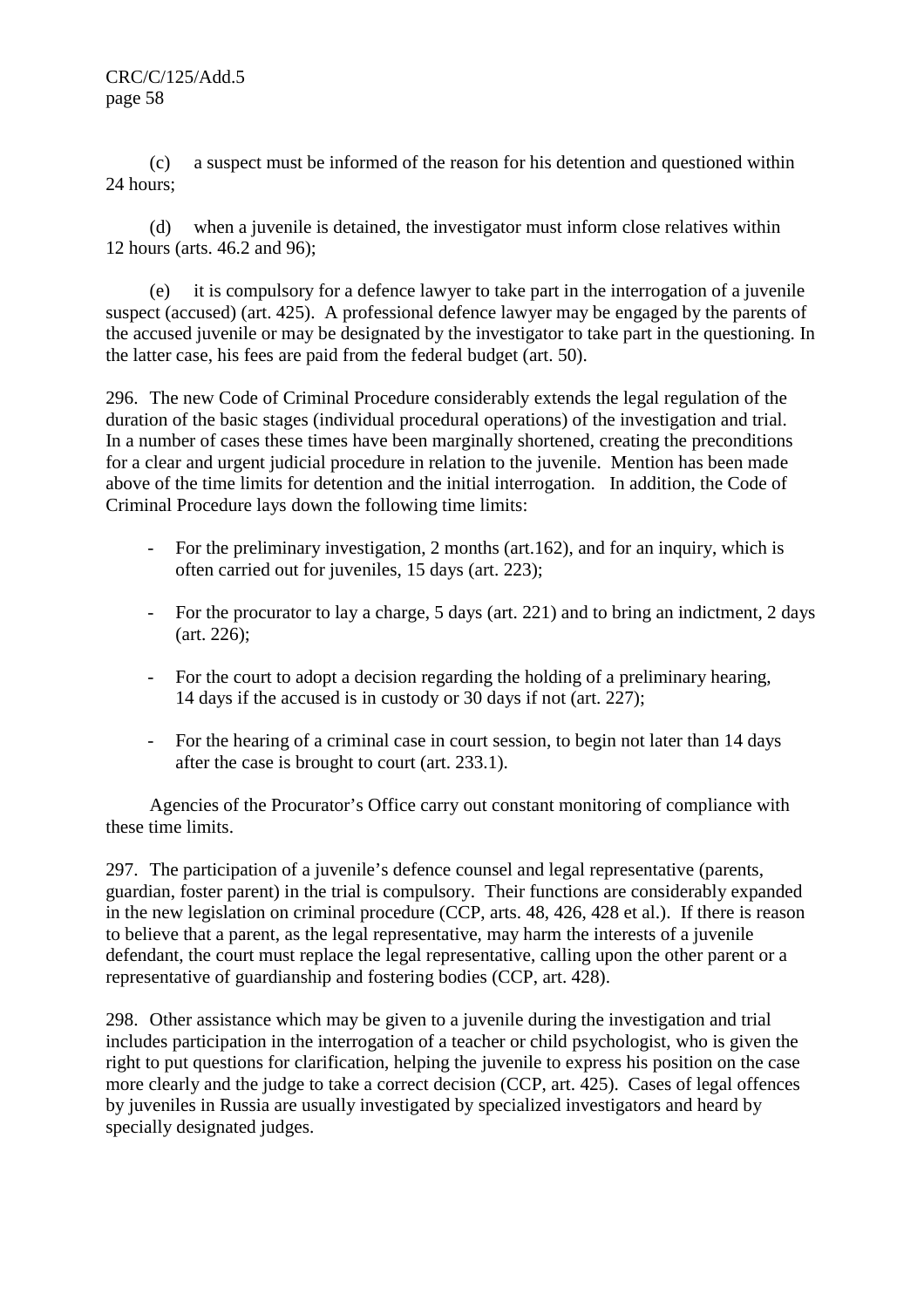299. At the end of the investigation, a juvenile defendant, his defence lawyer and legal representative have the right to become acquainted with the documents in the case (including the depositions of witnesses), and a report is made to this effect. There is no time limit for the participants in the case to become acquainted with the documents, and they may make copies of the material and lodge petitions (CCP, art. 217).

300. Russian law on criminal procedure lays down some procedures that make it possible to apply measures under criminal law to a juvenile who has committed a criminal offence without a detailed trial. For example, the court may impose a compulsory educational measure on a juvenile defendant when the investigator, with the consent of the procurator, halts the criminal investigation and lodges an application for the imposition of such a measure. In the trial, the defendant, like other participants, is not questioned about the offence.

301. In addition, a special procedure for reaching a court verdict was introduced for the first time in the new Code of Criminal Procedure. If the juvenile defendant admits the charges against him, he may apply to be sentenced without a detailed trial. This application may be lodged at the time he becomes acquainted with the documents in the case, or at the preliminary hearing in the presence of his defence lawyer. At the trial the participation (or more accurately, the presence) of the accused and defence counsel are compulsory. The accused and defence counsel are not questioned and evidence is not examined. The sentence imposed may not exceed two-thirds of the maximum time or amount of the strictest punishment laid down for commission of the offence (art. 40).

302. After the investigator, the court, and commissions for juvenile affairs and the defence of their rights have examined the facts (materials) relating to juveniles, the bodies responsible for the enforcement of punishments or enforcement of compulsory educational measures work with young offenders. The aim of this work is not only correction of the juvenile and to prevent him from reoffending, but also to rehabilitate him and to make him fit for life in society. Legislative and official legal instruments enable these bodies to take various measures, as listed in article 40, paragraph 4 of the Convention.

303. The principle underlying the application of these measures is comprehensiveness: the assistance given to the juvenile is combined with an exacting approach, the juvenile's welfare being the priority. In this context, the following measures, regulated by legal instruments at various levels, are applied in preventive educational work:

 (1) The probationary period and period of application of compulsory educational measures (CCP, arts. 73 and 90) are used for juveniles who are given a suspended sentence and are absolved from criminal liability and punishment after committing minor and less serious offences. In most cases the court will impose certain obligations on a person given a suspended sentence (to study, not to give up work, not to appear in public places after 10 p.m., etc.). Further work with these juveniles is carried out by departments responsible for juvenile affairs of the Ministry of Internal Affairs and inspectorates for the enforcement of criminal punishments, which observe the behaviour of persons given a suspended sentence and may where necessary petition the court, either for early lifting of the probation and cancellation of any criminal record or for extension of probation or the revocation of the suspension and serving of the sentence handed down by the court if the juvenile continues his illegal activity.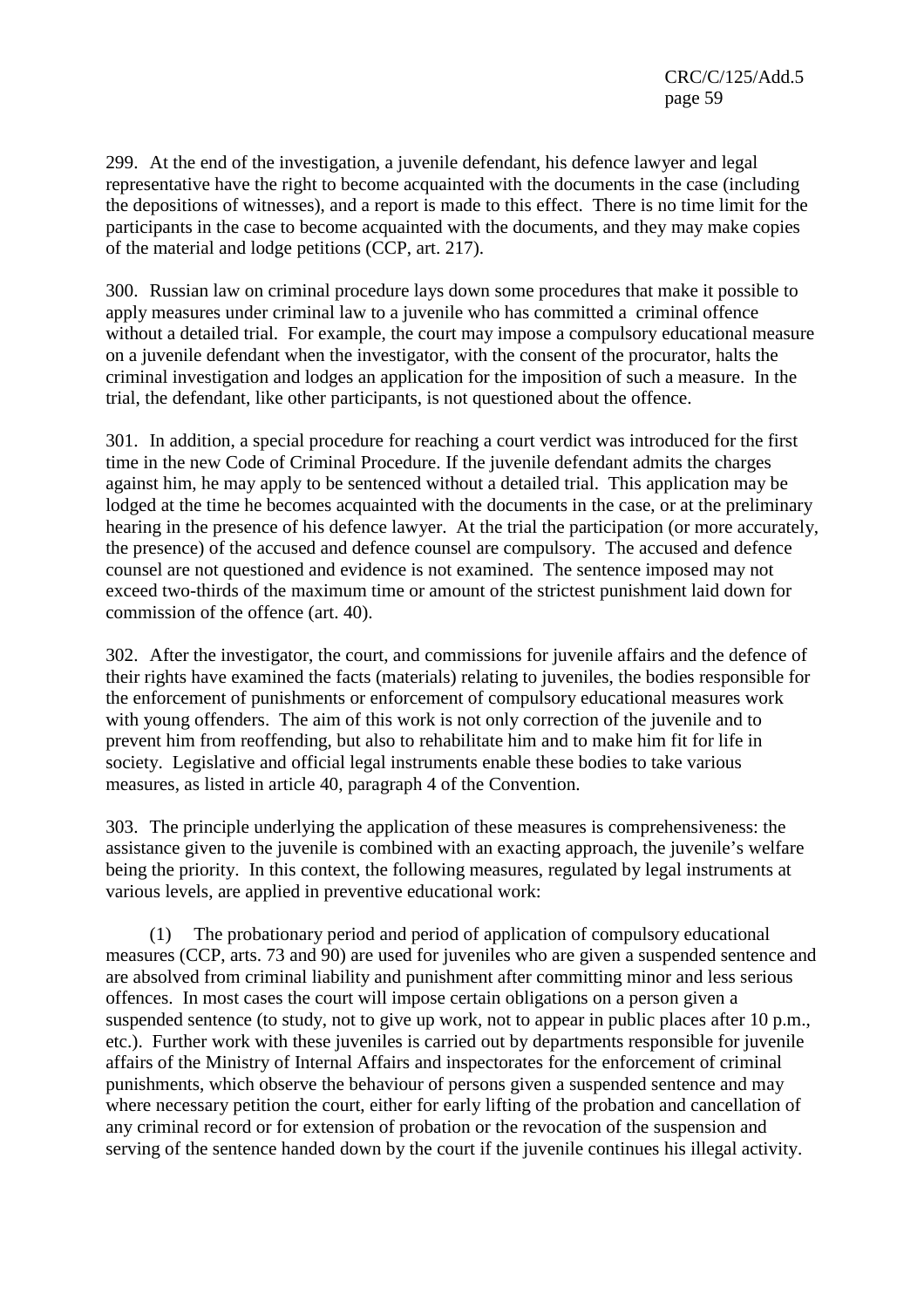(2) Advisory services of various kinds are available to juveniles who are dealt with in the judicial system and their parents: judicial, under the federal law on the work of lawyers and the legal profession (arts. 25 and 26), educational, under the federal law on education, and social and psychological (provided by rehabilitation institutions under the federal law on fundamentals of the system of prevention of neglect and juvenile crime) and others.

 (3) Home visits to the families of a juvenile who has broken the law, been given a suspended sentence, etc. If his family is in a troubled state, it is placed under observation and the parents are given help in securing work and in being treated for alcoholism, drug abuse, etc.

Individual programmes for the upbringing and education of juveniles who have broken the law and been given non-custodial sentences - suspended or involving compulsory educational measures. These programmes are drawn up in departments responsible for juvenile affairs of the Ministry of Internal Affairs working with these juveniles (Instructions on the organization of work of departments concerned with juvenile affairs in agencies of the Ministry of Internal Affairs, art. 39) and in special educational establishments where they live and study (see Model regulations for special educational establishments for children with aberrant behaviour). Programmes for young offenders provide for measures to raise their educational level, vocational training for securing employment, etc.

304. The Code of Criminal Procedure (art. 323) and the federal law on fundamentals of the system of prevention of neglect and juvenile crime (art. 30) make provision for the possibility of a complaint and retrial (consideration of documents) where juveniles have been sentenced to criminal punishment or compulsory educational measures. The Code of Criminal Procedure increases the number of procedures for retrials and introduces, in addition to the appeal and supervision procedures, an appeal procedure for retrials heard by justices of the peace. The competence of judges in retrials of juveniles is ensured through the establishment in the higher courts (oblast, regional and national) of specially constituted court boards. The defence lawyer, the juvenile's legal representative, the juvenile himself and the procurator take part in the hearing.

### **Organs and institutions**

305. The federal law on magistrates, which bestowed the right to hear cases concerning offences by juveniles carrying a maximum sentence of three years' deprivation of liberty, was adopted in 1998. A substantial proportion of cases involving theft, hooliganism and illegal use of narcotic and psychotropic substances by juveniles now falls within the competence of magistrates. In defence of the interests of juveniles, magistrates also hear cases involving the dissolution of marriages when the spouses have children, recovery of foodstuffs for their maintenance, etc.

306. The advantage of having magistrates hear juvenile cases lies in the fact that they are more accessible to the population, less busy, and more able to handle the facts of the case in greater depth and thus to hand down a fairer verdict. The Code of Criminal Procedure lays down shorter trial time periods for magistrates (art. 321).

307. The network of specialized institutions in the system of administration of justice for juveniles was expanded in the period under review. There are 64 educational colonies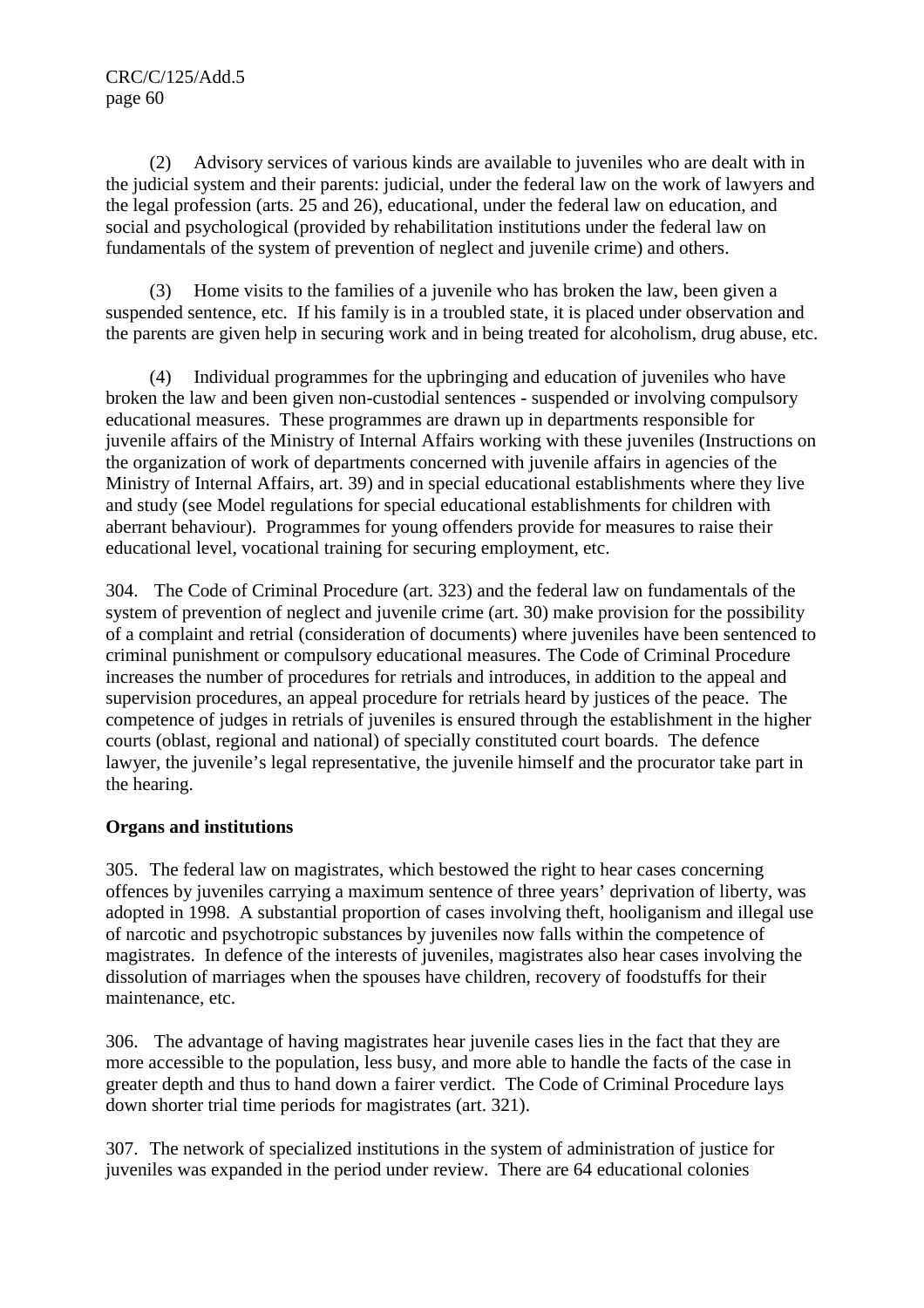operating within the system for the enforcement of criminal punishments of the Ministry of Justice; at the end of 2002, they housed 10,900 young offenders sentenced to deprivation of liberty (against 22,000 in 1999), of which 657 were girls (against 1.300 in 1999). Of these, 68.5 % had a previous criminal record, 5 % having been sentenced to deprivation of liberty and 63 % to non-custodial sentences. The majority of those serving sentences involving deprivation of liberty in educational colonies therefore already had a criminal record.

308. At the beginning of 2002 there were 56 closed special establishments for education and upbringing, or 8 more than in 1997, including 19 special vocational training colleges (4 for girls, 1 mixed) and 37 special general-education schools (2 for girls, 3 mixed), with an intake of more than 4 million, of which about 10 % were female juveniles. Of the inmates of these establishments, 37 % were aged between 11 and 14 and 63 % were adolescents over the age of 14. Eighteen per cent were orphans and children left without parental care.

309. In order to tailor the rehabilitation process to the individual to the maximum extent possible, the number of places in special schools for education and upbringing has been reduced to a current figure of 80-100, compared with 200 in 1990. Class sizes have been reduced to 8-10 pupils, with a consequent rise in the number of educational workers per class (group) of inmates. Posts for educational psychologists, social educators, psychotherapists and specialists in disability have been included in staffing tables.

310. The network of open special establishments for education and upbringing is gradually being expanded. As of 1 January 2002 there were 14 such establishments in the Russian Federation, or 8 more than in 1997, including 2 special vocational training colleges and 12 special general-education schools (2 for girls, 3 mixed), with an intake of 1,739 juveniles aged between 8 and 18. Of these, 16 % were aged between 8 and 14, 84 % were older than 14, almost 40 % (679) were female and 5 % were orphans and children left without parental care.

311. Open special establishments for education and upbringing constitute a new type of educational institution. The legal basis for their operation was established in 1995 following approval of the Model regulations concerning open special establishments for education and upbringing for children and adolescents with aberrant behaviour.

312. An open special establishment for education and upbringing performs the functions of a preventive institution for children and adolescents who persistently break the law, refuse to go to school and experience difficulties in their relations with their parents and peers. Such establishments take in juveniles from the age of 8, enabling them to start rehabilitation work with children at an earlier stage. Children and adolescents are accepted on the application of the parents or the adolescent himself if aged over 14 and on the recommendation of a commission for juvenile affairs and the defence of their rights where a commission made up of psychologists, doctors and teachers has given an opinion. Adolescents of both sexes are taught in open special establishments for education and upbringing. Of the 14 establishments in operation, five are reserved for boys and nine are mixed. The number of places in these establishments varies from 40-50 to 600-700, with an average of 120.

313. Open special establishments for education and upbringing may provide boarding facilities or be for day attendance. There are currently seven boarding and seven dayattendance establishments. The boarding establishments permit in-house rehabilitation of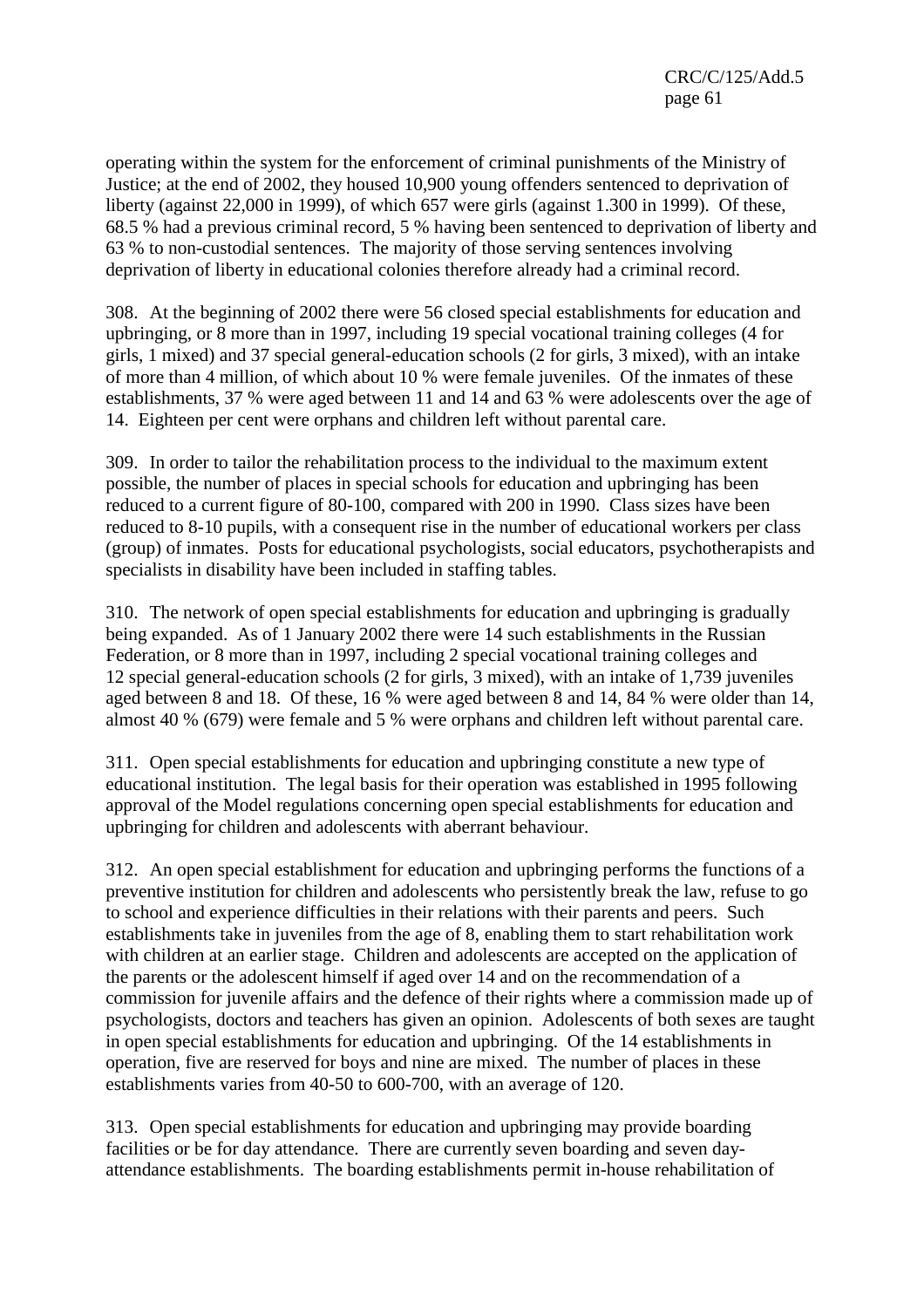CRC/C/125/Add.5 page 62

children. Most open special establishments for education and upbringing (town, urban and district) are municipal institutions serving the child population directly at the place of residence.

314. In accordance with article 22 of the Er-Riyadh guidelines, the Ministry of Internal Affairs started training on 1 September 2000 under a special programme of experts in working with juveniles, for agencies of the Ministry of Internal Affairs specializing in jurisprudence. Participants follow a course on juvenile law and after training graduates are sent to serve in juvenile affairs departments of district (oblast) agencies of the Ministry of Internal Affairs and centres for the temporary confinement of juveniles.

315. With the assistance of the UNICEF office in the Russian Federation, the required number of copies of the Collection of International Standards and United Nations Norms in the Sphere of the Administration of Justice for Juveniles have been sent to the Ministry of Internal Affairs and its subordinate bodies for independent study within the system of in-service training. Newsletters, surveys and methodological recommendations are prepared and sent out every year. Eleven such documents, including documents on issues relating to the identification and documentation of cases of cruelty to children, were prepared and sent out in 2000.

316. In accordance with official regulatory instruments, the Ministry of Internal Affairs has also introduced specialization of criminal investigation officers and detectives dealing with juvenile cases. Special studies with these officers form part of advanced vocational training.

317. The vocational training of procurators supervising the legality of investigations in juvenile cases and supporting charges against them in court is organized in a similar manner. Procurators participating in the administration of justice in relation to juveniles undergo systematic training at the Central Institute for the Advanced Training of Officials of the Procurator's Office and its regional centres.

318. So far as the courts are concerned, the Plenum of the Supreme Court of the Russian Federation has declared that "specialization of judges in juvenile affairs implies the need for them to ensure their professional competence through the study and advanced study not only of legal issues but also of pedagogics, sociology and psychology" (resolution of 14 February 2000 on judicial practice in cases of offences by juveniles, para. 11). In implementation of this guidance, special work with judges of juvenile cases is carried out in advanced training institutes. In addition, a number of important educational institutions (for example Rostov State University) are introducing the relevant subjects in curricula.

319. Active work on the formation of the juvenile justice system continued in Russia in the period under review. The main efforts were directed at furthering specialization of investigators and judges concerned with juvenile cases and of workers in non-specialized bodies (investigation departments of agencies of the Ministry of Internal Affairs, judges with general jurisdiction).

320. The State Duma adopted the federal constitutional law on amendments and additions to the federal constitutional law on the judicial system in the Russian Federation on first reading in February 2002. It regulated the establishment of a juvenile court as part of the juvenile justice system.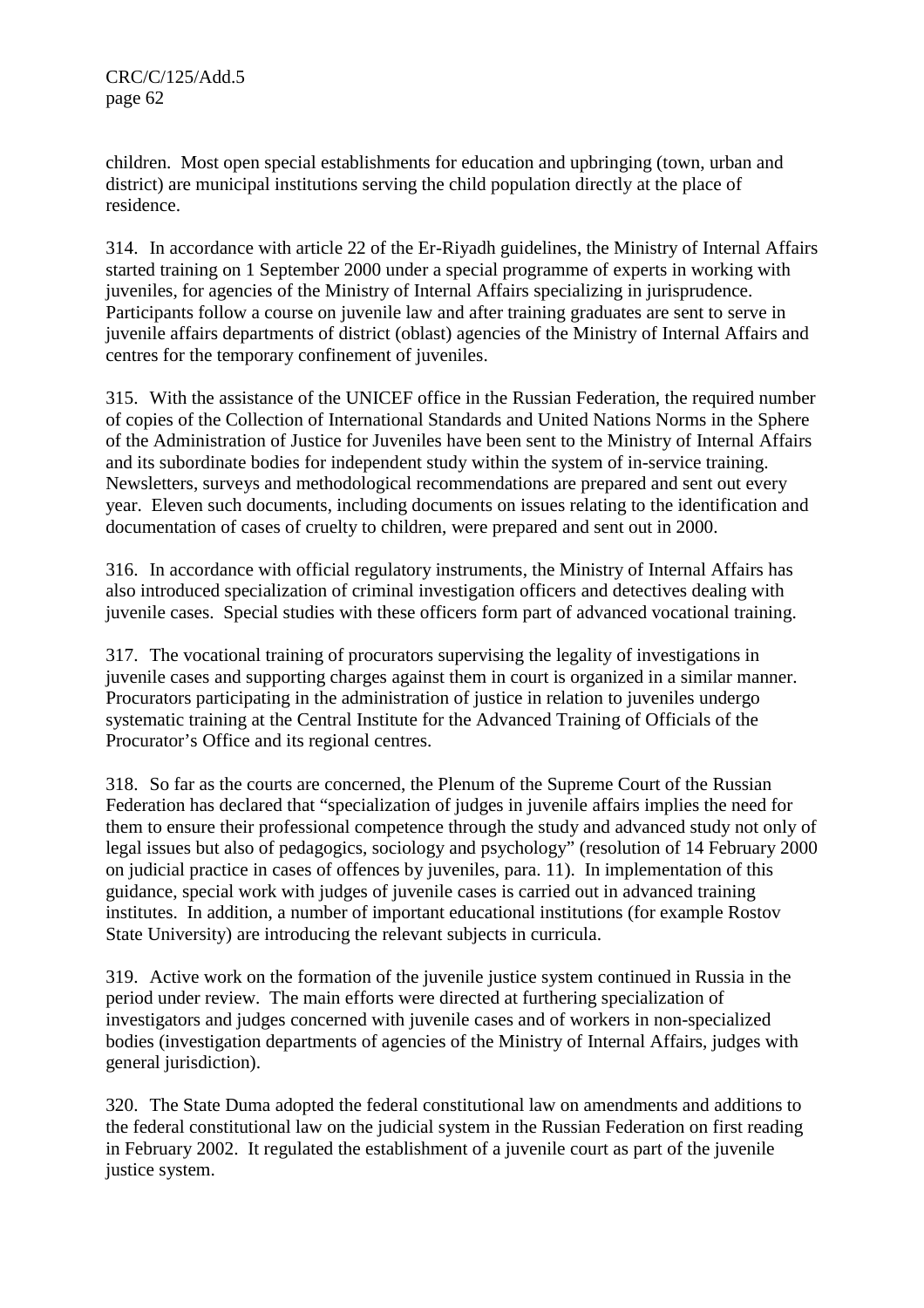### **2. Children deprived of their liberty, including any form of detention, imprisonment or confinement in a correctional institution (art 37 (b)-(d))**

321. The remand, detention and punishment by deprivation of liberty of juveniles are extreme measures. The general standard is laid down in the Code of Criminal Procedure (art. 108): "detention in custody is used when no other less severe restrictive measure can be applied". In addition, where juveniles are concerned, the law requires that in imposing a restrictive measure on a juvenile suspected of (charged with) an offence, consideration must be given in every case to placing him under supervision (CCP, art. 423). The implementation of this standard has been the subject of special monitoring. In addition, the law substantially narrows the grounds for using detention in custody for juveniles under the age of 18. Whereas this measure may be imposed on adults even for the commission of an offence of moderate seriousness, in the case of a juvenile preventive detention in custody may be used only when serious or particularly serious offences have been committed (CCP, art.108).

322. Article 88 of the Criminal Code lists six kinds of punishment for juveniles. Two (detention and remand) involve deprivation of liberty and four are alternative punishments not involving deprivation of liberty. In addition, the Criminal Code provides in article 73 for the possibility of conditional deprivation of liberty. Lastly, the Code sets out the judge's right to sentence a juvenile to compulsory educational measures and absolve him from criminal liability and punishment. There are five kinds of compulsory educational measures. In total, the Criminal Code provides for ten alternative measures in criminal law applicable to juveniles and two kinds of deprivation of liberty. In fact, remand as a form of deprivation of liberty has so far not used in Russia. In 1998 alternative measures of punishment were imposed in 75 % of cases, including suspended and deferred sentences in 73.7 % of cases. The corresponding figures in 2002 were 75.5 % and 74.6 % respectively. Furthermore, courts absolve about 5,000 juveniles from criminal liability and punishment, imposing compulsory educational measures, every year.

323. In the case of juveniles needing shelter the use of deprivation of liberty as a temporary preventive measure under the federal law on fundamentals of the system of prevention of neglect and juvenile crime, adopted in 1999, is strictly limited. These juveniles may be placed in centres for the temporary confinement of juvenile delinquents when they have committed socially dangerous acts up to the age of criminal liability in cases where it is necessary to protect their lives and health and prevent reoffending. Juvenile delinquents may be sent to these centres on the basis of a judicial sentence or judge's order. The length of stay in such centres is limited to 30 days (above-mentioned law, art. 25). In 2001, 24,400 children were sent to centres for the temporary confinement of juvenile delinquents (compared with 30,000 in 2000 and 54,800 in 1999); of these, 2,300 were orphans.

324. By Presidential Decree No. 904 of 28 July 1998, all establishments for the enforcement of criminal punishment were transferred from the authority of the Ministry of Internal Affairs to that of the Ministry of Justice.

325. Ministry of Justice resolution No. 210 of 29 July 2002 approved the Rules governing the internal regulations of educational colonies in the criminal punishment system, in which the norms of the Punishment Code are listed in detail and privileges are extended. The rules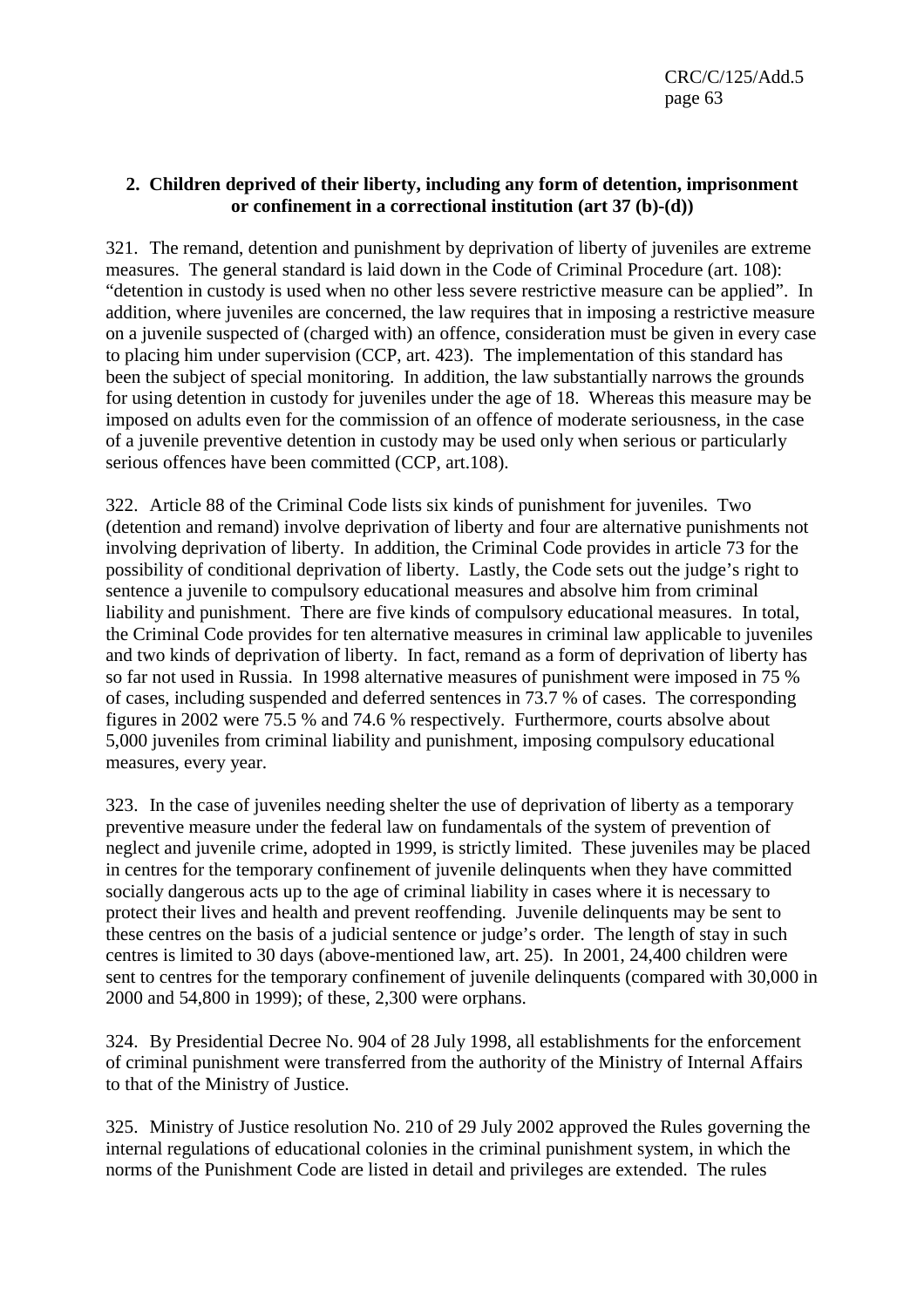CRC/C/125/Add.5 page 64

establish, for example, the right to receive unlimited amounts of parcels, packages and printed matter and lay down improved standards for equipment and supplies, etc. They also regulate the organization of the teaching and educational process and the provision of general education and vocational training. The need to complete general (full) secondary education and vocational training is referred to in part 1, article 139, of the Code of Criminal procedure as the reason for leaving persons who have attained the age of 18 in educational colonies. These rules for the first time establish the right of inmates of educational colonies to take correspondence courses of higher vocational training establishments "on the application of the teaching and education council and with the permission of the head of the educational colony". The implementation of all these standards is aimed at the creation of the solid bases necessary for the reintegration of persons released from an educational colony and their fulfilment of a useful role in society.

326. Protection of the health and moral development of juveniles who are dealt with in the judicial system includes the immutable requirement that they must be kept separate from adults. This is guaranteed by the Rules governing the internal regulations of criminal confinement establishments, approved by a Ministry of Justice Order of 12 May 2002. Keeping juveniles together with adults is permitted only in exceptional circumstances, when the adults are considered positive and have been charged for the first time with offences that are not serious. However, keeping juveniles in the same room with adults requires the consent of the supervising procurator.

327. Separation of juveniles and adults sentenced to deprivation of liberty is established under article 80 of the Code of Criminal Procedure as a principle in the enforcement of punishment. Departures from this principle occur in exceptional cases when an inmate having attained the age of 18 may be left in an educational colony in order to reinforce the results of correction and because of the need to complete secondary general education. The inmate may remain in the educational colony up to the age of 21 and must be of good behaviour. He may do so by decision of the director of the colony, with the approval of the procurator.

### **3. Sentencing of juveniles, including in particular the prohibition of capital punishment and life imprisonment (art. 37 (a))**

328. The Criminal Code prohibits the application of capital punishment to a convicted juvenile.

329. Under current Russian law, life imprisonment, which is provided for in the Criminal Code as an alternative to capital punishment, may also not be applied to persons committing a crime when under 18 years of age, even if they had attained their majority at the time of sentencing by the court.

### **4. Physical and psychological recovery and social integration (art. 39)**

330. The federal law on basic guarantees of the rights of the child in the Russian Federation of 3 July 1998 gives the court the right to declare measures for the social rehabilitation of a juvenile necessary when he has been absolved of criminal liability or of punishment involving compulsory educational measures and a decision to apply such measures has been taken. If a law-enforcement procedure or action is being performed with the participation or in the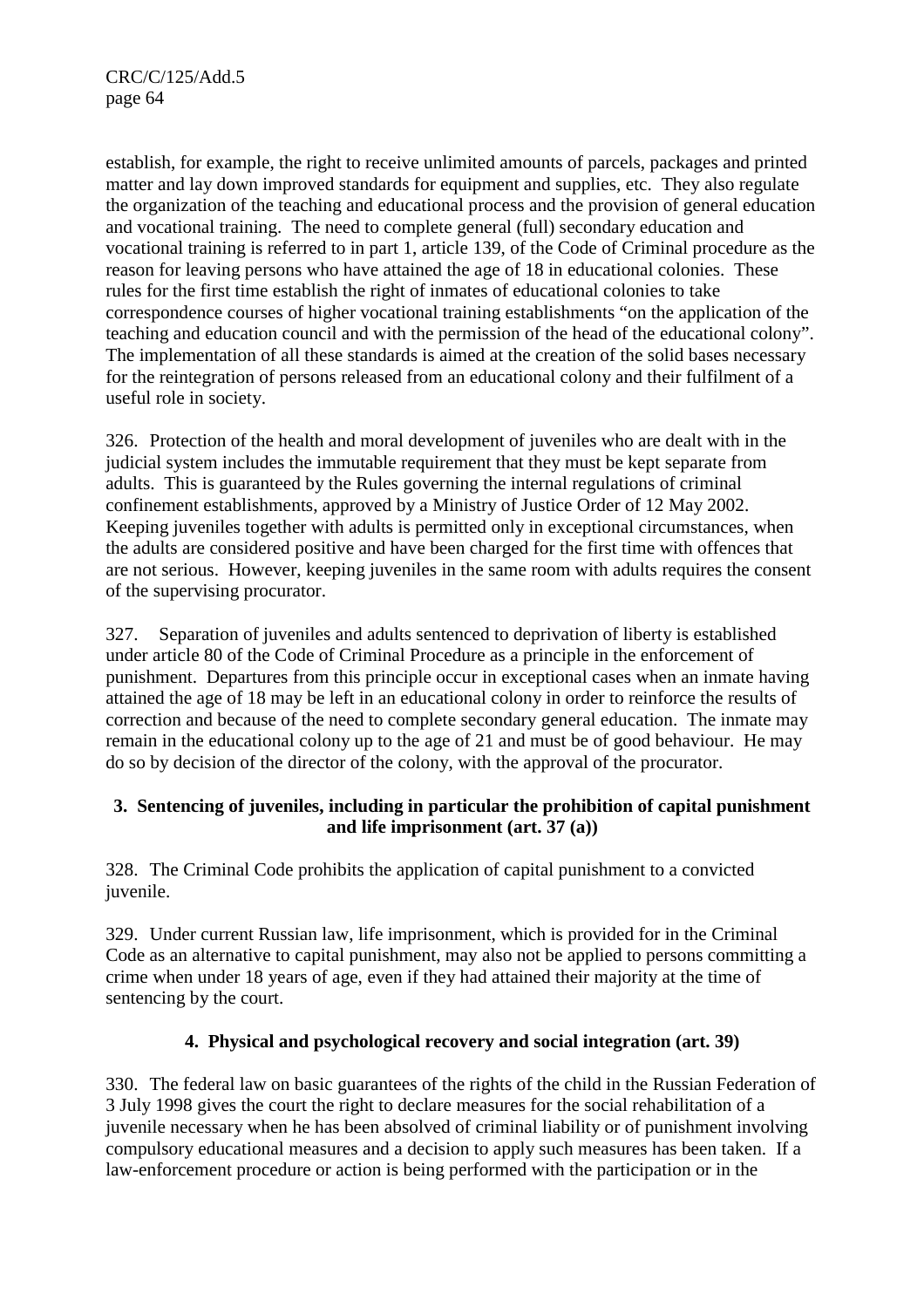interests of a child who requires educational, psychological, medical or legal help or social rehabilitation, the official carrying it out must, irrespective of the subject-matter of the investigation, notify the competent body of the need to take the measures concerned and request them to inform him of the actions undertaken.

331. The foundations of the necessary conditions for the successful social adjustment and reintegration of a juvenile sentenced to deprivation of liberty are laid down already when the sentence is handed down by the court. In its resolution No. 14 of 12 November 2001 on the practice of designation by the courts of types of correctional establishment, the Plenum of the Supreme Court of the Russian Federation recommended that courts should, where necessary, at the same time as deciding on the sentence issue a ruling (decision) indicating the establishment that will carry out the punishment, and in dealing with the juvenile should take into account the particular features of his personality (level of intellectual and physical development, propensity to consume alcohol or drugs and other characteristics). This makes it possible to tailor corrective work with a convicted juvenile to the individual and to hasten his psychological and social adjustment and reintegration while serving his sentence and after leaving the educational colony.

332. The social and psychological reintegration of convicted juveniles is intended to help him secure the organizational and legal guarantees of his rights and freedoms set out in the law on the enforcement of criminal punishments. The Punishment Code and the Rules governing the internal regulations of educational colonies provide for the right of juvenile inmates of educational colonies to take part in mass cultural and sporting activities, use the library and board games and watch television programmes at the designated time; to take part in inmates' amateur performances; to take leave and to attend short and long meetings in accordance with established standards laid down; to receive letters, parcels and printed matter and to send letters and transfer money in accordance with established procedure; and to use the telephone to talk to parents and other persons who have been authorized by the director of the educational colony.

333. Conditions have been created in all educational colonies for juvenile inmates to receive secondary (full) general education. Basic (full) general education, initial vocational training and vocational training of inmates are provided through the colony's evening classes, vocational and technical college and enterprise. The work of a general education school is organized in every colony, providing instruction in accordance with the model curricula of the Ministry of Education. More than 80 % of juveniles complete their studies and are awarded certificates every year. During deprivation of liberty they are guaranteed the possibility of studying by correspondence course at secondary, special and higher educational establishments, on the application of the teaching and educational council and with the permission of the director of the educational colony.

334. Initial and basic vocational training and labour tuition are provided in order to make it easier for inmates to obtain work and facilitate their social adjustment after serving their sentence in an educational colony. Juveniles are trained in 25 trades in the vocational colleges and enterprises of educational colonies, and they are able to master a second and third speciality.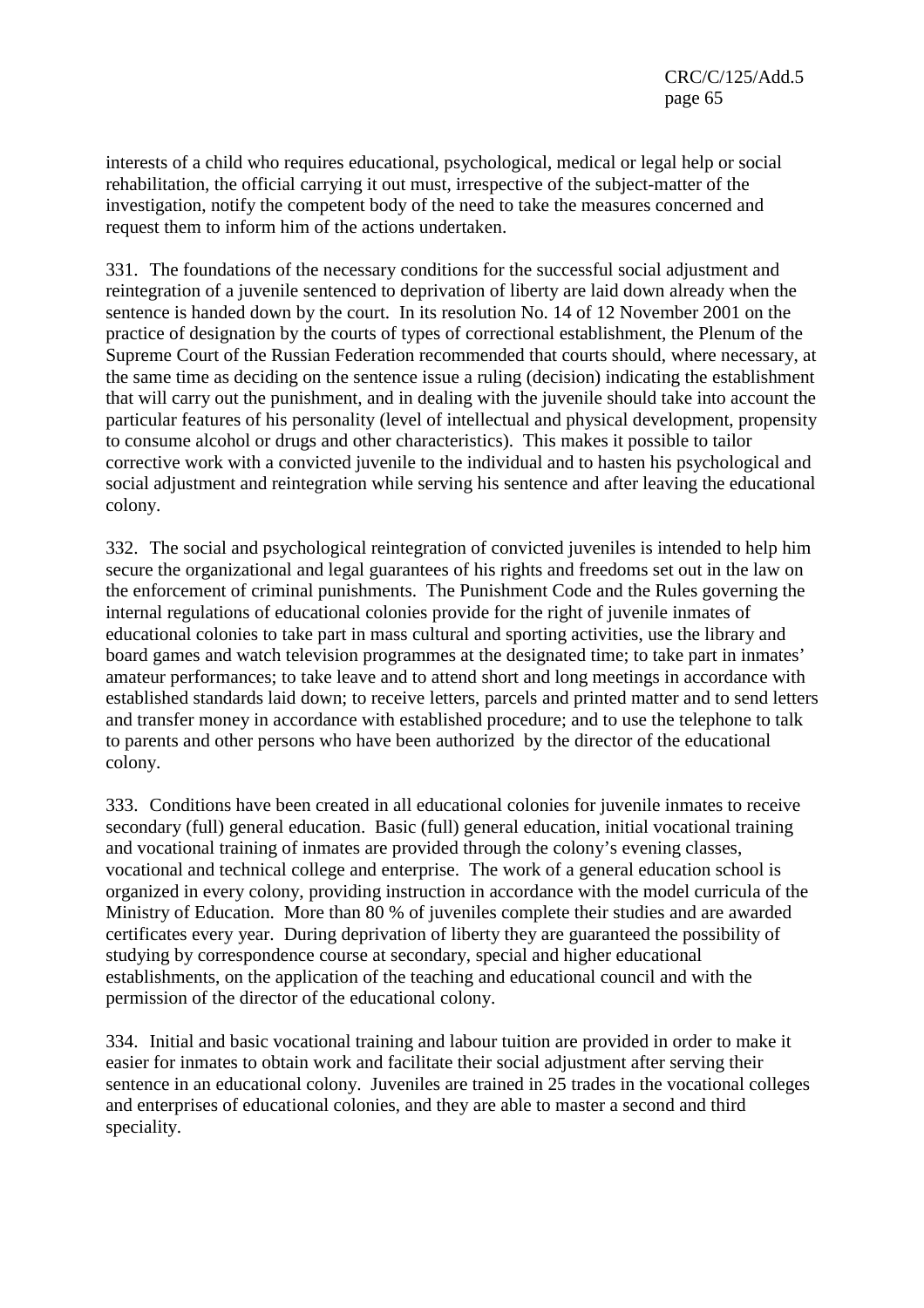335. On release from correctional establishments, children up to 16 years of age are sent to their place of residence, accompanied by relatives or other persons or by a worker from the correctional establishment. Juveniles released from places of detention are helped to continue their studies and to find work. These matters are dealt with by the regional employment office and the commission for juveniles and defence of their rights. The federal targeted programme of employment for the period 1998-2000 (extended to 2001) gives priority to young people being released from places of detention in its provisions for the creation of additional employment opportunities for juveniles. In addition to the allocation of financial resources for these purposes, a great deal of work is being done to involve the maximum possible number of interested parties (employers, local authorities, educational bodies, committees on youth affairs, etc.) in this process, to improve the system for the creation and financing of temporary jobs, and to establish specialized agencies for the organization of temporary work for juveniles, making it possible to somewhat to alleviate the problems of placing juveniles in temporary work.

336. The federal law on fundamentals of the system for preventing child neglect and juvenile crime highlights socio-educational rehabilitation of juveniles in a socially dangerous situation as one of the basic tasks of efforts to prevent child neglect and juvenile crime. Bodies and institutions in the system of prevention of child neglect and juvenile crime carry out individual preventive work with juveniles: those conditionally released before the end of their sentence or spared punishment because of an amnesty or pardon; those with a deferred punishment or deferred sentence; those convicted of a minor or moderately serious offence and those absolved from criminal punishment by the court and subjected to compulsory educational measures; and those given suspended or non-custodial sentences. This work is done with juveniles released from establishments in the criminal punishment system or returning from closed special establishments for education and upbringing if they permitted infringements of the regime or committed illegal acts while staying at such establishments, or are in a socially dangerous situation after their release and require social assistance and rehabilitation.

337. The law clearly defines the obligations of the various bodies – the agencies of the system of prevention responsible for finding children who have fallen into a difficult situation in life and require State assistance, including juveniles who have served a sentence. By law, commissions for juveniles and the defence of their rights are responsible for assistance in arranging the employment and domestic affairs of juveniles released from establishments of the criminal punishment system or returning from special establishments for education and upbringing, help in determining ways of supporting other juveniles requiring State assistance, and the performance of other functions relating to the social rehabilitation of juveniles. Subdepartments for juvenile affairs in agencies of the Ministry of Internal Affairs carry out individual preventive work in relation to juveniles released from establishments of the criminal punishment system or returning from closed special establishments for education and upbringing. At the same time, social protection, youth affairs and other bodies participate in rehabilitation work for such juveniles, depending on the specific problems encountered by children. The work of specialized institutions in the social protection system – social rehabilitation centres and shelters to which juveniles released from educational colonies can go for assistance, including independently – are of great importance in the integration of juveniles after their release from establishments in the system for education and upbringing. The network of such institutions in constantly being expanded (see sections V I-J of the report).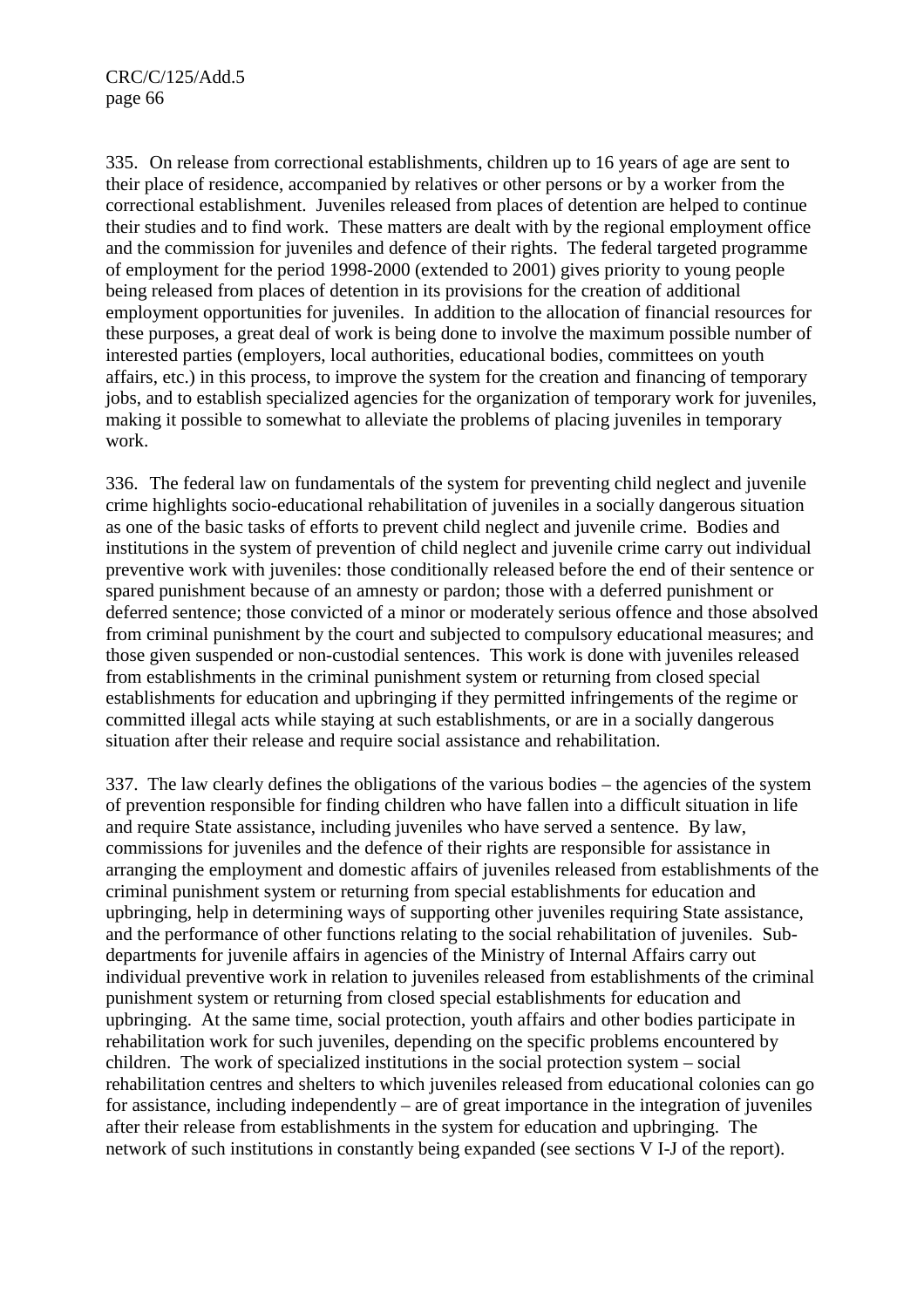### **C. Child victims of exploitation, including physical and psychological recovery and social integration (art. 39)**

### **1. Economic exploitation of children, including child labour (art. 32)**

338. The Russian Federation is a party to ILO conventions No. 29, concerning Forced or Compulsory Labour, and No. 105, concerning Abolition of Forced Labour, as well as ILO conventions Nos. 10, 15, 58, 59, 60, 77, 78, 79, 90, 112 and 138 relating to the labour of children and adolescents.

339. The principle of the prohibition of forced labour is enshrined in the Constitution of the Russian Federation. It is given specific form in article 4 of the new Labour Code and applies to all citizens, including children. The constitutional norm has been supplemented by special legislation relating to children.

340. In accordance with ILO Convention No. 138 concerning Minimum Age for Admission to Employment, the Labour Code has raised the age at which admission to employment is permitted from 15 to 16. A labour agreement may be concluded with a person aged 15 only if he has completed basic general education. The Code retains restrictions aimed at protecting the physical and moral health of juveniles, creating the possibility of juveniles obtaining education, and prohibiting the use of the labour of persons under the age of 18 for work in heavy or dangerous conditions, at night, on days off and public holidays, or work that is prejudicial to the moral development of juveniles.

341. Additional guarantees for workers aged up to 18 in case of dismissal have been maintained in the new Labour Code. Annulment of a labour agreement with a worker under the age of 18 on the initiative of the employer (except when the organization is being closed down) and outside the general procedure is allowed only with the consent of the State labour inspectorate and a commission for juvenile affairs.

342. In order to improve the standards regulating the working conditions of juveniles and to ensure their rights and freedoms, the List of heavy work and work with harmful or dangerous conditions for which persons under the age of 18 may not be used was approved by a Government resolution of 25 February 2000. This list is based on new labour safety standards for juveniles (its foundation is new medical and biological criteria for assessing working conditions) and has been expanded by comparison with the list earlier in force: it contains more than 200 names of jobs in various sectors of the economy. New maximum permissible weights have been approved for persons under the age of 18 lifting and moving heavy objects by hand. These standards were developed in accordance with the Hygienic criteria of admissibility for conditions and types of work for juveniles. They are differentiated by sex and age and established separately for each year of life (14, 15, 16 and 17 years of age), in accordance with the evolution of juveniles' growth and development and the progressive strengthening of the physiological systems in a juvenile's body that ensure his physical fitness for work. See also paragraphs 440, 441, 443, 446, 447 and 448 of the second periodic report.

343. The number of juveniles applying to State employment agencies for assistance in finding jobs rose steadily in the period 2000-2002. There were 1,663,100 juvenile applicants in 2001, and jobs were found for 1,531,400 of them, of which 1,478,900 (96 % of the total) were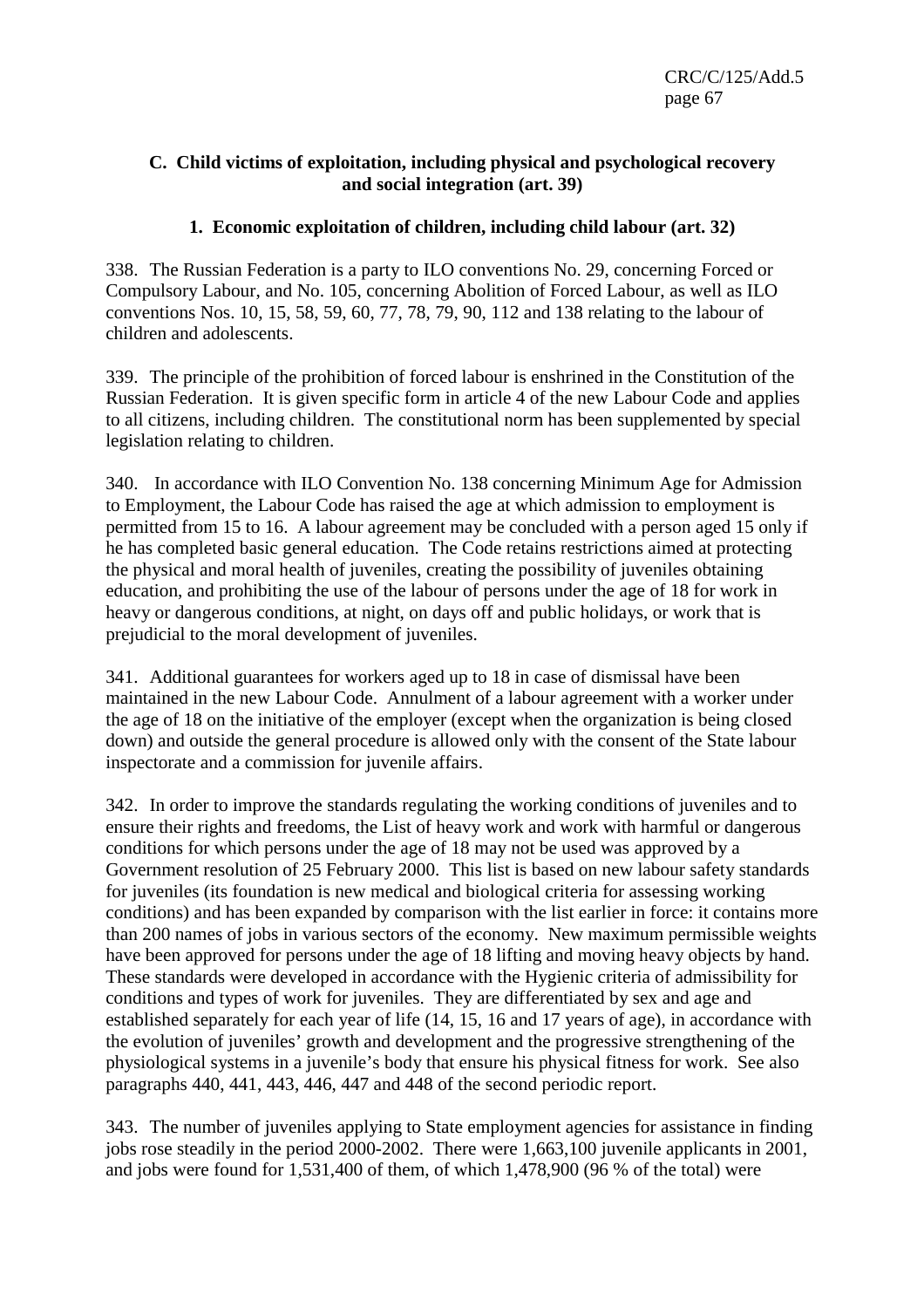temporary jobs. Priority in finding temporary work is given to orphans, children left without parental care and juveniles registered with commissions for juvenile affairs. Participation in the programme is greatest in the spring and summer, when about 90 % of the juveniles finding work during the year are placed in jobs (see also para. 450 of the second periodic report).

344. Agencies of the federal labour inspectorate carry out regular special checks on compliance with labour legislation and the labour protection of juveniles. The necessary measures are taken to eliminate any violations revealed during the checks.

345. Preparations for the ratification of ILO Convention No. 182 concerning the Prohibition and Immediate Action for the Elimination of the Worst Forms of Child Labour are being completed.

346. Current Russian legislation prohibits the following worst forms of child labour: the use of forced labour, child trafficking, recruitment of minors to participate in armed conflicts and involvement of minors in prostitution or illegal activities. The legislation contains a broad range of measures for the protection of juveniles from work which may, by its nature or the conditions in which it is carried out, harm their health, safety or morality.

347. The federal law on amendments and additions to the Criminal Code of the Russian Federation has been drafted and approved by the State Duma on first reading in order to establish a legislative basis for combating the use of children in the production of pornographic material and to protect their moral and ethical development.

# **2. Use of narcotic drugs (art. 33)**

348. The level of recorded drug addiction rose by a factor of 9.6 between 1990 and 1996, and that of harmful use of drugs by a factor of 4. There was a rising trend in drug addiction among juveniles from 1991 to 2000, when it reached its highest level – 84.1 per 100,000 of the juvenile population. In 2001 it fell by 34 % compared with the previous year to 54.9 per 100,000. A growth in the harmful use of drugs among juveniles was recorded until 1998, when it reached its highest level – 178.2 per 100,000 of the juvenile population. It has shown a downward trend since 1999, and the rates of decline have increased: in 1999 the figure fell by 7 %, in 2000 by 8.8 % and in 2001 by 24.4 %. Over the past three years as a whole this indicator has fallen by 35.9 % compared with the 1998 level.

349. The number of crimes committed by juveniles related to the acquisition, possession, transportation or sale of drugs declined by 36.4 % between 1998 and 2001 (from 11,179 in 1998 to 7,105 in 2000).

350. The situation regarding prevention of drug addiction has improved considerably over the past three years. The Presidential Order on measures to strengthen the campaign against the illicit trade in narcotic drugs and psychotropic substances and their abuse was issued on 17 September 1998: it set out measures for the organization of a purposeful anti-drugs campaign and for preventing drug abuse among young people, and for the establishment of Centres for the medico-social rehabilitation of drug addicts, primarily juveniles. A Government Commission has been set up to combat drug abuse and the illicit drug trade. The federal targeted programme on comprehensive measures to combat drug abuse and the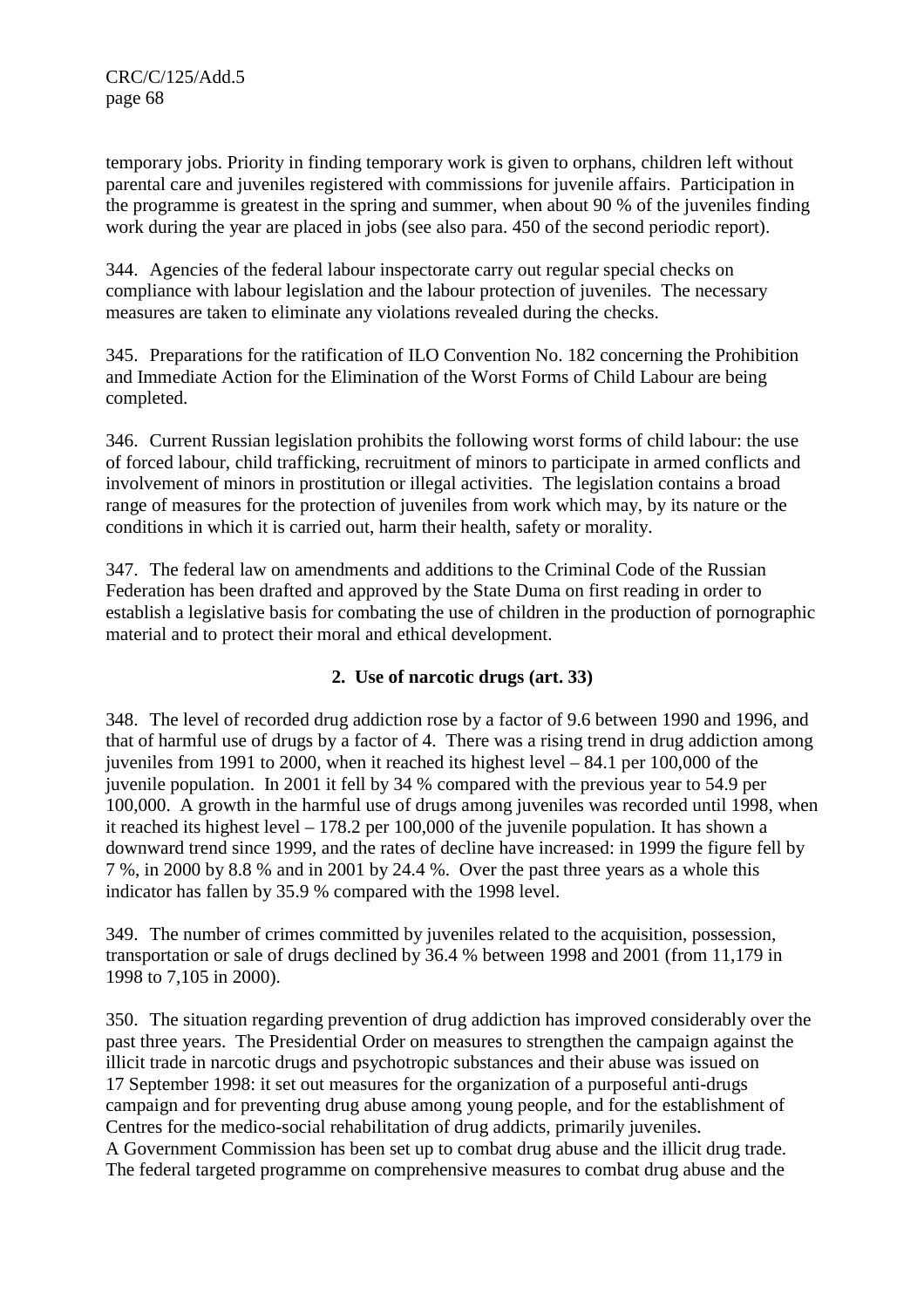illicit drugs trade has been in force and has been implemented since 1994. In January 2002 it was confirmed for the period 2002-2004. Sufficient funds for this programme began to be available from the end of 2000. Comprehensive territorial programmes for preventing abuse of psychotropic substances and combating illicit dealings in them have been prepared and are being implemented in virtually all regions of Russia.

351. Scientific research has been carried out under the programme to develop and introduce modern means and methods of preventing drug abuse and treating and rehabilitating young addicts, and laboratory equipment for detecting the presence of drugs in the human body has been purchased. Specialized chemical and technological laboratories have been opened in all members of the Russian Federation and specialists are being trained to work in them.

352. A national scientific drug-addiction centre has been set up. New standards have been developed for the staffing of narcological establishments. Assistance in drug-abuse matters is provided to juveniles by 288 drug units for children and adolescents (there were 256 in 1997). In almost every subject of the Russian Federation narcological units or isolation rooms, at which social workers are employed to establish confidential contacts with children and adolescents directly in the family or on the street and to ensure cooperation with militia services, the courts and the local administration, have been opened in adults' departments. About 2000 specialists in various aspects of drug addiction among children and adolescents are being trained in the faculties for the advanced training of doctors of 36 medical institutes, universities and academies. Medico-psychological centres have been set up to provide specialized help to adolescents with addictive behaviour and various forms of drug and substance abuse. Narcological rehabilitation centres (25 per thousand localities) provide services for both adult and juvenile addicts. The number of posts in walk-in clinics for narcologists specializing in addiction among children and adolescents has more than quadrupled, from 179.75 in 1991 to 737.50 in 2001.

353. The level of alcoholism among juveniles in 2001 was 21.9 per 100,000 juveniles. The figure for harmful consumption of alcohol by juveniles in 2001 was 827.6 per 100,000.

354. The Criminal Code establishes liability for encouraging juveniles to become systematic drinkers of spirits (for details see para. 458 of the second period report).

355. The draft Fundamental directions of State social policy to improve the quality of life of children in the Russian Federation up to 2010 (National Action Plan in the interests of children) provides for the following measures to prevent abuse of psychoactive substances among juveniles: improvement of the legislation governing the campaign against the illicit drugs trade, prevention of drug dependency among juveniles and young people, preparation of legislative and other legal instruments governing the discovery, registration, treatment and rehabilitation of juveniles abusing psychoactive substances and suffering from drug addiction, and improvement of the scientific and methodological base, staffing and information technology available to bodies and establishments working to prevent abuse of psychoactive substances among juveniles and young people.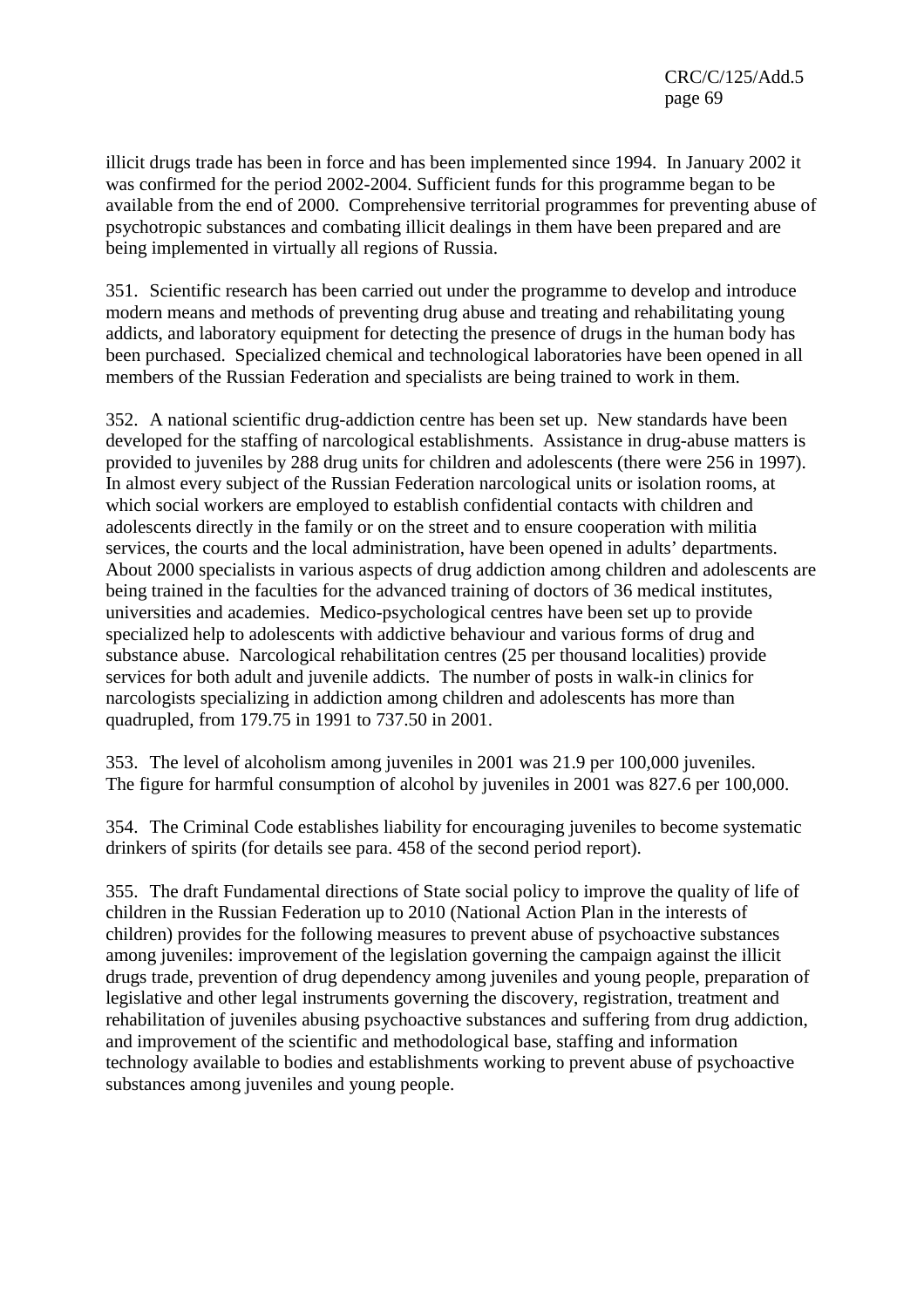#### **3. Sexual exploitation and sexual abuse (art. 34)**

356. The Russian Federation has obligations under the Convention for the Suppression of Traffic in Persons and of the Exploitation of the Prostitution of Others of 21 March 1950, to which the former USSR acceded on 11 August 1954. On 12 December 2000 Russia signed the Protocol to Prevent, Suppress and Punish Trafficking in Persons, Especially Women and Children, Supplementing the United Nations Convention Against Transnational Organized Crime. The possibility of signing the Optional Protocol to the Convention on the Rights of the Child on the sale of children, child prostitution and child pornography is currently being considered.

357. At the invitation of the Russian Government, the Special Rapporteur of the United Nations Commission on Human Rights on the sale of children, child prostitution and child pornography, Ms. O. Calcetas Santos, visited the Russian Federation from 2 to 11 October 2000. Her visit made it possible to attract greater attention on the part of Russian State bodies and non-governmental organizations to the range of problems falling within her terms of reference.

358. Russian representatives attended the Second World Congress against Commercial Sexual Exploitation of Children, held at Yokohama from 17-20 December 2001, and the preparatory conference for it, held at Budapest on 20 and 21 November 2001.

359. The Criminal Code establishes personal liability for crimes against the person of a juvenile: rape, sexual relations between a person who has reached the age of 18 and a person who is known to be under the age of 14, and indecent assault on a person who is known to be under the age of 14.

360. The number of sexual crimes recorded in 2001, including indecent assaults by adults against children, fell by a factor of 2.7 in 2001 compared with 1998, from 2,002 in 1998 to 729 in 2001. However, this was partly due to the lowering of the age of sexual inviolability from 16 to 14.

361. The Criminal Code establishes criminal liability for enticing a juvenile into prostitution and for the organization and maintenance of houses of ill repute for the practice of prostitution.

362. The Criminal Code prohibits the illicit production of pornographic materials or objects for the purpose of distribution or advertising. A total of 442 offences in this category were recorded in 2001. The number of cases of the production and distribution of child pornography over the Internet rose sharply.

363. On 27 June 2002 the State Duma adopted the federal law on amendments and additions to the Criminal Code of the Russian Federation on first reading. This law provides for the "age of consent" to be raised from 14 to 16; it also stipulates greater criminal liability for crimes related to the commercial exploitation of children and their use in the pornographic industry and broadens the range of acts against the sexual inviolability of minors that are punishable under criminal law, including the introduction of new elements of crimes. For the first time, the law defines the concepts of prostitution and production of a pornographic nature, including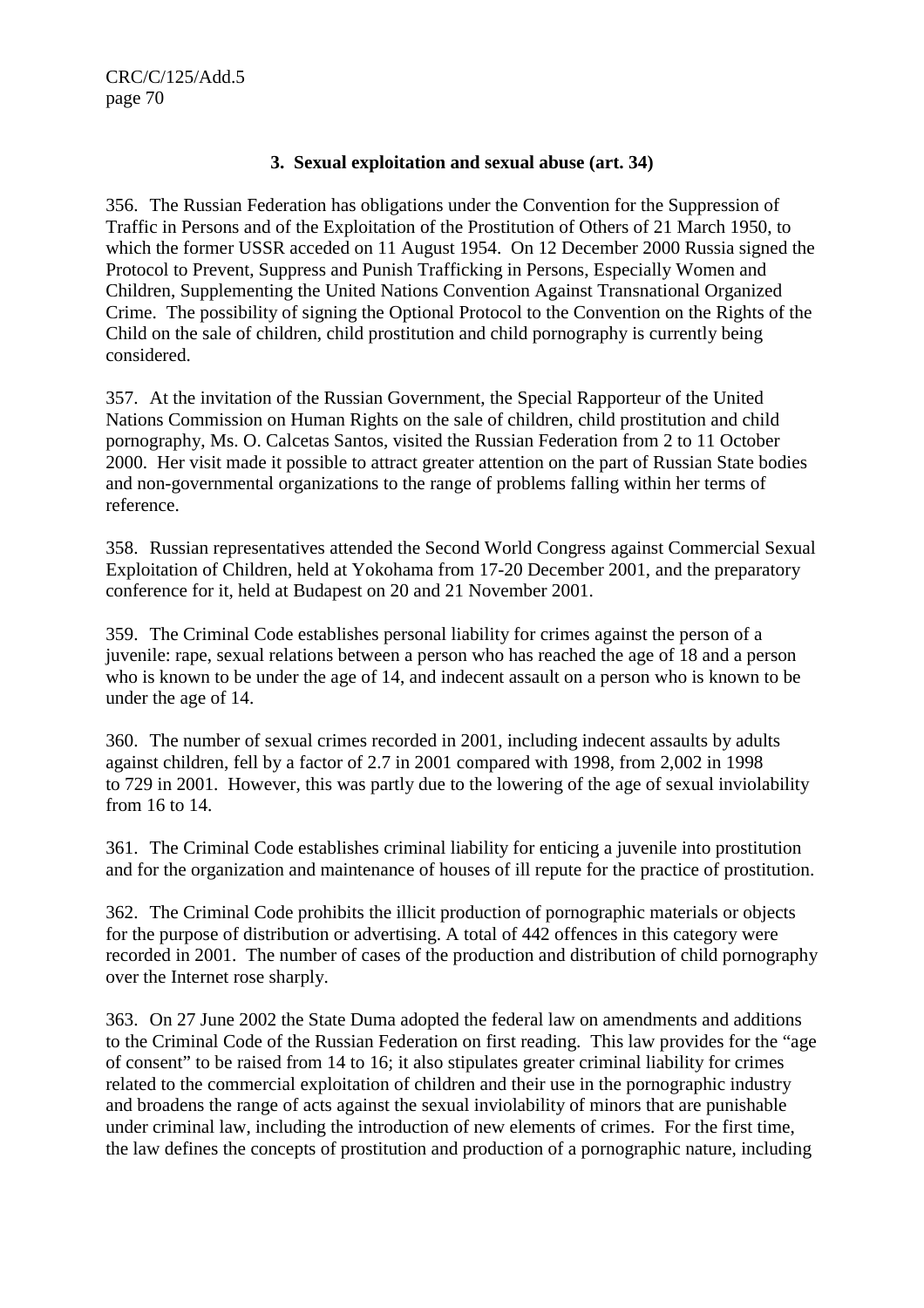CRC/C/125/Add.5 page 71

pornography distributed over telecommunications networks and visual matter of a sexual nature.

### **4. Sale, trafficking and abduction (art.35)**

364. The Criminal Code establishes criminal liability for the sale of juveniles (purchase and sale of a juvenile or other transactions concerning a juvenile involving his handing over and ownership).

365. Sixteen offences under article 152 of the Criminal Code (sale of juveniles) were recorded in 2001, and 10 in 2002. Depositions were made by 53 victims of the sale of juveniles in connection with the investigation of cases under article 152 of the Criminal Code in 2001 and 2002.

### **5. Other forms of exploitation (art.36)**

366. The legislation of the Russian Federation protects children against other forms of exploitation prejudicial to their rights and interests, including the protection of housing and property rights. The interest of the child must be taken into consideration in the privatization of a residence. The property interests of the child are taken into consideration when the parents divorce: child maintenance provisions envisage the transfer of a part of the maintenance to the child's own account.

### **D. Children belonging to a minority or an indigenous group (art. 30)**

367. Russian legislation provides for the right of every citizen, including that of the child, to use his or her native language, to national culture and to profess his or her religion (see also para. 469 of the second report).

368. Teaching is available in 38 languages in Russian schools. About 80 national languages are studied as a subject in 9,000 schools. In areas of dense residence of ethnic minorities the number of schools where teaching is in the native language is increasing. For example, there are 47 Armenian, 85 Kazakh and 19 Turkmen schools in Russia. In 2002, in 664 generaleducation schools in the Northern, Siberian and Far Eastern regions, about 104,000 pupils were studying 23 languages of indigenous peoples whose numbers are small, and teaching was provided in three languages.

369. The Ministry of Education is working to expand the access of indigenous peoples to higher education and vocational training through the creation of universities and opening of branches of higher education establishments in areas of dense population of indigenous peoples. In the Khanty-Mansiisk autonomous region, for example, the Ugorsk State University has been set up and 11 branches of leading Russian higher education establishments have been opened. Eleven such branches have been opened in the Sakha Republic (Yakutiya), eight in the Komi Republic, 17 in the Yamalo-German autonomous region, four in the Chukotsk autonomous region and two in the Aginsk-Buryatsk autonomous region.

370. The federal targeted programme "Children of the North" is an example of the State's special protection measures for children of peoples whose numbers are small. The measures